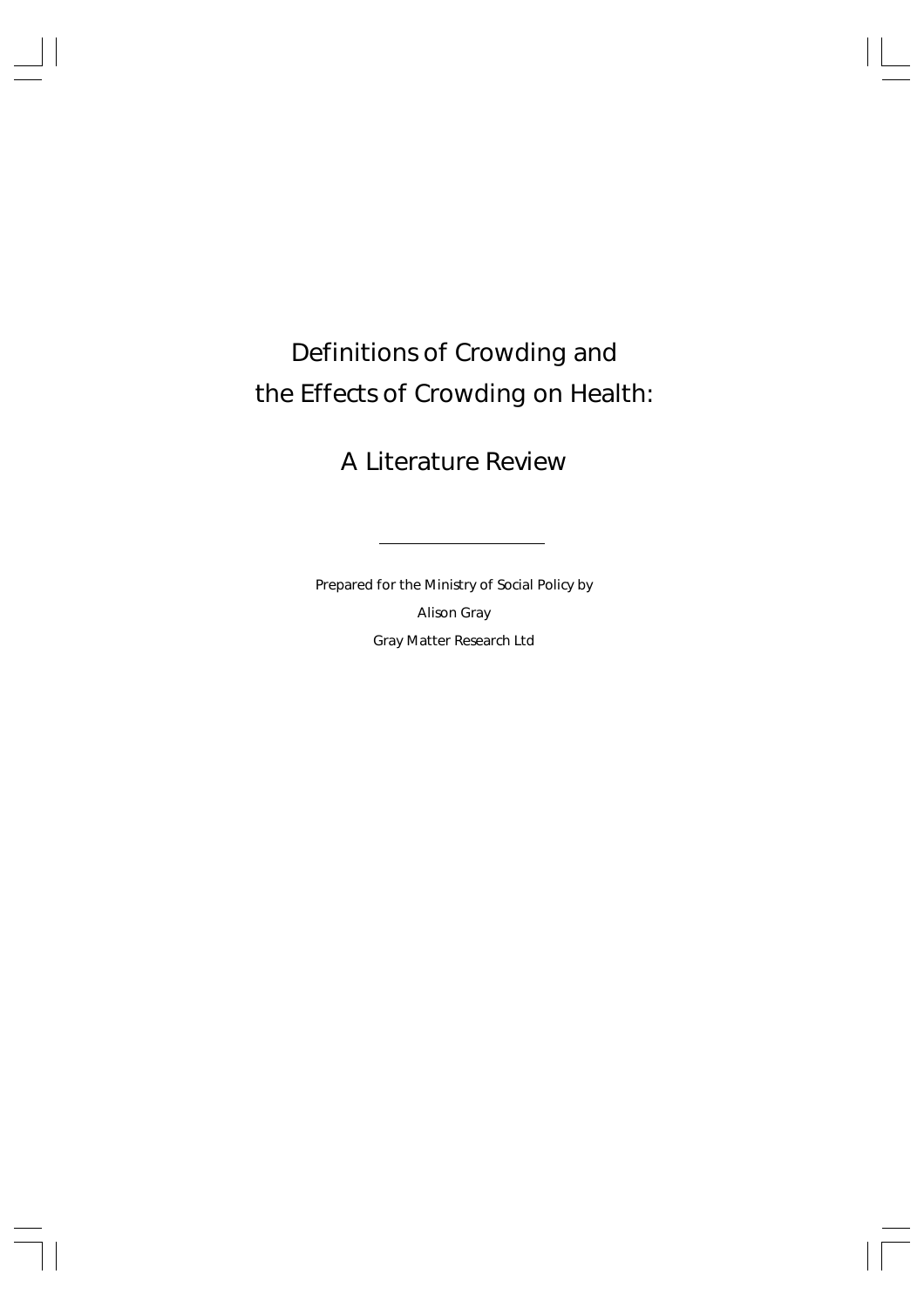# Acknowledgements

I would like to thank the staff of the Ministry of Social Policy for their assistance, including Tanya Ashby, Philip Worthington, Mike Rochford, Judith Le Harivel, John Jensen and Carla Wilson.

I would also like to thank Dr Robin Kearns and Lanuola Asiasiga for their review comments.

Alison Gray Gray Matter Research Ltd.

Definitions of Crowding and the Effects of Crowding on Health: a Literature Review was published by the Ministry of Social Policy Te Manatū mō ngā Kaupapa Oranga Tangata 2001

ISBN: 0-478-25101-7

Copies of this report can be obtained from: Communications Unit The Ministry of Social Policy Private Bag 39993 Wellington New Zealand

Ph: 64-0-4-916-3860 Fax: 64-0-4-916-3910

or it can be viewed on: www.mosp.govt.nz

Any opinions expressed in the report are those of the author and do not necessarily represent the views of the Ministry of Social Policy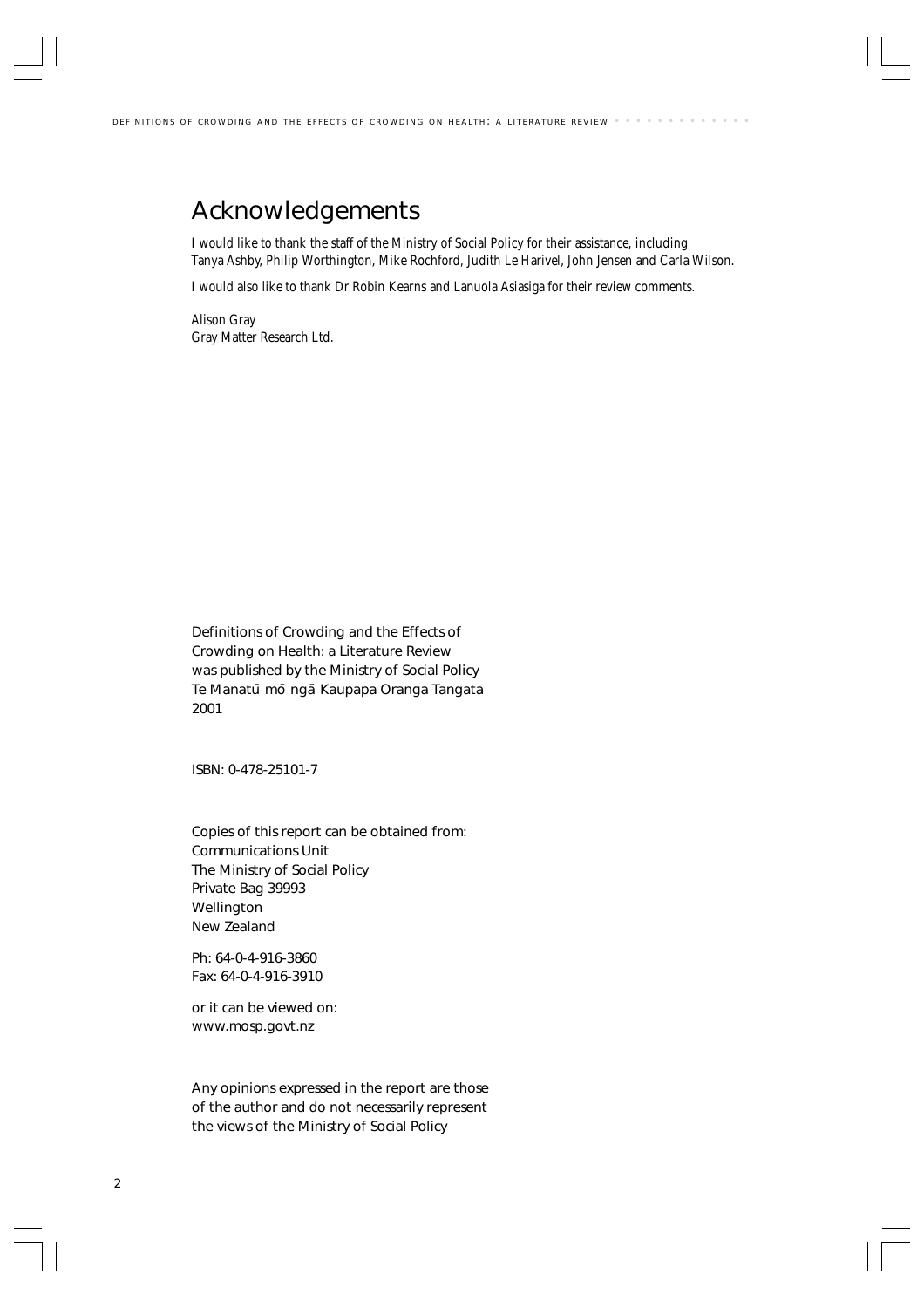# Table of contents

| 1. |     |                                                                       |  |  |  |  |
|----|-----|-----------------------------------------------------------------------|--|--|--|--|
|    | 1.1 |                                                                       |  |  |  |  |
|    | 1.2 |                                                                       |  |  |  |  |
| 2. |     |                                                                       |  |  |  |  |
|    | 2.1 |                                                                       |  |  |  |  |
|    | 2.2 |                                                                       |  |  |  |  |
|    | 2.3 |                                                                       |  |  |  |  |
|    | 2.4 |                                                                       |  |  |  |  |
|    | 2.5 |                                                                       |  |  |  |  |
|    | 2.6 |                                                                       |  |  |  |  |
|    | 2.7 |                                                                       |  |  |  |  |
| 3. |     |                                                                       |  |  |  |  |
|    | 3.1 |                                                                       |  |  |  |  |
|    | 3.2 |                                                                       |  |  |  |  |
|    | 3.3 |                                                                       |  |  |  |  |
|    | 3.4 |                                                                       |  |  |  |  |
| 4. |     |                                                                       |  |  |  |  |
|    | 4.1 |                                                                       |  |  |  |  |
|    | 4.2 |                                                                       |  |  |  |  |
|    | 4.3 |                                                                       |  |  |  |  |
|    | 4.4 |                                                                       |  |  |  |  |
|    | 4.5 |                                                                       |  |  |  |  |
| 5. |     |                                                                       |  |  |  |  |
|    | 5.1 |                                                                       |  |  |  |  |
|    | 5.2 | Adverse effects of crowding on those living in crowded conditions  34 |  |  |  |  |
|    | 5.3 |                                                                       |  |  |  |  |
|    | 5.4 |                                                                       |  |  |  |  |
|    |     |                                                                       |  |  |  |  |
|    |     |                                                                       |  |  |  |  |
|    |     |                                                                       |  |  |  |  |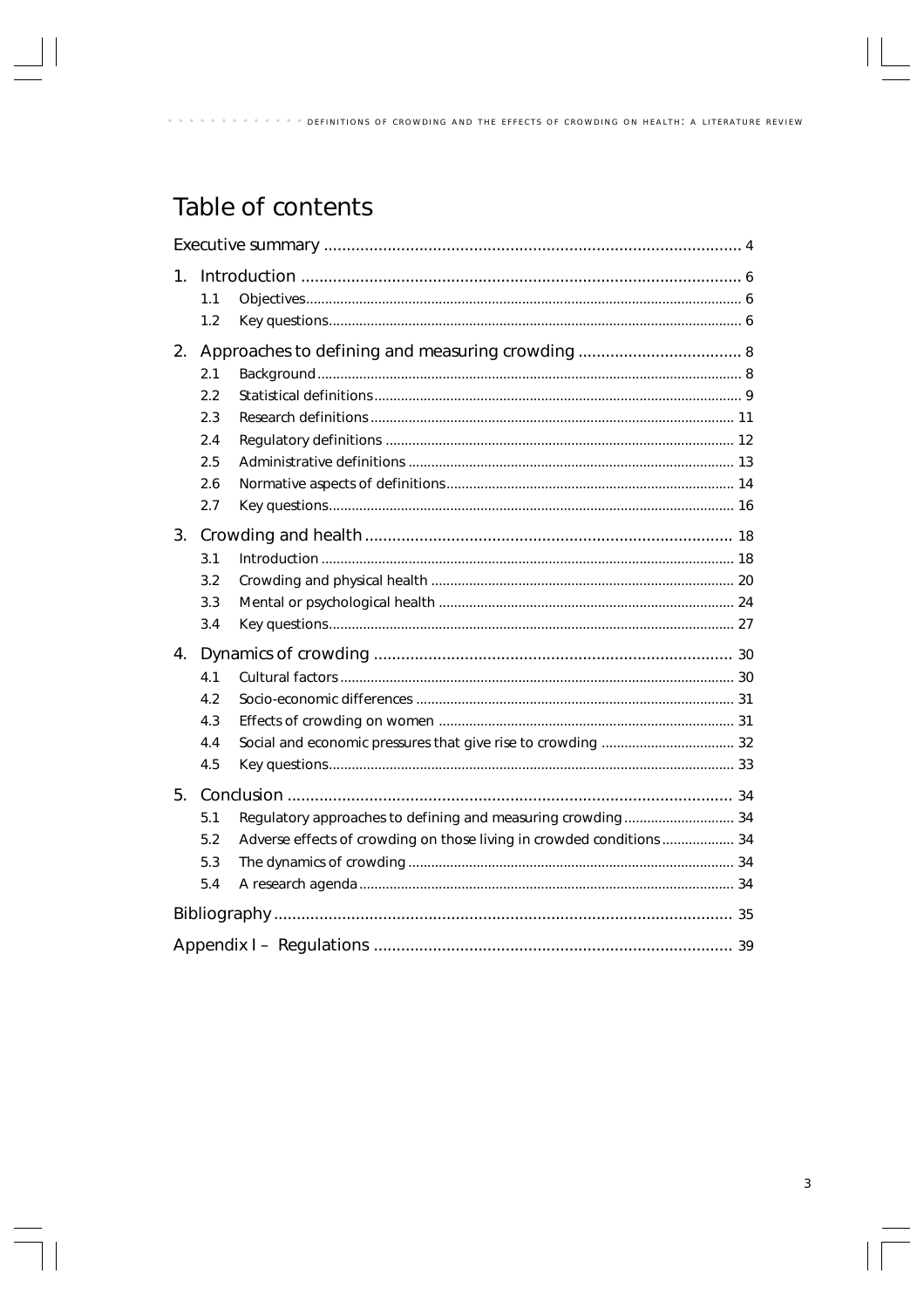# Executive summary

- 1. This literature review aims to a) establish what definitions and measures of crowding are currently in use and why and b) summarise current knowledge of the adverse effects of crowding.
- 2. The review distinguishes between *density,* which is an objective measure with no positive or negative connotations, and *crowding,* which refers *either* to a level of density which is deemed by policy makers or statisticians to be crowded, *or* to the level at which people have an adverse psychological response to density. The two levels may not be the same.
- 3. The review examines statistical and research definitions of crowding as well as regulatory and administrative measures.

*Statistical definitions* include occupancy rate, persons per room and persons per bedroom and measures using bedroom standards. All measures have definitional problems. Many researchers have adopted statistical definitions, particularly the person per room rate, as a measure of crowding. Such definitions are easy to use and have some authority from being used in official statistics. However, using simple definitions that do not take account of household composition can limit the effectiveness or usefulness of research.

- 4. The rationales behind *regulatory and administrative definitions* of crowding are usually implicit rather than explicit. It is difficult to establish whether occupancy standards are set on the basis of beliefs about health, space, privacy, safety, lifestyle or morality. Few refer to the perceived health hazards of adverse living conditions. Standards generally reflect the values of dominant or decision-making groups and do not necessarily incorporate the views of householders or minority groups.
- 5. More work needs to be done in New Zealand to establish the validity of various measures of crowding for different groups. Such research may also indicate whether there are different cut-off points for health risks for people of different ages, genders and ethnic groups. No single indicator of crowding can entirely encompass such a complex and multi-faceted issue.
- 6. The debate about the relationship between crowding and health is long standing and inconclusive. The complexity of relationships makes it difficult to separate the effects of crowding from confounding variables such as the physical condition and type of housing, socio-economic factors and lifestyle choices. Issues of measurement and other methodological difficulties limit the ability to establish causality. Many researchers are left concluding that in practice it is not possible to move beyond the level of statistical association.
- 7. Studies looking at the incidence of common infectious diseases such as colds, asthma and influenza have found an association between prevalence and crowding. A recent New Zealand study identified crowding as a major risk factor for meningococcal disease. Overseas research into the relationship between crowding and the spread of tuberculosis or meningococcal disease is inconclusive. There have been anecdotal claims of such a relationship in New Zealand that would require further research for their significance to be resolved.
- 8. There is a similar lack of local research into the effects of crowding on mental health, particularly for different ethnic and socio-economic groups. Overseas research has mixed results. Few studies control adequately for gender, age, ethnicity or marital status.
- 9. Studies indicate that crowding is stressful for children as well as adults, and particularly for women, leading to poor social relationships, poor childcare, aggression or withdrawal. Both fieldand laboratory-oriented studies into reactions to density have come up with inconsistent results.
- 10. Doubling up of households, particularly unrelated households, appears to contribute to psychological stress. Anecdotal studies involving Maori and Samoan households indicate that such pressures exist in New Zealand. To clarify the extent of such pressures, and the extent to which they have had adverse effects (including the effects of single parent families sharing housing), would require further research.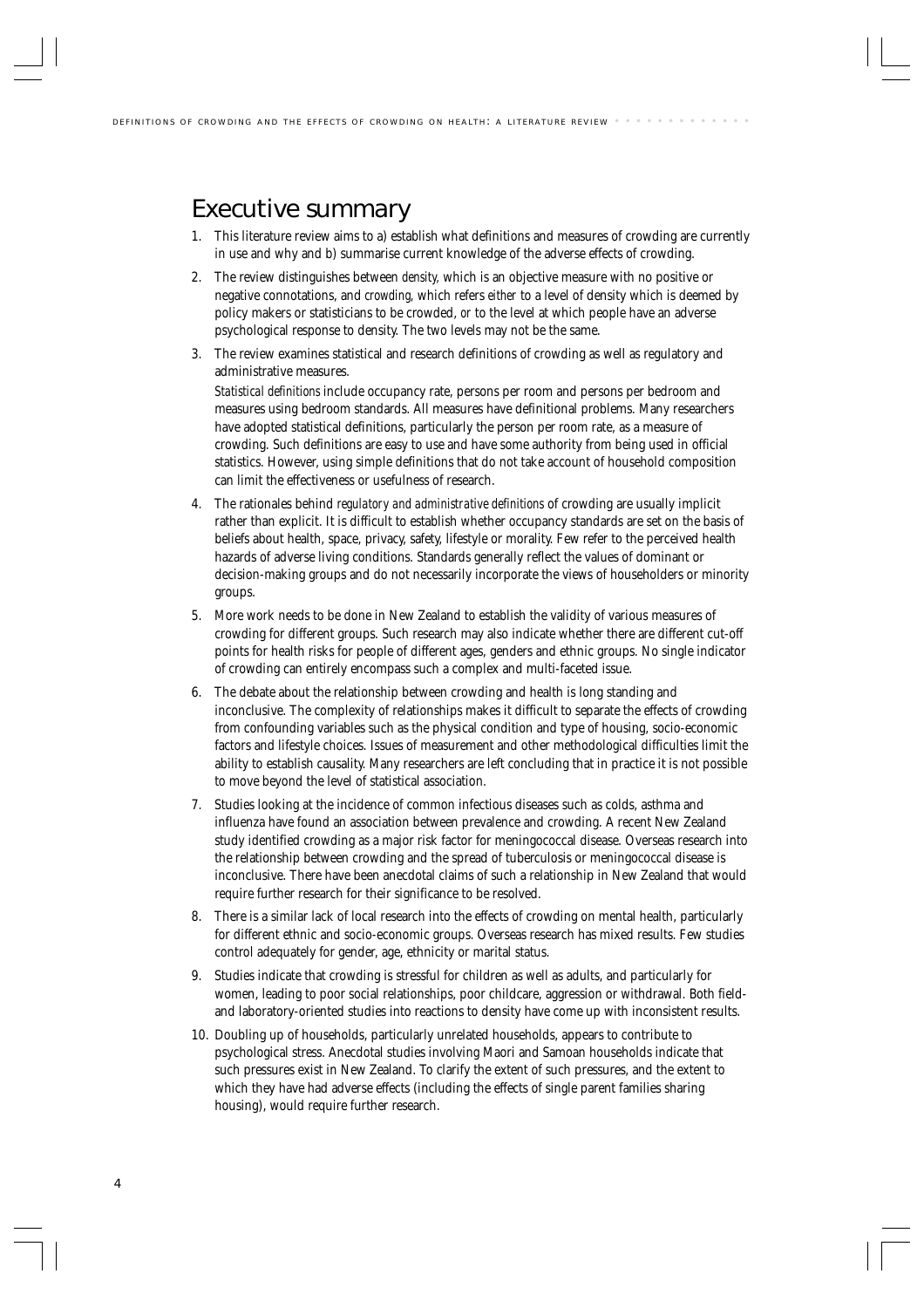- 11. Research indicates that adverse effects may occur through a number of mechanisms. Although crowding may increase the likelihood of these happening, the relative importance of each of these factors has not been conclusively proven. The factors include:
	- children sharing a bed or bedroom
	- increased physical contact
	- lack of sleep
	- lack of privacy
	- an inability to care adequately for sick household members
	- poor hygiene practices.
- 12. There appears to be little research into the beneficial effects of reducing household crowding. Research into the effects of improvements to the physical condition of housing on health, particularly through improving insulation and heating, shows mixed results. Efforts to rehouse people may have adverse effects unless economic factors are also taken into account. There is little research into the effects of disrupting social networks. Immunisation campaigns can do much to control the spread of communicable diseases.
- 13. Possible benefits from crowding include stimulation of the immune system, at least from some viral infections, which could have a protective effect against other infections. Household members may also offer each other social support. There is little research in this area.
- 14. Literature on the long- and short-term effects of crowding on work and other task performance is also sparse. An experimental study concluded that crowding does not necessarily impair shortterm task performance, perhaps because of adaptive strategies such as adjusting to noise and claiming personal space. However, costs may gradually accumulate and eventually affect subsequent functioning.
- 15. In New Zealand as in overseas, there appears to be a strong relationship between crowding, ethnicity and immigration especially among Pacific and some Asian groups. Research indicates that to some extent, crowding among immigrant groups is a self-correcting situation. Affordability limits families' ability to set up new households. Others may choose to stay together in order to provide mutual support and to manage migration by family members. It may be possible to speed up the transition by targeting housing assistance to recent immigrants, or more contentiously, by limiting immigration to those who can afford suitable accommodation.
- 16. Research also highlights differences among ethnic groups in their apparent acceptance of higher levels of crowding. It is unclear from the present state of research whether the higher levels of crowding apparent among some ethnic groups in New Zealand stem from affordability issues, obligations towards family members, personal preference or a combination of these factors.
- 17. Household size and composition are also associated with crowding. Large households with a high proportion of dependants, either children or older family members, are more likely to be crowded. The extent to which this is an affordability issue or reflects cultural norms or lack of suitable stock needs to be explored.
- 18. Low incomes are particularly associated with crowding in high-cost areas. Housing is only one financial pressure on low-income households, and increases in income may not lead immediately to improvements in housing.
- 19. Crowding for households with high numbers of children may also be temporary as children grow and leave home. However, the demands on space are likely to increase through the teenage years as young people seek more privacy. At present little is known from research about the prevailing norms in New Zealand or about the health implications of various household arrangements.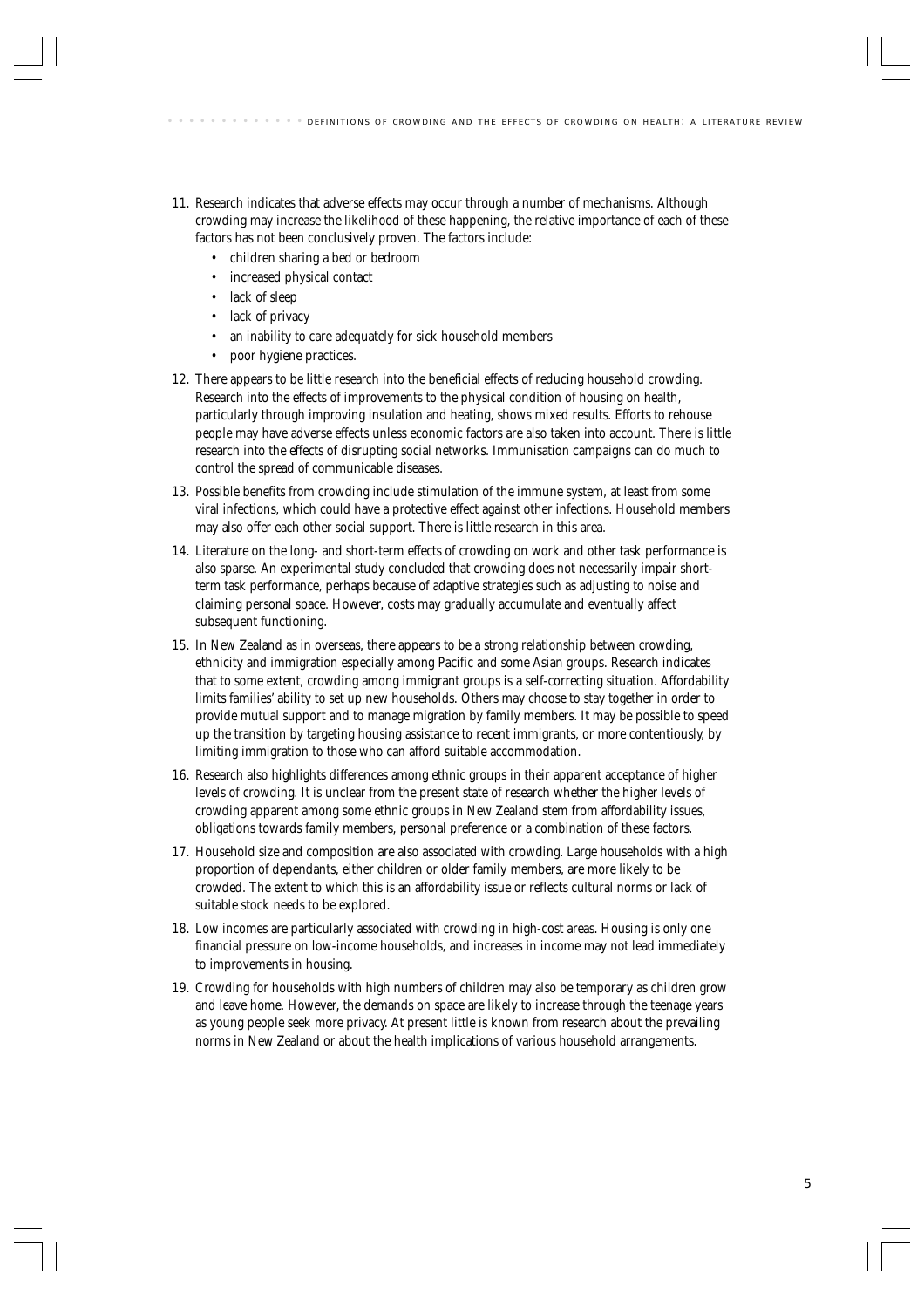# 1. Introduction

The Ministry of Social Policy is undertaking a programme of work in response to public and government concern about the effects of crowding on health. To contribute to this work, the Ministry commissioned a literature review, firstly to establish what definitions and measures are currently in use and why they are used, with the aim of establishing clear and robust definitions of crowding for New Zealand. The second aim is to summarise current knowledge of the adverse effects of crowding.

# 1.1 Objectives

The objective of the review is to achieve a synthesis of the literature relating to crowding which:

- a) identifies and describes the approaches which have been used to define and measure crowding, reflecting the different interpretations of the term "crowding" and the effect of context and usage
- b) establishes whether crowding has an adverse effect on those living in crowded conditions and if so, describes the nature and extent of the adverse effects and the mechanisms by which they occur, and considers possible mediating factors
- c) identifies the main social and economic processes that give rise to crowding.

## 1.2 Key questions

The report addresses a number of key questions relating to regulatory approaches to defining and measuring crowding, the adverse effects of crowding and the dynamics of crowding. The key questions are:

#### 1. Regulatory approaches to defining and measuring crowding

- a) What are the contexts in which crowding definitions have been developed?
- b) How has crowding been defined and measured in the different contexts? Have different contexts produced different approaches to defining and measuring crowding? To what extent do different approaches reflect different purposes and uses?
- c) What is the extent to which the definitions reflect normative or instrumental approaches to crowding? Does the crowding definition reflect a belief of what constitutes appropriate living conditions, or is it in response to what are perceived as the health hazards of adverse living conditions?
- d) Are there any regularly produced official statistics on crowding that have had a significant impact on government policy?

### 2. Adverse effects of crowding on those living in crowded conditions

- a) What are the nature and intensity of the adverse effects?
- b) Do particular types of crowding give rise to particular adverse effects?
- c) What are the mechanisms by which this occurs?
- d) Are there factors that mediate the likelihood of adverse effects, e.g. information, cultural behaviours?
- e) To what extent is it possible to isolate the effects of crowding from other related factors?
- 3. Dynamics of crowding
	- a) Are there social and economic processes, such as migration, that tend to lead to concentrations of crowding in particular areas and population sub groups?
	- b) To what extent does crowding in particular areas or amongst particular groups tend to be transitional or temporary?

The review draws mainly on material from the United Kingdom, the United States and New Zealand with contributions from Australian and Canadian literature. Because of the similarities of our cultures, information from these countries has considerable relevance to New Zealand. Information from Asian cultures has also proved useful, although the opportunity to make comparisons between studies in New Zealand and Asia is limited because the environments are so different.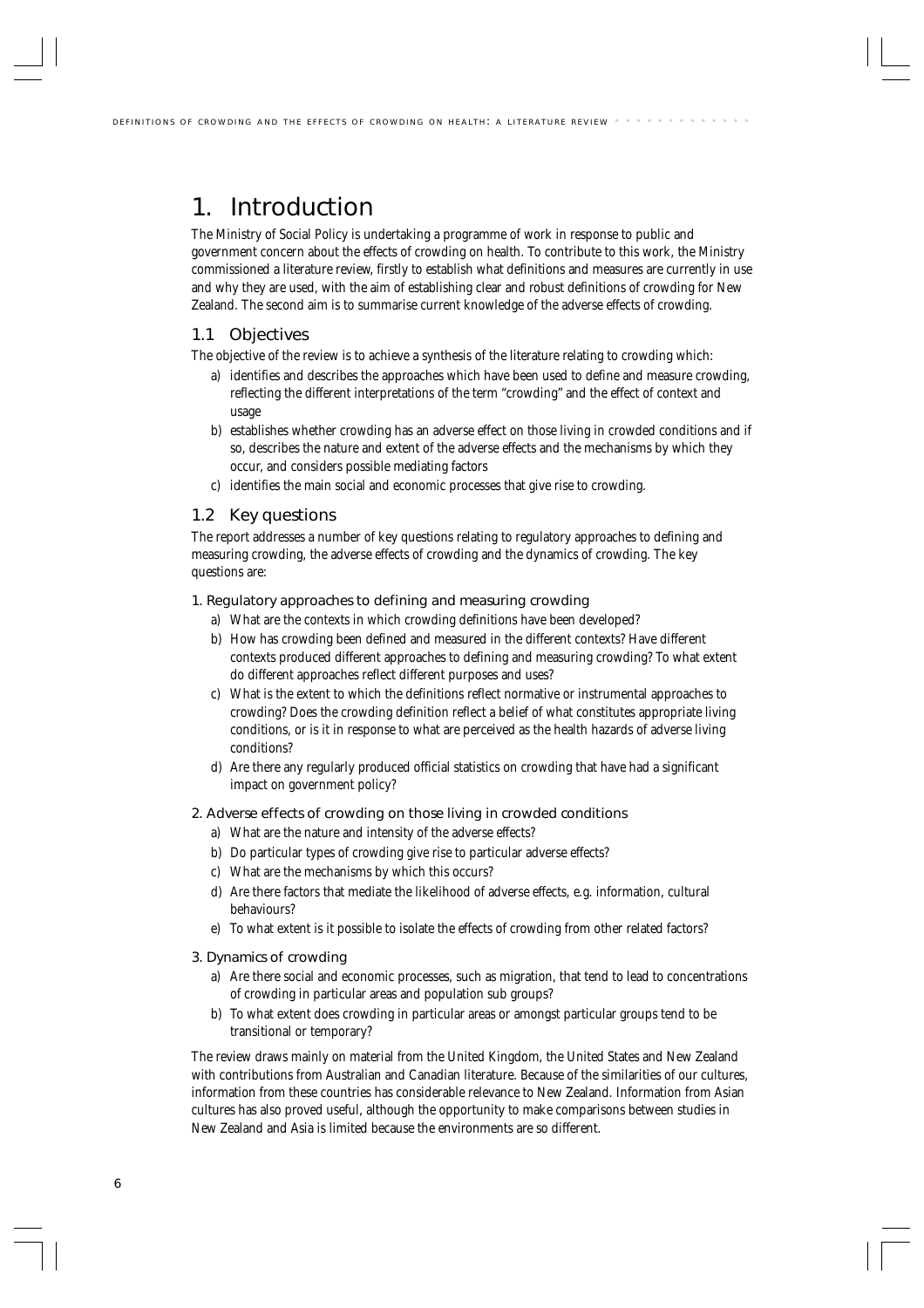The review is in four parts:

- I. Introduction
- II. Approaches to defining and measuring crowding
- III. Crowding and health
- IV. Dynamics of crowding

Each part concludes with a brief summary addressing key questions.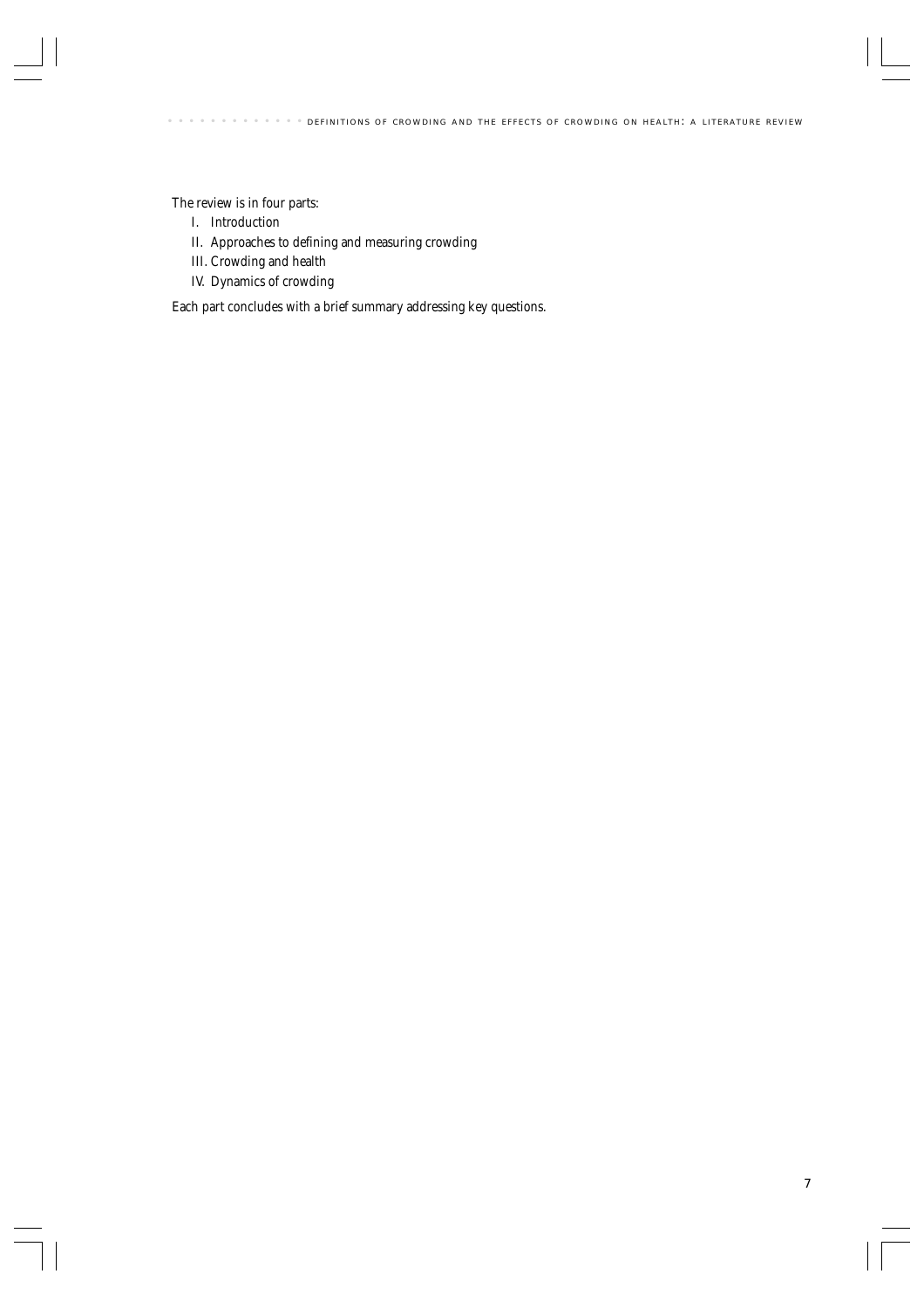# 2. Approaches to defining and measuring crowding

# 2.1 Background

Definitions of crowding have been developed for several purposes, principally:

- statistical reporting
- research
- regulation
- administration e.g. for allocating housing and delivering social assistance.

Statistical definitions are descriptive and are used for enumerating data. Research is purposive and could therefore be expected to use definitions of crowding articulated to suit the purpose of the research. Housing regulations are presumably designed to protect residents' health or welfare or both and can therefore be expected to be either research or norm based. Administrative definitions, on the other hand, are generally part of a rationing process for allocating scarce resources. In this situation, crowding is usually set alongside other factors, such as income and the availability of suitable housing stock. Unfortunately, as is discussed below, the rationale behind the setting of most definitions is rarely articulated and it is often unclear whether crowding levels are set on a normative or instrumental basis.

## 2.1.1 Crowding as a subjective measure

Although the intended use of the definition affects the way crowding is defined, crowding can never really be measured objectively. "Crowding" and "overcrowding" should not be confused with density.

*Density* is an objective measure and refers to the number of people in any given space - e.g. per square metre, per room, per dwelling or per hectare. The term has no positive or negative connotations. The distinction is important "because the same objective density may or may not be uncomfortable depending on the situation. High density doesn't always lead to crowding" (Jazwinski 1998). There appears to be no research proving that there is a single point of density at which everyone will be affected in terms of health or at which everyone will feel crowded.

*Crowding* generally refers to people's psychological response to density, that is, to their feelings of being crowded, having a lack of privacy or an increase in unwanted interactions or psychological distress (Crothers et al 1993, Gove et al 1979, Jazwinski 1998). This interpretation of crowding tends to be used in research.

Definitions of *crowding* used in statistical reporting and for administrative purposes are based on density measures and do not usually incorporate people's perceptions of crowding.

These definitions express a judgement about density levels, that is, they set a *standard* by which society declares crowding beyond a particular density to be unacceptable. Myers et al (1996) note that "implicit in all discussions of crowding is the assumption that… the effects from crowding are deleterious to people's physical and mental health." However, the rationale for adopting a particular standard is rarely explicit and Myers et al conclude that "after a century of debate it is still in question whether so-called overcrowding is harmful to the people affected, or merely socially distasteful to outsiders who observe its presence".

It is possible to measure crowding using either a normative or a perceptual approach. Several commentators feel that the normative approach adopted by decision-makers is essentially paternalistic in that the standards set do not necessarily represent the views of many population groups and are likely to incorporate cultural biases (Barnett and Lowe 1991, Mitchell 1976). They argue that measures that include consumer preferences would be more grounded in social values and "create socially relevant standards, not bureaucratically determined ones" (Winter and Stone 1997).

Crowding standards change over time as economic conditions and social expectations change. However, the process by which standards are established or modified or the reasons for doing so are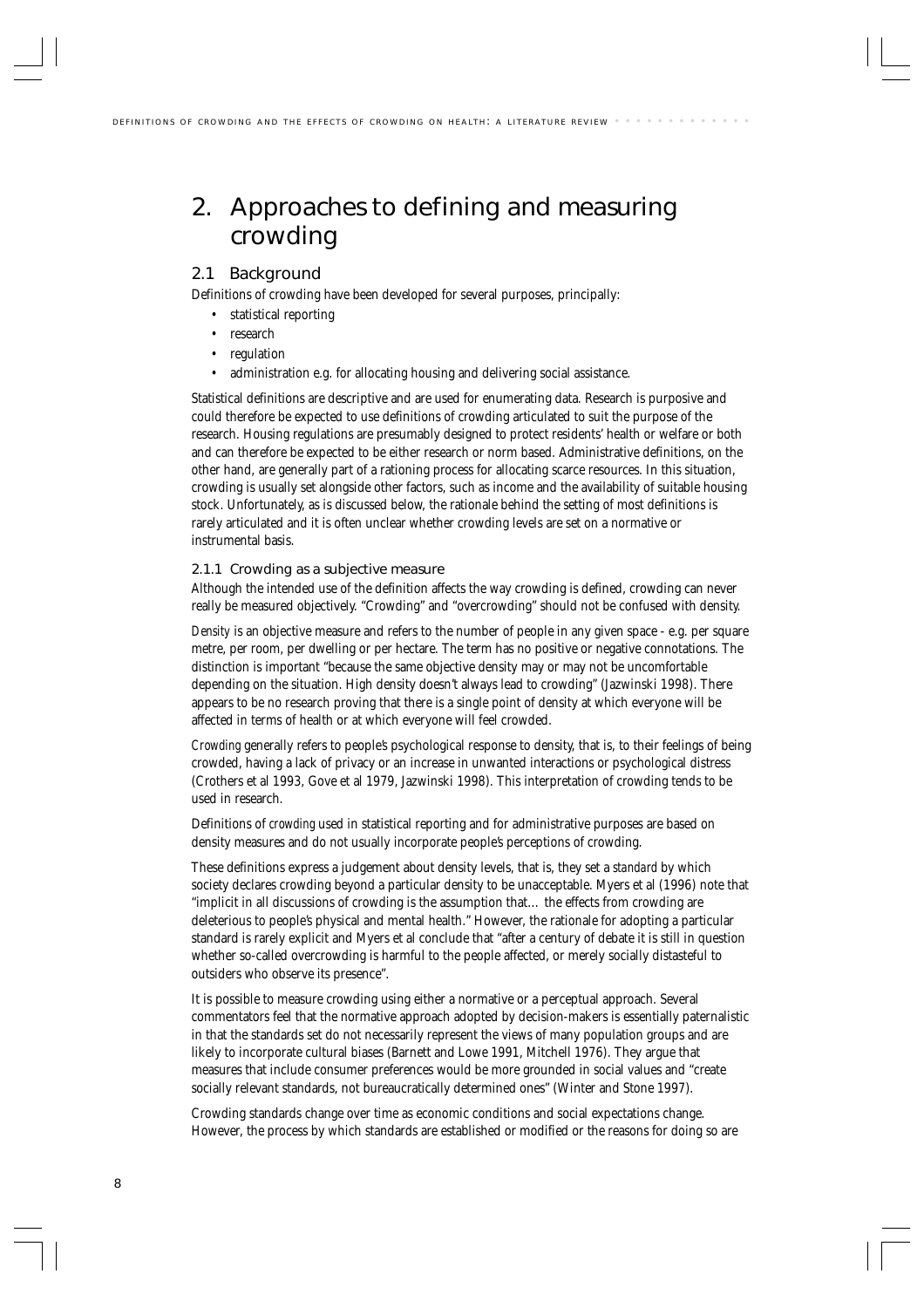rarely explicitly described (Myers et al 1996). This makes it extremely difficult to argue conclusively for one standard of crowding over any other. Morrison (1994), for example, notes that over two generations, falling household size and increased dwelling size have led to the amount of dwelling space per person in New Zealand being at an "all-time high". Measures of crowding have also changed over time. They may, he suggests, need to change again. "The multiplicity of demands now placed on the dwelling mean that 'crowding' may be occurring today at much lower occupancy rates than would have been applicable in the 1950s or 1960s… What we need now is research into how to determine what dwelling adequacy means and to put in place measures to assess adequate dwelling consumption levels in the twenty-first century."

## 2.1.2 The context of crowding

This report examines crowding within an individual dwelling, as opposed to crowding associated with high-rise living or being in densely populated areas. Housing in New Zealand is predominantly single unit family dwellings (82 percent of housing stock in 1996), with two-flat or house units making up a further 10 percent of housing stock. Larger blocks of flats make up only 8 percent of housing stock (Statistics New Zealand 1996). According to Morrison (1994), housing space per person is not only at an all-time high in New Zealand, but it exceeds that of virtually every other country in the world. It is important to bear this in mind when considering studies undertaken in societies with very different housing patterns and histories, including the United Kingdom, parts of North America, Thailand, Indonesia and China.

## 2.1.3 Terminology

In this report, the term *crowding* is used in preference to *overcrowding.* The terms tend to be used synonymously and both have negative connotations. Very few definitions, whether for statistical, research or administrative purposes, refer to more than one level of crowding or overcrowding. The British Housing Needs Index cited in section 2.5 below, is a rare exception.

Four types of definitions are discussed below: statistical definitions; research definitions; regulatory definitions; and administrative definitions.

# 2.2 Statistical definitions

Statistical definitions are based on elements that are easily countable and widely understood and set a level above which crowding is deemed to occur. However, as is discussed below, statistical definitions have considerable limitations. Typical measures used in statistical definitions include *occupancy rate, room occupancy rate* and *bedroom occupancy.*

## 2.2.1 Occupancy rate

In New Zealand, the *occupancy rate* is established by dividing the total occupants of permanent private dwellings by the total number of occupied permanent private dwellings. The result is the average number of persons per occupied dwelling. However, this measure allows for no adjustment for either the type of household or the size of dwelling (Morrison 1994) and appears to be little used in definitions of crowding.

## 2.2.2 Room occupancy rate/persons per room

"Persons per room" is widely used as an indicator of crowding. Although this appears to be an objective measure, the point at which dwellings are deemed to be crowded is subjectively determined. It is not usually clear whether this judgement is based on social norms or on health grounds.

As with occupancy rate, the definition of "persons per room" has limitations. Establishing what counts as a "room" is problematic. The term "room" makes assumptions about housing design and layout and the use of space. The measure also makes no allowance for different-sized rooms or for the amenities available to residents.

Statistics New Zealand, for example, divides the number of "major rooms" or "per room equivalents" by the number of occupants, but reporting depends on people reading and understanding the guide notes in the census form. The explicitness of the notes has varied - none at all were included in the 1991 census (Morrison 1994). Other countries, such as the Cook Islands, adopt a similar measure, with all rooms counted except for a laundry, bathroom and toilet.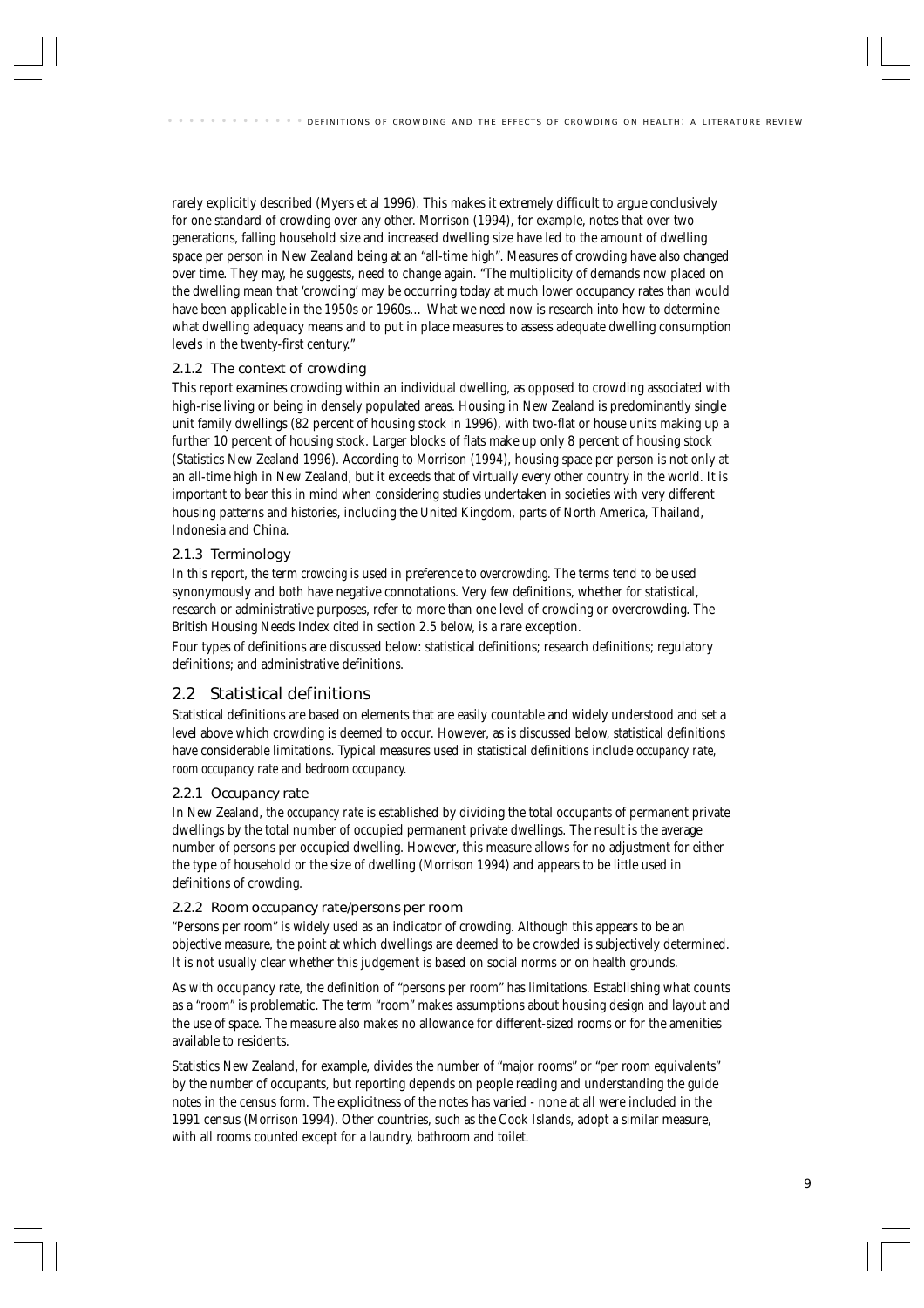The European Union counts all rooms excluding kitchens (Office of Population Censuses and Surveys 1996). Sweden uses a measure that does not count the kitchen and living room (Lindberg 1993).

The "per room" measure has other limitations. It cannot take into account an individual's need in his/ her own milieu for private living space, nor does it differentiate between age and sex relationships in terms of culturally prescribed sleeping arrangements (Greenfield and Lewis 1973). Both these indicators would be useful for establishing social norms and for establishing the health effects of particular living arrangements.

The level at which room density has been defined as crowded has changed over time, apparently to reflect changes in standards and expectations in the use of dwelling space. The effects of such changes on health impacts have not been documented.

In New Zealand, criteria for crowding based on people-to-room ratios have ranged from one to two people per room (Statistics New Zealand 1998). The fall in the persons per room ratio in New Zealand has been due in part to a decline in household size and in part to an increase in the average size of houses (Morrison 1994). In the 1940s in the United States the definition of crowding was more than two people per room. This was lowered to 1.5 people by 1950 and to one person by 1960, with standards becoming more rigorous as the phenomenon of crowding declined (Myers et al 1996). A ratio of one person per room is in line with the standard prevailing in most European countries.

As in New Zealand, current European and North American densities are relatively low by world standards. The persons per room ratio in New Zealand in 1991 was 0.41 (Morrison 1994). In North America it is currently 0.5, "hardly what most people would consider very crowded conditions". The level of household crowding is somewhat higher in Europe, hovering in the range of 0.6 to 0.8, depending on the specific country, with particularly high levels in Greece, Italy and Portugal (Edwards et al 1994).

There has been some debate about whether the criteria for crowding should be adjusted upwards in time of economic hardship. Myers et al (1996) argue that adopting a less stringent standard of overcrowding (e.g. two people per room) would more clearly identify those most in need. In their view, "applying a high standard to the living conditions of those too poor to achieve it offers them small relief if society is unwilling to make up the difference between what we say people should have, and what we are willing to provide to help them achieve it". Their argument illustrates the extent to which it is difficult to separate statistical definitions from social expectations and economic pressures.

#### 2.2.3 Bedroom occupancy

*Bedroom occupancy* is also used as an indicator of crowding. This can be either a simple calculation of the ratio of residents to bedrooms, or based on a formula that takes account of household size and composition to determine how many bedrooms a household "needs". The latter approach is highly normative, being based on assumptions about appropriate sleeping arrangements.

The preference for bedroom occupancy over per room rate appears to be based on the former's ability to take household structure into account. No writers refer directly to the health effects of bedroom occupancy rates. The emphasis appears to be much more on social acceptability, community expectations and cultural values (Foard et al 1994, Statistics New Zealand 1998).

Critics of the bedroom occupancy measure note that:

- there can be a wide variation in the number of rooms associated with any given number of bedrooms, so the measure is likely to overestimate crowding in larger houses (Morrison 1994)
- households may have additional space which they have chosen not to use as a bedroom, so that again, overcrowding may be overestimated (Karmel 1998)
- a more useful index would incorporate both the number of rooms and the number of bedrooms in a dwelling (Morrison 1994)
- definitions of bedrooms or acceptable sleeping arrangements are cultural constructs based on western notions of the value of physical and emotional privacy (Pader 1994)
- the floor area of bedrooms is rarely defined (Statistics New Zealand 1998).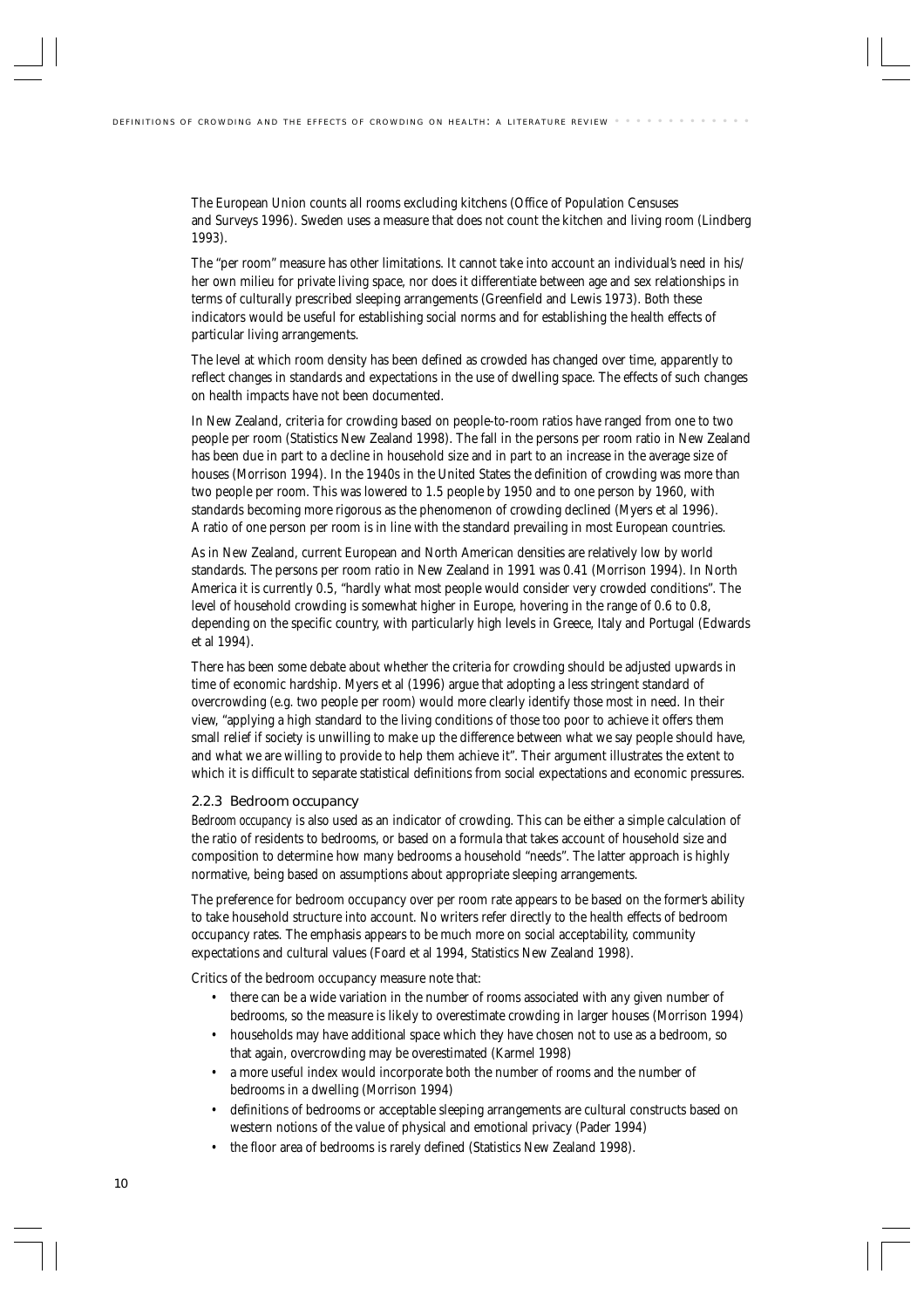Statistics New Zealand (1998) acknowledges that each household varies in its need for space and in its perceptions of crowding. Furthermore, living arrangements are dynamic and will change as the age and composition of households change.

Using the simple measure, the level at which a house is considered crowded has been variously set at more than 1.5 or two people per bedroom (Crothers et al 1993) and at more than two or three persons per bedroom (King 1994). In 1991 in New Zealand, approximately 3,500 dwellings had more than three people per bedroom. By 1996, that figure had fallen to 3,200 dwellings.

Australian, British and New Zealand statisticians have used bedroom standards to establish the numbers of households requiring one or more extra bedroom (McLennan 1994, Office of Population Censuses and Surveys 1995, Statistics New Zealand 1998). The Department of the Environment (1995) in England uses the need for two extra bedrooms as a measure of "severe overcrowding"*.*

A concept of adult equivalent has sometimes been applied in formulas measuring bedroom need, with children under ten years being counted as half an adult. The number of adult equivalents is divided by the number of bedrooms, with anything in excess of one per bedroom counted as crowding (Urlich-Cloher and Murphy 1994). A refinement to this formula is a crowding index which weights each individual who is in a couple relationship as one half, as well as children under ten years (Morrison 1994). Both this indicator and the simpler person per bedroom indicator show a fall in levels of crowding in New Zealand between 1986 and 1996.

## 2.2.4 The bedroom standard

Bedroom standard formulas have been developed in Britain and Canada. These are sensitive to both household size and composition but inevitably reflect majority norms. Judgements on age limits for sharing bedrooms "are quite clearly imbued with all sorts of assumptions about gender, parent-child relationships, sibling relationships and so on" (Winter and Stone 1997). Pader (1994) goes further, arguing that "the particular person-to-bedroom ratio written into many regulations [in the United States] should be decreed discriminatory on the basis of national origin, race and familial status, all of which are protected classes under Fair Housing".

In Britain, the "bedroom standard" compares the number of bedrooms available to a household with a calculation of its bedroom requirements. The calculation is based on the age, sex and marital status composition of the household and the relationship of the members to one another (Office of Population Censuses and Surveys 1995). Details of the standard are included in Appendix I.

The Canadian National Occupancy Standard was developed by the Canadian Mortgage and Housing Corporation in the 1980s and has since been adopted by the Australian Bureau of Statistics (1996). Details of this standard are also in Appendix I. The standard differs from that used in Britain in respect to the age limits for sharing bedrooms. In the Canadian standard, children under five of different sexes are permitted to share a room, compared with children under ten in Britain. The age at which young adults should have their own room is also lower - 18 years compared with 21 years in Britain.

In Britain, each pair of adolescents aged ten to 20 of the same sex can share a bedroom. Any person aged ten to 20 left over after this pairing is paired with a child under ten of the same sex. If this is not possible, that person has a separate bedroom. In Canada young people aged five to 17 of the same sex are permitted to share a room.

# 2.3 Research definitions

*Persons per room* is the definition of crowding most commonly used by researchers, although this choice is rarely supported by any explanation. Most adopt the standard of more than one person per room (Ambrose 1996 b), although a few prefer to use a standard of more than 1.5 people per room (Alwash and McCarthy 1998, Greenfield and Lewis 1973, Moser and Scott 1961). Some studies of crowding have used more complex measures, incorporating variations on the age and gender provisions described above (Memken and Canabal 1994, Moser and Scott 1961) or taking into account the number of individuals in susceptible age groups. In Jakarta, Clauson-Kaas et al (1997) used ten in-house crowding indicators: persons per household; persons per room; persons per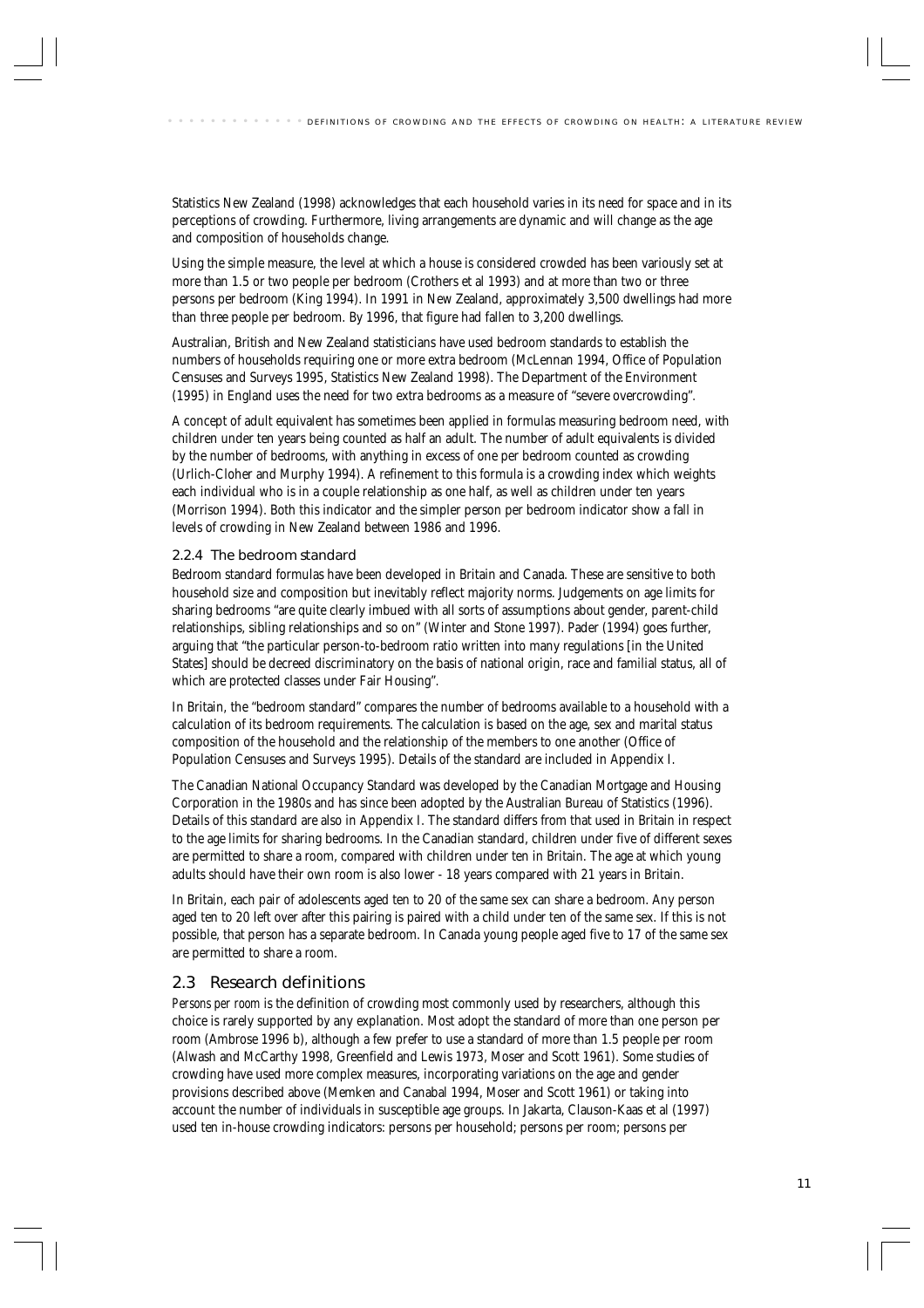bedroom; household area per bedroom; and bedroom area per person, with each of these five indicators being calculated for children under five. The study controlled for some confounding variables, including biological and social/cultural factors of the child and the mother, socio-economic status of the family, home hygiene and housing standard and environmental factors. The study showed that total number of persons and number of children under five per room were correlated to morbidity caused by diarrhoea or respiratory infections for children under three years. Household area in square metres per person and per children under five was also correlated to such morbidity. The authors acknowledge that confounding factors could have influenced the result. Other studies, such as that by Memken and Canabal (1994) which looked specifically at the composition of Latino households, did not have a health focus. Both the Jakarta study and the Memken and Canabal study may be culturally specific and not necessarily suited to research carried out in other settings.

Mitchell (1976) describes a number of spatial measures used by researchers as indicators of crowding. De Lauwe (1959) in Mitchell (1976), for example, suggested two critical density thresholds. One, based on objective observations of children, was for 90 sq ft per person; the other, based on subjective feelings of satisfaction, called for 155 sq ft per person. Madge (1968) in Mitchell (1976) refers to 170 sq ft per person as the lower limit for mental health. The American Public Health Association set the desirable standard at twice this figure in 1950.

# 2.4 Regulatory definitions

The World Health Organization (WHO) Expert Committee on the Public Health Aspects of Housing (Ranson 1991) refers to both occupancy standards and space requirements, which are included in most housing regulations. The Committee's statement has a health focus and acknowledges social and cultural differences.

The Committee states that: "One of the fundamentals of a healthful residential environment should be a safe and structurally sound, adequately maintained, separate, self-contained dwelling unit for each household if so desired, with each dwelling unit providing at least the following:

- a sufficient number of rooms, usable floor area and volume of enclosed space to satisfy human requirements for health and for family life, consistent with the prevailing cultural and social pattern of that region and so utilised that living or sleeping rooms are not overcrowded
- at least a minimum degree of desired privacy:
- for individual persons within the household
- for members of the household against undue disturbance by external factors
- suitable separation of rooms as used for:
- sleeping by adolescent and adult members of the opposite sex except husband and wife
- housing of domestic animals apart from the living room of the dwelling unit.

These needs can be expressed in terms of space requirements to perform household activities and/or occupancy standards."

Three examples of housing regulations have been identified as part of this review. There is no literature illustrating how or where the New Zealand and British standards described below have been applied. The American ordinance is applied in a number of local, state and federal housing policies (Pader 1994).

#### 2.4.1 The New Zealand Housing Improvement Regulations (1947)

The Housing Improvement Regulations (1947) still constitute the legal definition of overcrowding in New Zealand and allow children to share a bedroom up to the age of ten, regardless of their sex, and specify the floor area required per person. They also stipulate that there must be at least one bathroom and one toilet for every seven people in the house. Details of the regulations are set out in Appendix I. Statistics New Zealand (1998) notes that census information cannot be used to measure crowding levels on this basis because bedroom size is not collected.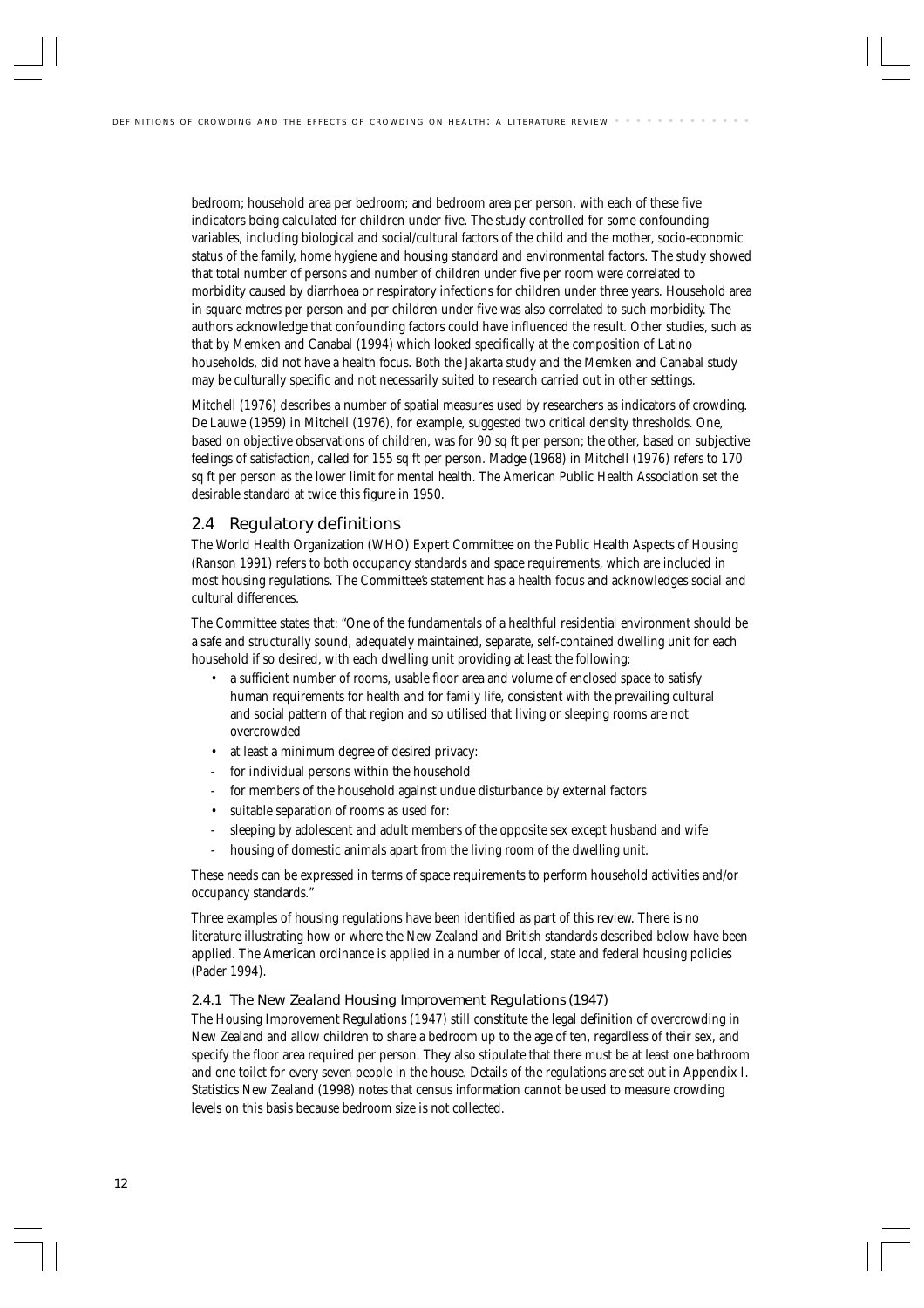## 2.4.2 Standards governing overcrowding in Britain

The *Manual of Housing Law* (Arden and Hunter 1997) discusses overcrowding provisions under the Housing Act 1985. The standard is very similar to the New Zealand housing regulations, in that it includes both a space standard and a reference to appropriate sleeping arrangements. Details are in Appendix I.

2.4.3 The American Public Health Service/Centres for Disease Control Ordinance The ordinance recommended by the *American Public Health Service/Centres for Disease Control* of the U.S. Public Health Service spells out the floor space required per inhabitant and adopts the one person per room standard. It contains no reference to the age, gender or relationship of residents, nor does it distinguish between bedrooms and other habitable rooms. It is one of the few regulations that has an explicit health basis in its purpose but the grounds for setting these levels are not clear. The floor spaces are comparable to those specified in New Zealand and British regulations. Details are in Appendix I.

# 2.5 Administrative definitions

Administrative definitions of crowding are often used to help establish housing need, usually alongside other measures such as affordability and adequacy of housing. Measures of housing need invariably incorporate social, political and economic dimensions and may or may not include household wishes and aspirations (Niner, nd).

## 2.5.1 New Zealand

A number of crowding indicators have been used to measure "serious housing need" in New Zealand. In its five-yearly report of 1998, for example, the National Housing Commission (1998) described "overcrowding" as two or more families in the same household not by choice.

In 1994, the Ministry of Housing index adopted a bedroom occupancy standard as a measure of serious overcrowding. A house was considered to be "seriously overcrowded" where there were more than three people per bedroom. The Ministry used the findings of a 1993 survey of 1,000 households in Manukau City<sup>1</sup> (Crothers et al 1993) to help determine the greater than three threshold. In this study, 30 percent of respondents in houses with two to three people per bedroom thought that the number of people living in the house was a major problem. However, in households with more than three people per bedroom, the majority thought strongly that there were too many people and not enough room.

## 2.5.2 Australia

The monograph, *Towards Indicators of Housing Stress in Australia* (King 1994), discusses a range of factors used to determine eligibility for housing assistance. All states have a system for determining priority for assistance, which includes "overcrowding" along with factors such as homelessness, sub-standard housing, health problems, disability and domestic violence. Measures for determining overcrowding are not specified.

## 2.5.3 England

An English review of the Generalised Needs Index (GNI) and Housing Needs Index (HNI) describes "overcrowded households" as those which have accommodation that is too small for the size of the household, according to standards based on either the ratio of persons per room or the number of bedrooms available. The review counted overcrowding as more than one person per room. "Severely overcrowded" households were those where either the average number of persons per room was greater than 1.5 or there were two fewer bedrooms than the bedroom standard. The review was carried out in consultation with the Local Authority Associations, the Housing Corporation and the National Federation of Housing Associations (Department of the Environment 1995).

<sup>&</sup>lt;sup>1</sup> Manukau City, in South Auckland, has a high proportion of Maori and Pacific residents, income levels tend to be lower and unemployment rates higher than for the population as a whole. Family sizes are larger on average and residents in Manukau City are more likely to live in extended families (Crothers et al 1993, Statistics New Zealand 1998).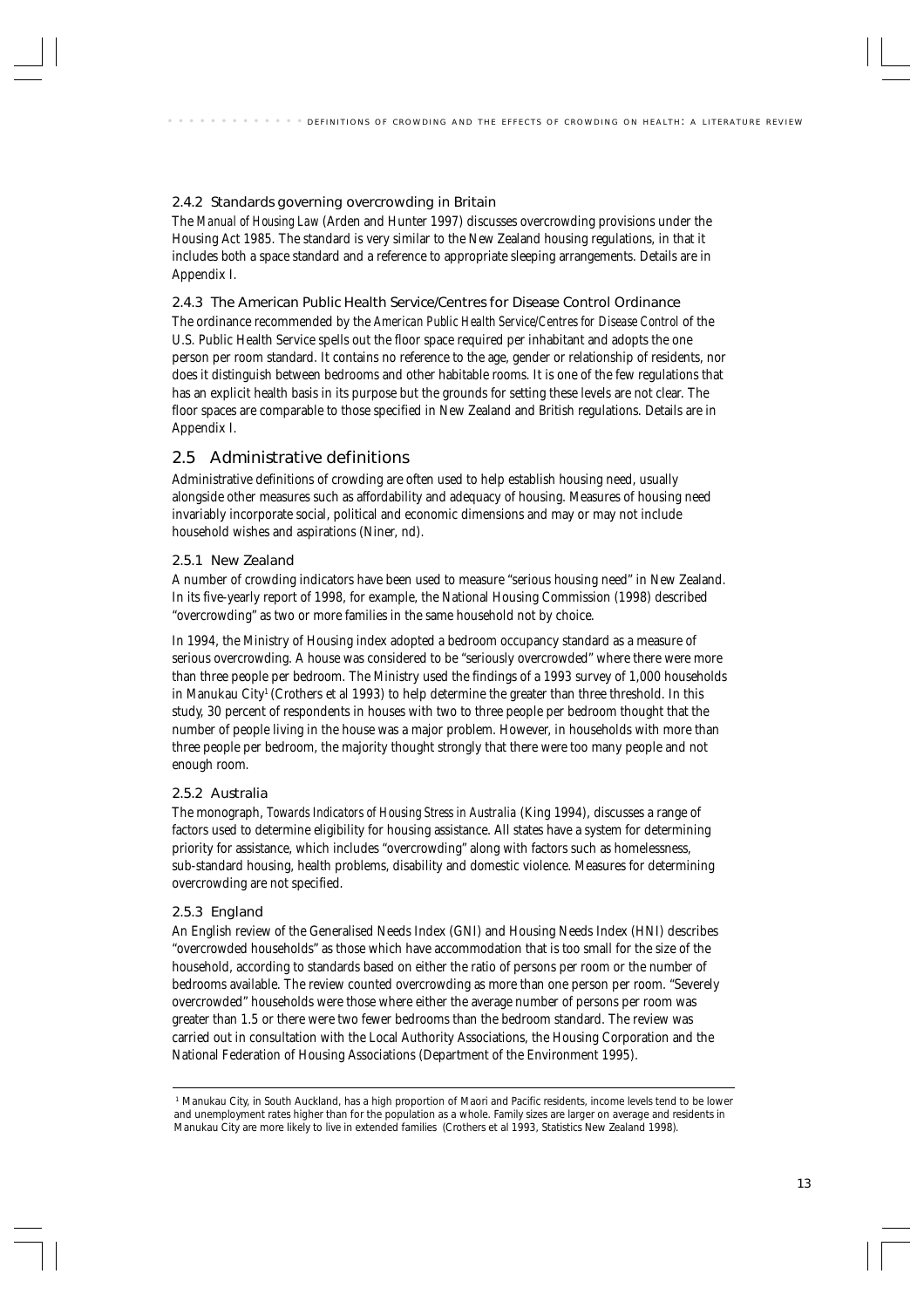Crowding is only one of the factors that contribute to the demand measures on the HNI. The full list includes:

|           | Involuntary sharers/concealed households        | 25 percent  |
|-----------|-------------------------------------------------|-------------|
|           | Overcrowded households                          | 20 percent  |
|           | Severely overcrowded households                 | 20 percent  |
|           | Households in worst unfit private sector        | 10 percent  |
|           | Elderly in need of very sheltered accommodation | 5 percent   |
| $\bullet$ | Disabled in need of specialist accommodation    | 5 percent   |
|           | Households with affordability problems          | 10 percent  |
| $\bullet$ | Need for replacement of local authority stock   | 5 percent   |
|           | Total                                           | 100 percent |
|           |                                                 |             |

## 2.5.4 Scotland

Some agencies, like the Scottish Development Department, have attempted to recognise the role of consumer preferences in assessing housing need. The *Scottish Housing Handbook: Assessing Housing Needs* (Scottish Development Department, no date) notes that "Housing need can only be defined in relation to standards which specify what is a decent or satisfactory housing situation for particular types of household.

- (1) Objective standards: houses 'unfit' or 'below tolerable standard';
- (2) Local authorities will need to take account of the preferences and aspirations of the 'consumers' of housing;
- (3) Local authorities will need to consider the ability of households to realise their preferences both in private and public sector."

### 2.5.5 Canada

The Canadian National Occupancy Standard is one of three "norm dwelling standards" used to assess housing need. The Occupancy Standard measures suitability; other standards measure affordability and adequacy. Households whose housing does not meet one or more of these standards and whose income is such that they are unable to obtain housing that does meet the standards are considered to be in serious housing need (Canadian Mortgage and Housing Corporation (CMHC) 1992).

#### 2.5.6 United States

The United States uses a "fair share" formula to measure housing need. The overcrowding indicator is more than one person per room (CMHC 1992). The formula is:

| Renter households                                                          | 20 percent  |
|----------------------------------------------------------------------------|-------------|
| Poor renter households (below official poverty level)                      | 20 percent  |
| Crowded renter households                                                  | 10 percent  |
| Extra vacant units needed to raise rental vacancy rate to national average | 10 percent  |
| Poor renter households in homes built before 1940                          | 20 percent  |
| Poor renter households with gross rent over 30 percent of income           | 20 percent  |
| Total                                                                      | 100 percent |

# 2.6 Normative aspects of definitions

## 2.6.1 Norms and standards

Crowding standards set by statisticians, policy makers or administrators are rarely validated by a comparison with the views of occupants or with specific points that they believe impact on health, and the rationale for adopting one standard over another is rarely articulated.

In effect, definitions of crowding reflect majority standards, the resources available, and the general philosophy about needs and the responsibilities of the state and the individual (Niner, no date). Definitions that make assumptions about appropriate sleeping arrangements reflect moral and value judgements as much as beliefs about health (Mitchell 1976, Winter and Stone 1997). In Mitchell's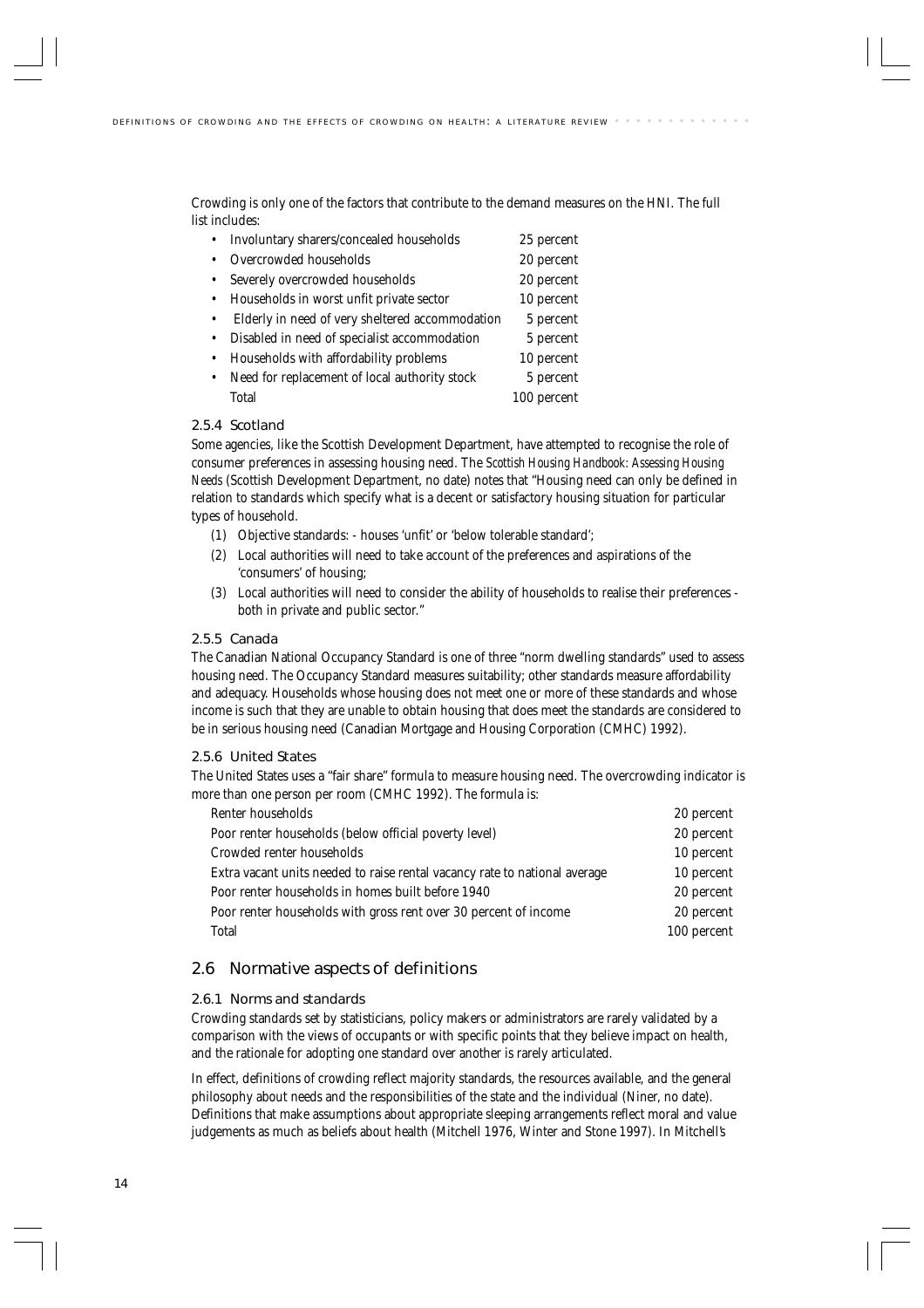view, few scientific data support the basic features of a building or housing code from the viewpoint of health. "We have vague conceptions of germ theories, good homes, and what we personally like and dislike. But it is another thing to claim that there are universal physiological, psychological and social needs that can be translated into minimum standards for the physical environment."

Few studies have been undertaken to explore the reasonableness of the assumptions behind crowding standards and those that have suggest that the assumptions may not be reliable. In a small study in Melbourne, Burbidge and Gondor (1993) used the Australian Living Standards Study, which included questions on sleeping arrangements and on whether parents thought it was important that children should have a separate bedroom. The study did not include questions on when children of opposite sexes should sleep separately. The authors found no clear break in the age at which parents thought a child should have their own bedroom. Generally, the proportion of parents who thought children should have a separate bedroom increased with the age of the child, once children reached the age of four. A majority of parents thought a separate bedroom was important for boys over nine and for girls over eight.

No similar studies have been carried out in New Zealand so there is no validation of assumptions about what constitutes crowding in terms of normative standards here. We do not know at what age parents think children of the same or opposite sexes should have their own room or are able to share rooms. The Crothers et al (1993) study of households in Manukau City cited in 2.5.1 above, suggests that there is considerable variation in occupants' acceptance of and attitudes towards crowding.

The prevalence of dominant values is apparent in the Canadian National Occupancy Standard, which "evolved to reflect today's societal housing expectations" (CMHC 1992). In allocating funds to meet core housing need, "affirmative action policy is taken into account with respect to the native [i.e. American Indian] population", suggesting that the "societal housing expectations" incorporated in the standard are predominantly those of the non-native rather than the native population.

The Australian Bureau of Statistics subsequently adopted the Canadian Standard, because this "was considered by the National Housing Strategy and the Australian Institute of Health and Welfare to conform reasonably to social norms in Australia" (McLennan 1994). The term "social norms" is undefined and unexplained. Although crowding levels in Australia are generally low, the literature on aboriginal housing suggests that a disproportionately high number of aboriginal families live in crowded conditions and experience affordability problems and after-housing poverty (Kent 1993). This suggests that as in Canada, the "social norms" associated with the standard are those of the predominant group and reflect their values about privacy, space, safety and health.

Pader (1994) reiterates the point that while they are often considered universal, definitions of bedrooms and sleeping arrangements are inextricably entwined with societal values. Many seemingly neutral housing policies designed to protect health, safety and welfare, in fact often protect dominant values and morals, not the physical or emotional wellbeing of non-dominant groups. Rigid categorisations assume that physical privacy, independence and individualism are desirable values and that crowding occurs at preset levels.

In her study of Mexican households living in Los Angeles, Padel found that sharing a bed was seen as preferable and normal. It was not uncommon for bedrooms to be left empty while household members chose to share. Such arrangements encouraged the desired values of interdependence and sharing but made Mexican households ineligible to have placements of Mexican foster children, who instead had to be placed in homes that met the dominant standard but were not necessarily culturally appropriate.

#### 2.6.2 Perceptions of crowding

Although it is apparent that more work needs to be done to take account of householders' evaluations of housing conditions, establishing a useful measure may be difficult. In its report on housing statistics, Statistics New Zealand (1998) acknowledges that no single indicator of crowding can adequately measure such a complex and multi-faceted issue.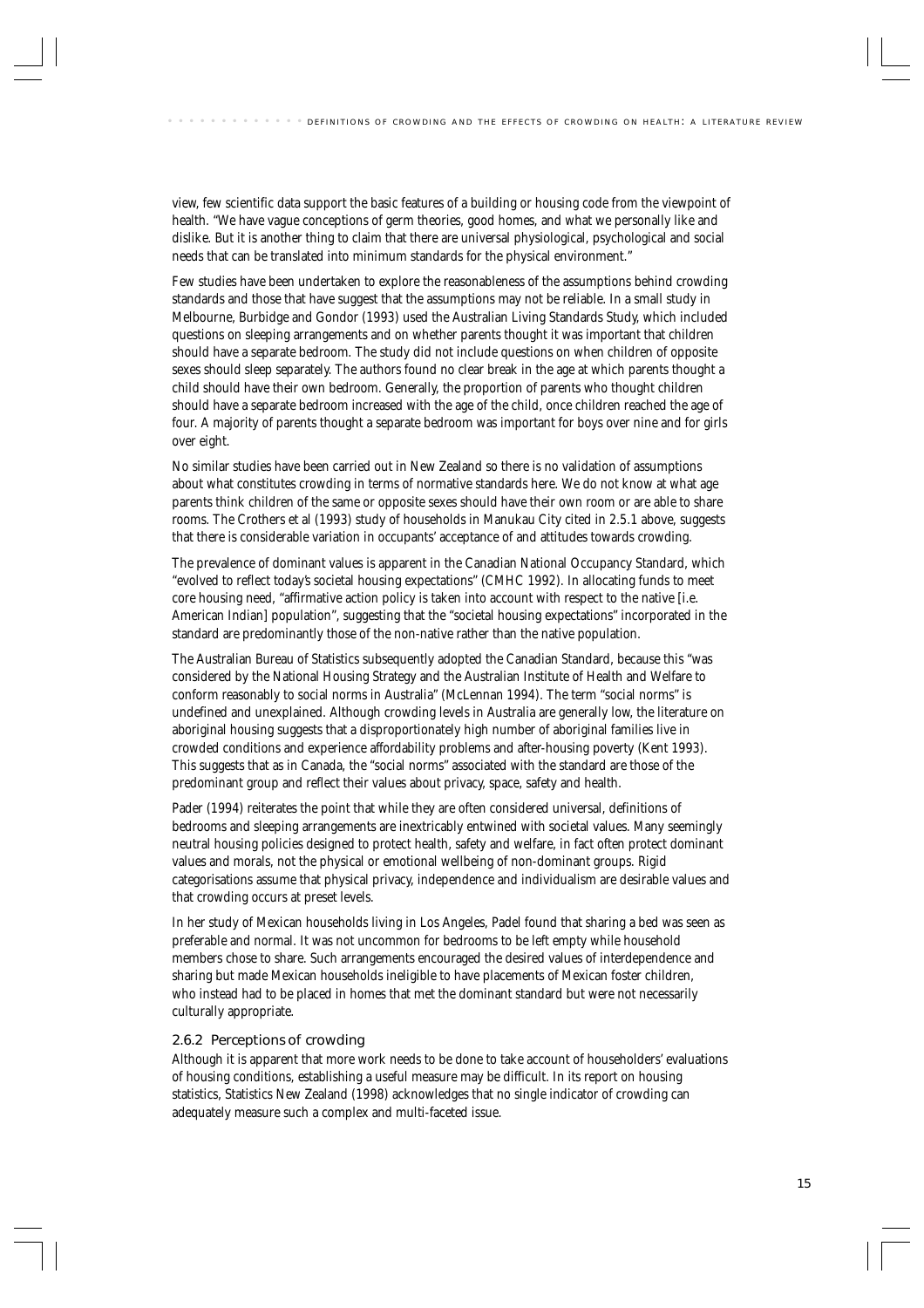Reactions to crowding are conditioned by cultural context and by an individual's subjective experience of crowding (Gove et al 1979). Even within a given culture, individual reaction will vary depending on age, gender, ethnicity, the composition of the household, a person's hierarchical position in the dwelling unit and lifecycle stage (Edwards et al 1994). The debate about cultural preferences for and tolerance of different levels of crowding is referred to in the discussion of crowding and mental health (see section 3.3 below). The findings challenge the assumption that members of particular ethnic or cultural groups will respond to household density in a particular way.

# 2.7 Key questions

### 2.7.1 Context in which crowding definitions have been developed

Definitions of crowding tend to fall into two groups - those used for statistical or research purposes and those used to regulate housing use or allocate social assistance.

## 2.7.2 Statistical and research definitions

Statistical definitions are generally used in censuses or surveys and therefore need to be easily interpreted by lay people. They tend to be simple and limited to elements that are in theory, easily countable. However, problems of definition remain.

The relative simplicity of statistical definitions makes them attractive to many researchers, particularly those seeking to establish associations between health effects and crowding. Using simple definitions that do not take account of household composition can limit the effectiveness or usefulness of research. As discussed in section 3 below, there may be differences in health effects for women and children living in crowded housing and a measure incorporating household composition would often provide more useful information than a simple indicator of the numbers of people per room.

Because they do not take account of residents' perceptions, statistical definitions are of less use to researchers investigating the effects of crowding on behaviour. Some researchers have attempted to develop definitions that incorporate both subjective and objective measures.

2.7.3 Regulatory definitions and definitions used in the allocation of social assistance The rationales behind regulatory definitions of crowding are usually implicit rather than explicit. The same is true for occupancy standards, which are often used to help assess housing need. Because of the lack of information, it is difficult to establish whether standards are set on the basis of beliefs about health, space, privacy, safety, lifestyle or morality or a combination of all these factors. Standards generally reflect the values of dominant groups and do not necessarily incorporate the views of householders or minority groups. Most definitions appear to reflect a belief in what constitutes appropriate living conditions. None explicitly refers to the perceived health hazards of adverse living conditions.

## 2.7.4 Statistics on crowding

Statistics New Zealand, the Australian Bureau of Statistics and the Office of Population Censuses and Surveys in Britain regularly produce statistics on crowding (see for example McLennan 1994, Office of Population Censuses and Surveys 1995, Statistics New Zealand 1998). While there is no indication that policy changes stem directly from the publication of such statistics, considerable work has been done in Australia, Canada and the United States in reviewing housing need.

In Australia, policy development has been associated with the National Housing Strategy which in late 1992 produced a report entitled *Agenda for Action.* The report identified gaps in the methods and information required to answer questions relating to measuring how well people are housed, the affordability of their housing and establishing acceptable standards. Further research has since been carried out by the Department of Housing (King 1994), the Australian Institute of Health and Welfare (Karmel 1998) and the Social Policy Research Centre (Winter and Stone 1997).

In Canada, the Canadian Mortgage and Housing Corporation includes a Research and International Affairs Directorate that carries out and finances a broad range of research on the social, economic and technical aspects of housing. These responsibilities are undertaken by the US Department of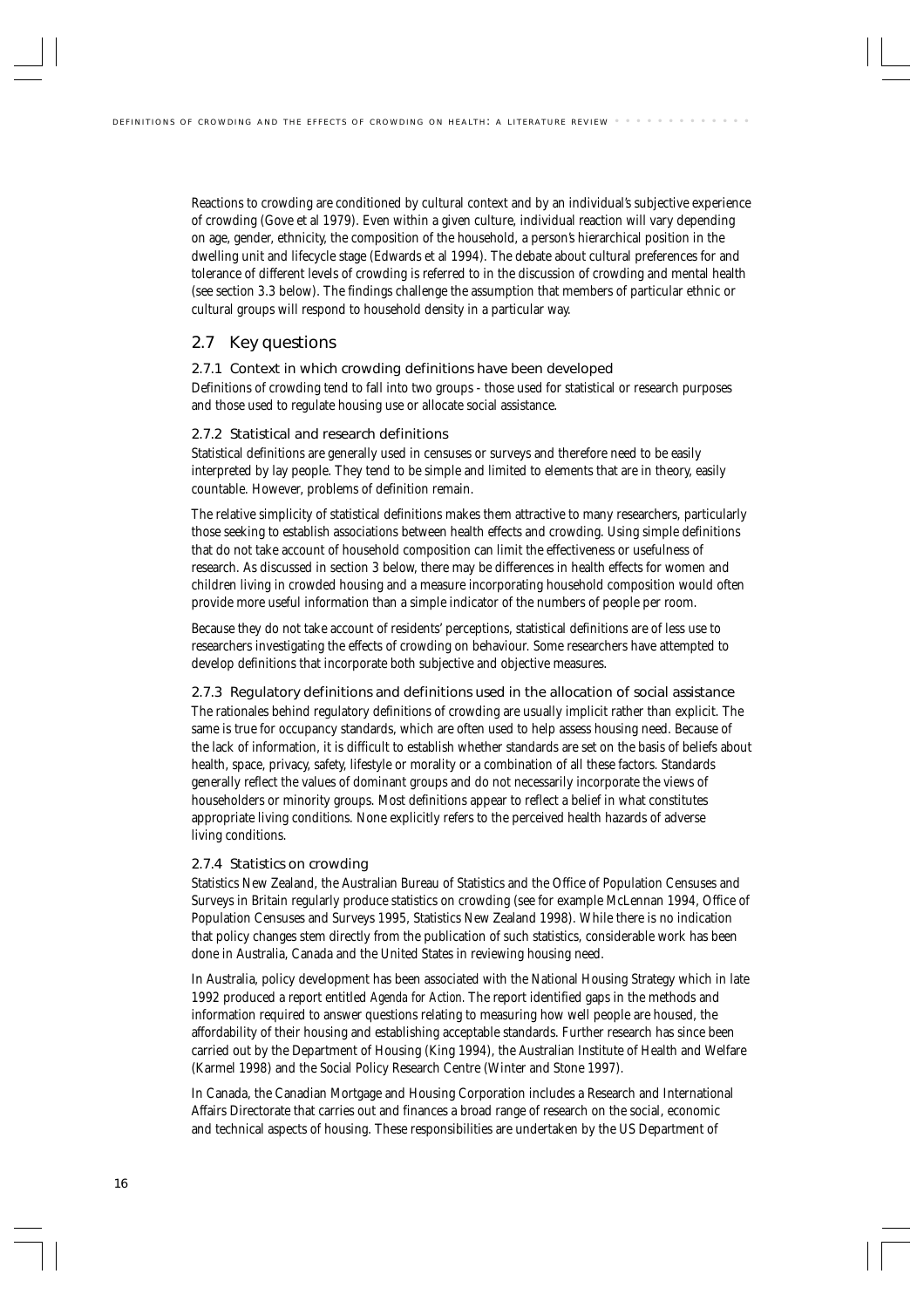Housing and Urban Development in the United States, and the Department of the Environment in the United Kingdom.

### 2.7.5 Summary

However it is defined and measured, crowding is a complex issue. Ultimately, as Gove and Hughes (1980) suggest, "if crowding is to a substantial extent culturally defined, then in the absence of any other criteria, being crowded may be defined as being more crowded than is typical for other persons in one's culture". In a multicultural society, this raises the question of whether it is possible or appropriate to have one definition of crowding, one regulatory standard or one model of housing need. Health and instrumental definitions may be similarly variable.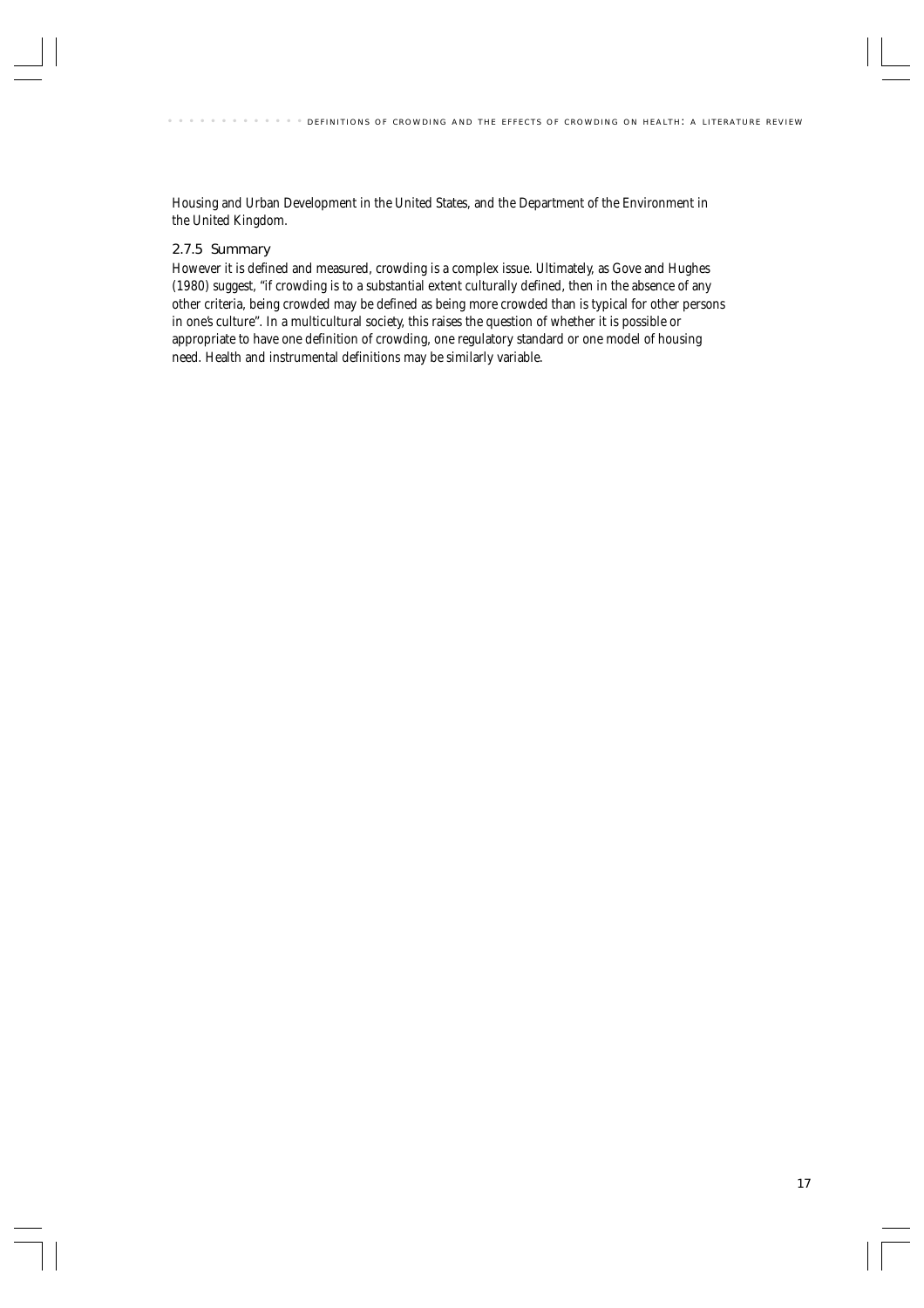# 3. Crowding and health

"Healthy housing is not just concerned with the sanitary and hygienic design of the shelter but with the whole health spectrum of physical health, mental health and social well-being both within the dwelling and the residential environment." (WHO strategy, in Ranson 1991)

# 3.1 Introduction

According to Fuller et al (1993), the proposition that poor housing and congested living conditions have a detrimental impact on health has been promulgated for 150 years. The proposition has two elements: a) high levels of household crowding can produce stress that leads to illness; and b) through shared physical proximity, household congestion contributes to the spread of communicable disease. Several authors (Ambrose 1996 b, Kearns et al 1992, Lowry 1989, Martin 1976) have challenged Fuller et al's view, pointing out that the relationship between crowding and health is extremely complex and is influenced by a number of confounding variables. These include the condition of housing, particularly the presence of damp, cold and mould, health and hygiene practices and access to health care. Socio-economic factors, including income, employment status and education, are also relevant in the spread of disease.

Myers et al (1996) are among those who conclude that "after a century of debate, it is still in question whether so-called overcrowding is harmful to the people affected, or merely socially distasteful to outsiders who observe its presence".

This section examines some confounding variables in more detail.

## 3.1.1 The physical condition of housing

The nature and physical condition of housing is one of the most important confounding variables. Many of the reports cited in section 3.2 below refer to the adverse effects of damp, cold and infestations on residents' health. In a recent review of the literature, Wilkinson (1999) concluded that "the highest risks to health in housing are attached to cold, damp and mouldy conditions".

This finding was supported in a New Zealand study by Kearns (1995) who found only a weak relationship between crowding and health, but a strong link between the state of repair of houses and health. British studies have been particularly forthright on the importance of the physical condition of housing, although Lowry (1989) contends that improvements to sanitation in most homes have reduced the dangers to physical health. She believes that threats still exist to mental health through lack of control over the available space.

## 3.1.2 Type of housing

The type of housing can also affect people's health. Households who live in high-rise units have a very different experience from those living in terrace, single unit or cluster housing. The size of interior and exterior spaces and the nature and state of facilities are also relevant. It is important to remember that much of the literature on housing and physical health comes from the United Kingdom and is based on studies of crowding in older-style terrace housing with small rooms and limited amenities. This style of housing is not common in New Zealand.

## 3.1.3 The social context

Individual residents' employment status, ethnicity, pre-existing medical history, age, education and role within the household are relevant to their health status and their ability to cope with crowded conditions (Ambrose 1996 b, Kearns et al 1992, Lowry 1989).

The wider social context can also affect the relationship between housing and health. Improved diets, increased resistance to disease, improvements in medical treatment and the availability of medical care, and the state of education of communities affect individuals' ability to deal with crowding (Martin 1976).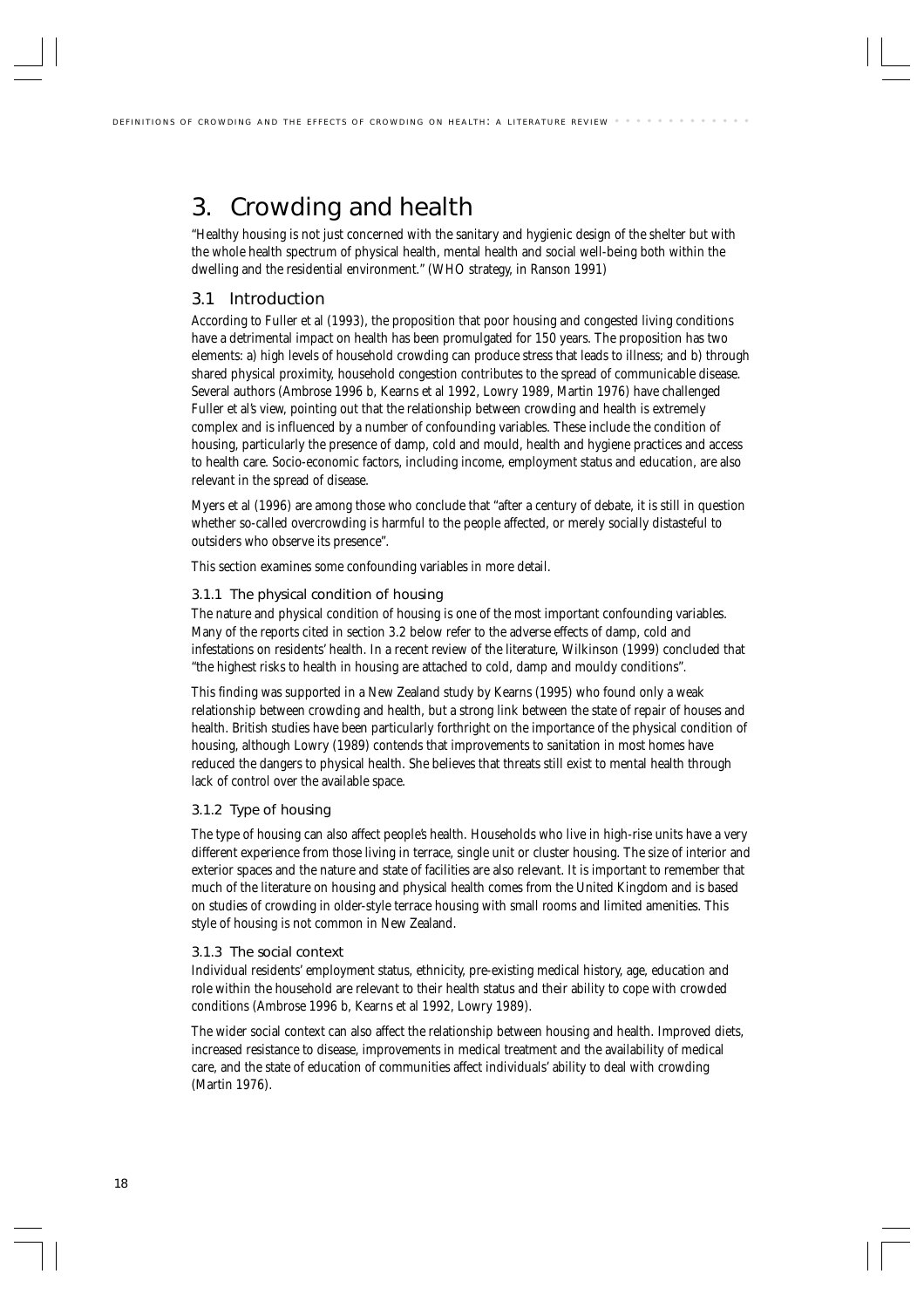## 3.1.4 Levels of crowding

The level of crowding in New Zealand, as in most areas of the United States and most European countries, is relatively low, although Morrison (1994) notes that the "census figures suggest a marked slowing down in the rate at which crowding is declining". However, the reliability of census figures has been called into question. Kearns and Reinken (1994), for example, found a discrepancy of around 25 percent between 1991 census figures and 1992 registrations with the Hokianga Health Enterprise Trust. The discrepancies were greatest among those aged under 30, which the authors suggest may be due in part to the housing characteristics of the 15-29 age group, namely their transience and the fact that many live in buses or vans rather than permanent dwellings. Similar levels of under-enumeration have also been reported in the United States.

In Western countries, anything more than one person per room is generally considered overcrowded. In Fuller et al's (1993) Bangkok study, the average number of persons per room was 2.1. The authors point out that to have the same level of crowding in the United States (or New Zealand), a 1,500 sq ft house would have 17 people living in it. Despite the apparently high levels of crowding in Bangkok, the authors found that, contrary to expectation, persons per room had "no discernible effect on reported illness, propensity to become ill if another member of the household is sick, or the self-report of health". This suggests that higher levels of crowding in themselves do not necessarily contribute to poorer health. It is still unclear whether and at what level crowding that exceeds the norm for any given society will adversely affect health.

Morrison (1994) attributes the fall in crowding in New Zealand to a decline in average family size and an increase in average dwelling size. However, Morrison notes that between 1976 and 1981, crowding among Maori and Pacific households actually increased, partly due to the larger average household size among Maori and Pacific people. "The measure of crowding used by the Department of Statistics was the number of major rooms divided by the number of occupants (major remaining undefined)" (Morrison).

In the United States, crowding has also increased among some groups and in some locales (Myers et al 1996). The authors found increased crowding among renters, especially those living in high-cost areas and among those aged 35-44, when family sizes are likely to be the largest. Crowding was particularly high among recent immigrants, with Hispanic and Asian immigrants having the highest levels.

As a result of increases in crowding among particular groups, Myers et al propose that normative standards of crowding be reviewed. They do this on the grounds of housing policy (i.e. standards for allocating housing subsidies) not on the basis of presumed health effects. There is little research into whether increased crowding among particular groups has led to increased negative effects on health.

#### 3.1.5 Issues of measurement

Finally, problems in the way health is measured and crowding assessed need to be taken into account. Many New Zealand and overseas studies are anecdotal or rely on self-report of health status rather than on medical records (Butcher 1998, Crothers et al 1993, Hyndman 1998, Kearns 1995, Maori Women's Housing Project 1991, Mortensen 1988, Smith et al 1992). Kearns (1995) acknowledges that this process of rating health is problematic but identifies a number of advantages with self-report. For instance, ailments might be self-medicated and not warrant medical consultation or people with health problems may delay or avoid medical consultations due to cost. In both these cases, information would not be captured in medical records.

As Hwang et al (1999) note in their review of the literature on housing and health:

*a causal relationship between density and various health outcomes has still not been established with any certainty by researchers. Most studies on these issues suffer from various methodological difficulties. For example, the bulk of these studies are cross-sectional. Many of the studies do not employ multivariate techniques which allow researchers to control for confounding factors. Of those studies which do use multivariate analyses, the list of confounders controlled for is often incomplete. Others suffer from the use of very small samples, small subgroups, very low response rates, large amounts of missing data, or are aggregate-level analyses. Finally, an issue that goes largely unaddressed in all of these studies concerns the mechanisms, or intervening variables, through which these effects occur.*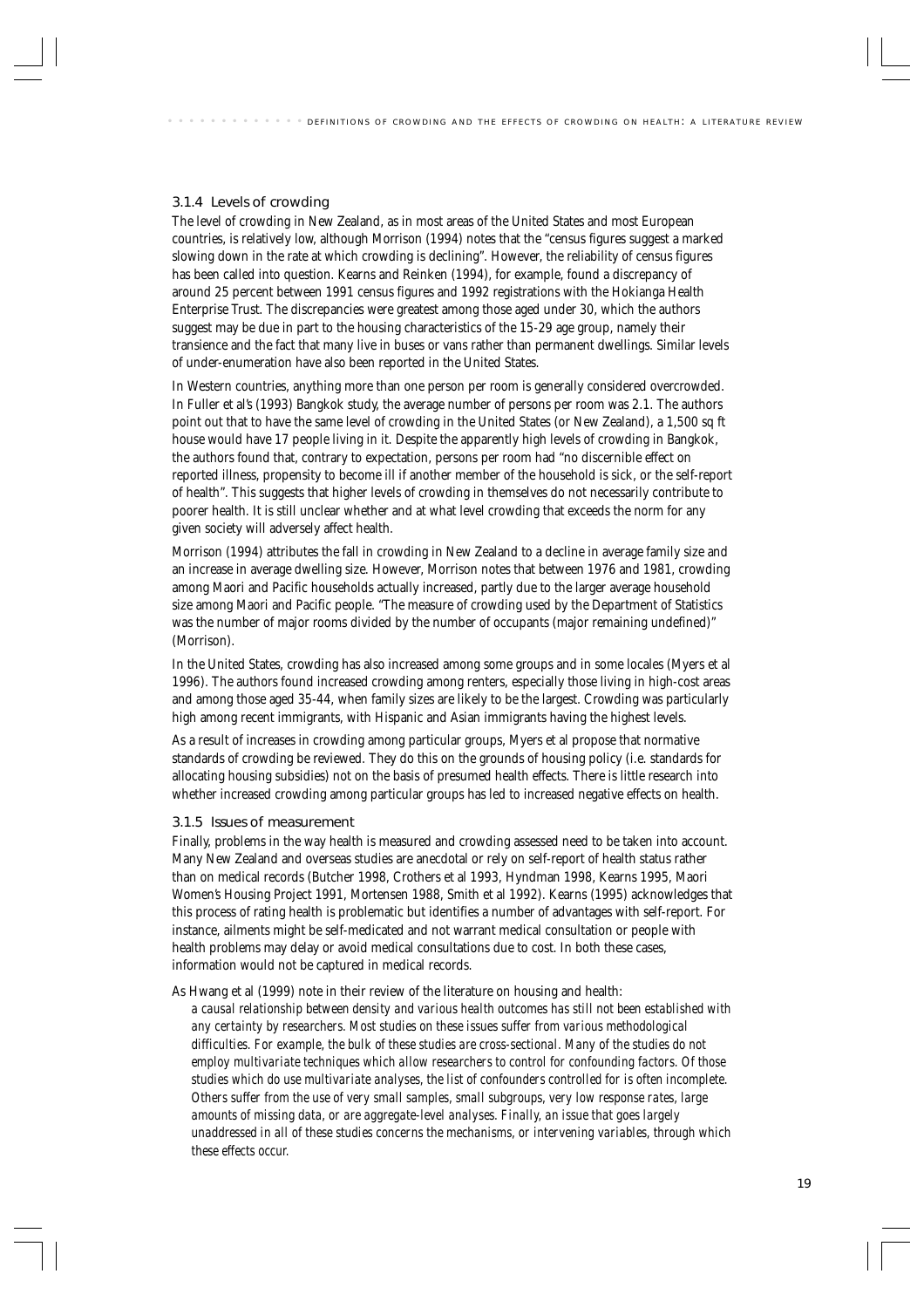Wilkinson (1999) notes that part of the problem arises from the strict criteria inherent in bio-medical research clashing with the more qualitative nature of research on social causes of illness. This has led some researchers to take a more pragmatic approach, accepting that proof of causality is not essential in demonstrating the importance of housing for health.

# 3.2 Crowding and physical health

### 3.2.1 Infectious diseases

Several reviews of the literature (Ambrose 1996 b, Ranson 1991) assert that regardless of the quality of the accommodation in other respects, crowding and inappropriately high room densities "have been shown to have a number of adverse effects on physical health. The incidence of infectious diseases such as dysentery and other conditions such as asthma and chronic bronchitis are all positively associated with high levels of overcrowding as are accidental deaths" (Barker and Osmond 1987 in Ambrose 1996 b; Kellet 1989 in Ambrose 1996 b). Most reviews are far more cautious, pointing out the difficulty of teasing out other confounding factors such as poverty and nutrition (Hwang et al 1999, Wilkinson 1999).

Crowding has been linked to a number of biological mechanisms that can increase both the risk and the intensity of infection. According to one study, crowding increases:

- the risk of multiple infections because the number of potential transmitters is increased
- proximity and hence the risk of disease transmission
- the risk of infection early in life which may lead to more severe infections
- the risk of prolonged exposure and severe disease
- the risk of long-term adverse effects of infections (Clauson-Kaas et al 1997).

However, an increase in risk is not the same as causality. Most researchers refer to an "association", "correlation" or "relationship" between the spread of infection and crowding, rather than a direct cause and effect.

Crowding is usually measured by the number of individuals of all ages per room. Some authors, such as Clauson-Kaas et al, suggest that, because the risk of infection may be greater among children, the number of individuals in susceptible age groups may be more important than the total number of individuals in the household.

Unfortunately, there appears to be little agreement on and little research into which age groups are most susceptible to particular diseases or crowding effects. Very few studies compare the relationship between crowding and disease on people of different age groups. Clauson-Kaas et al, for example, looked at the effects of crowding on children under three but not on children of other age groups. In a case-control study of influenza, Vadheim et al (1992) focused on children aged 18-59 months while McCallion et al (1996) considered children aged three to 15 years as a single group in a study of *Helicobacter pylori*. For a more definitive answer to this question, more research is needed to investigate which age groups are most at risk and why.

#### **Colds, asthma, influenza and diarrhoea**

Studies in New Zealand (Kearns et al 1992), Jakarta (Clauson-Kaas et al 1997) and England (Martin 1976) gathered data through self-report and concluded that coughs, colds, asthma, influenza and diarrhoea are associated with household size and number of children per household. In the study in Jakarta, the significant factors for diarrhoea and cough/fever for children under three were:

- total number of persons per room
- children under five per room
- household area in sq m per person
- household area in sq m per children under five.

Housing conditions, and especially cold and damp, were contributory factors, particularly for some ethnic groups. Kearns et al found that Maori and Pacific households were more likely to identify colds, running noses, flu and asthma symptoms than Pakeha households. The authors concluded that while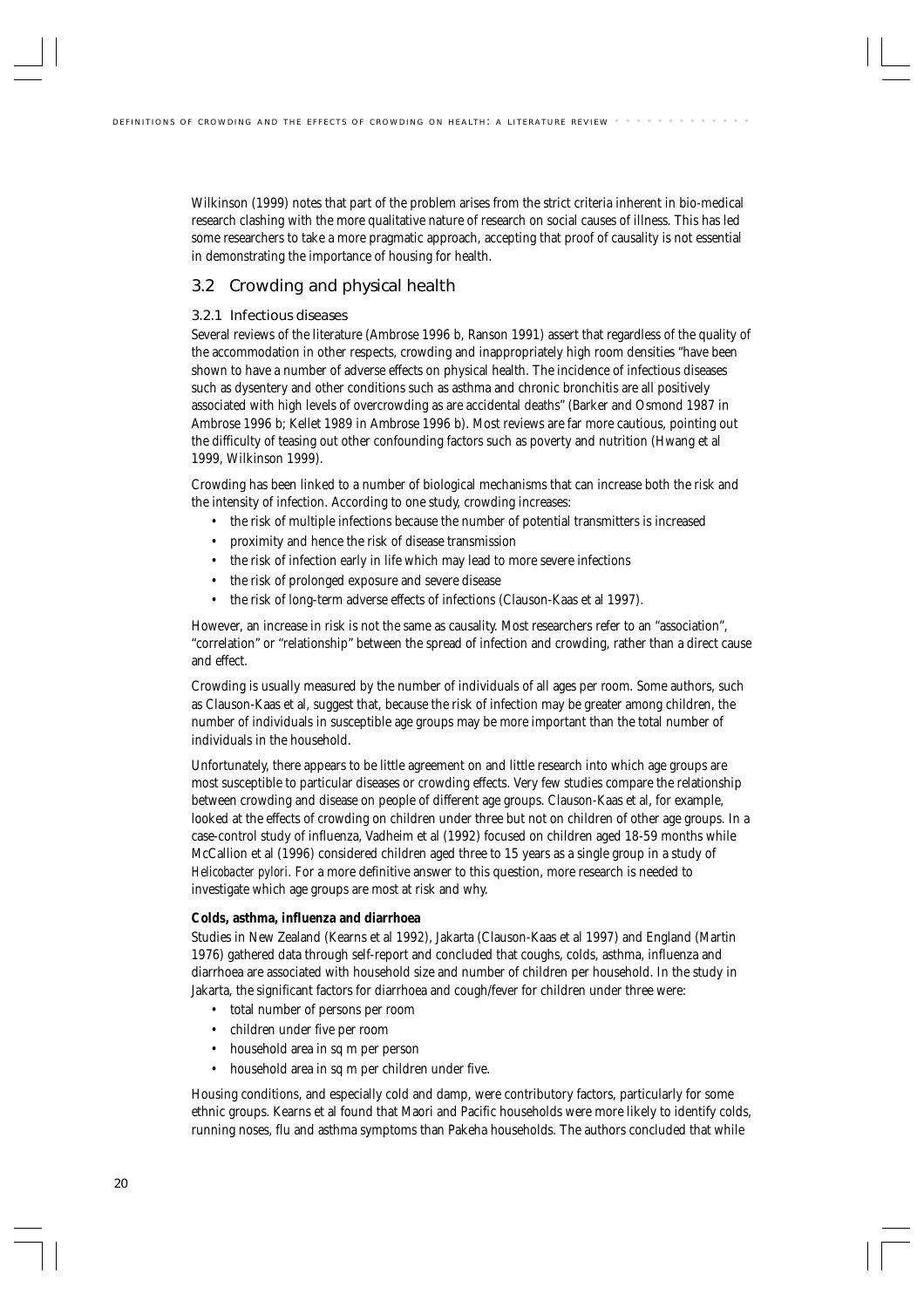this may reflect some cultural predisposition to illness it is also likely to be the result of the greater discomfort associated with coldness and dampness, especially in Auckland and particularly among Pacific respondents*.* In a study of conditions on two housing estates in London, Ambrose (1996 a) came to similar conclusions. Bangladeshi households were four times as likely as white households to be living at a rate of more than one person per room. They were also far more likely than other groups to complain of damp, cold, infestation and the need for repairs.

In a case-control study in Los Angeles, Vadheim et al (1992) found that household size of more than six persons was a significant independent risk factor for influenza infections among children aged 18- 59 months.

The impact of overcrowding on children is also noted in Hungarian research studies (Rudnai in Ranson 1991). These showed a correlation between crowding and increased respiratory infections, such as bronchitis, rhinopharyngitis and tonsillitis in children aged one to three, especially when the children were subjected to environmental air pollution. Rudnai explained this as "the adverse effect of air pollution on the defence mechanism of the organism and the increased possibility of pathogen transmission which overcrowding brings".

#### **Meningococcal disease**

Several overseas studies have considered the relationship between meningococcal disease and crowding with inconclusive results. Crowded housing appears to be only one among many factors that contribute to the spread of the disease.

In a review of the literature on meningococcal disease, researchers questioned the view that overcrowded sleeping accommodation is an important factor in raising carriage rates (Cartwright 1995). Cartwright cites a Brazilian study of an outbreak of serogroup C disease in Sao Paolo. This found that contacts were higher in contacts sleeping within the same room than with other household contacts, although those sleeping in the same room as the index case were no more likely to be carriers than other household members were. Cartwright concluded that crowding has to be severe before the spread of meningococci is facilitated.

An article in *North and South* magazine (Butcher 1998) asserts, without supporting evidence, that "overcrowding stands out as a key risk factor, interwoven with low economic status, lack of home heating, climate, season and possibly shared eating/drinking utensils or food". One scientific study has recently been published relating to crowding and the current outbreak of meningococcal disease in New Zealand. A case control study by the Institute of Environmental Science and Research Ltd for the Ministry of Health and the Health Research Council identified crowding as a major risk factor for the disease (Baker et al 2000).

#### **Tuberculosis**

Studies of the association between tuberculosis and crowding have also produced conflicting results (Martin 1976). Those who do identify a clear association between crowding and tuberculosis (Stein cited in Ranson 1991, Elender et al 1998) warn that poverty, poor nutrition and a poor environment may be confounding variables. Most of the recent studies relating to TB refer to working class housing areas in Britain. For example, the Stein studies cited above were undertaken in Glasgow, while Elender et al studied TB in England and Wales.

The Elender study found a strong association between all TB mortality groups and crowding at the household level (i.e. over one person per room). The authors estimated that for each 1 percent increase in the numbers living in crowded accommodation, the average notification rate increases by 12 percent. Crowding was the sole significant variable for women, which the authors suggest may reflect the different roles of men and women and the fact that women are liable to be at increased risk of infection from bacillus for longer periods of time. The authors concluded that ethnicity as a single factor was not helpful. Lifestyle and health-related behaviours were more important.

Recent outbreaks of tuberculosis in New Zealand have been attributed to crowding, poverty and poor housing but if a conclusive answer to this question is required, more research into the nature of the relationships is needed.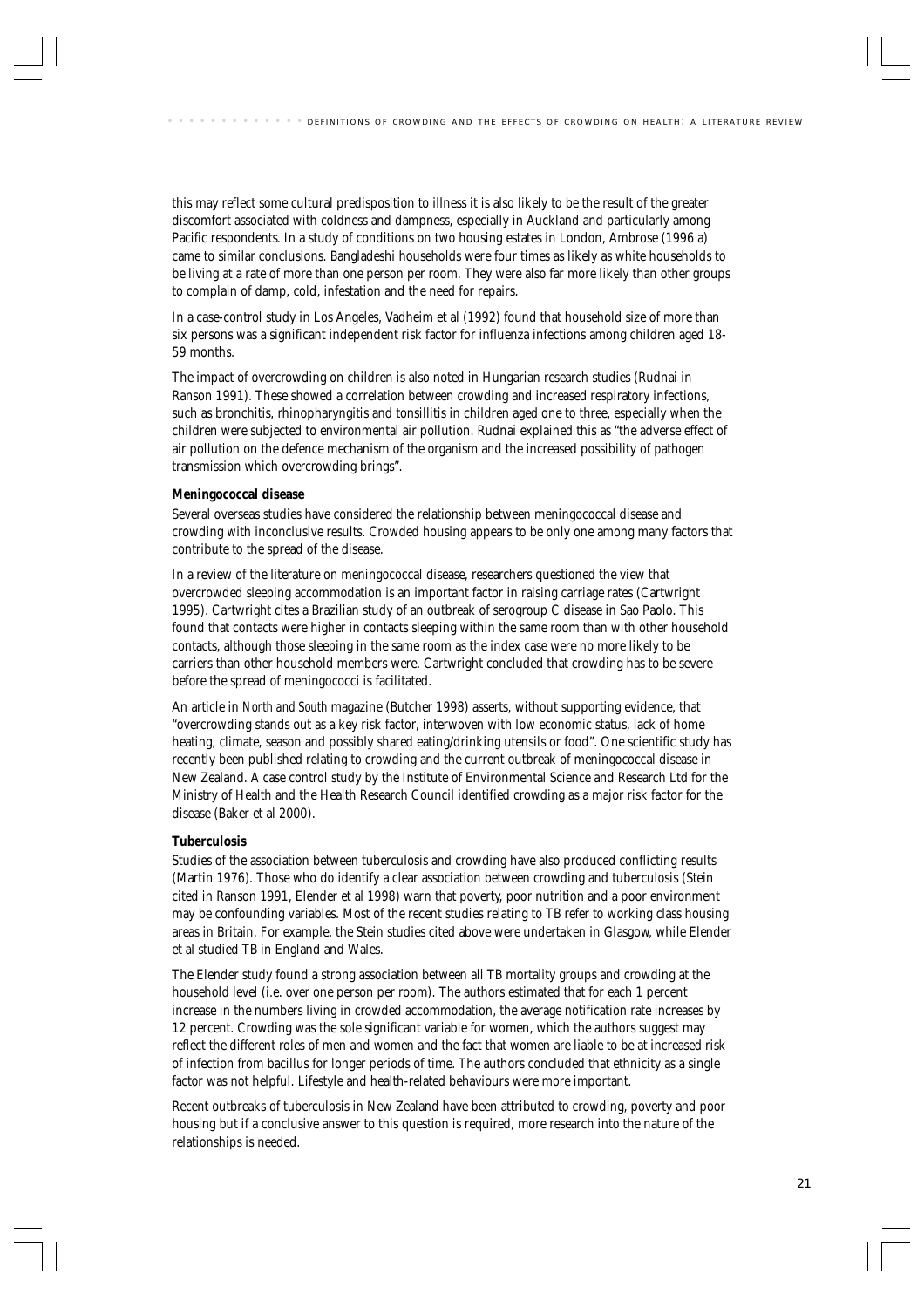#### *Helicobacter pylori*

A number of studies in Britain and Ireland have investigated the relationship between *Helicobacter pylori* infection and crowding (Webb et al 1994, Whitaker et al 1993, McCallion et al 1996). *H. pylori* is an infection which can lead to chronic gastritis, peptic ulcers and in some cases, stomach cancer. All showed positive associations between risk of infection and household density, sharing a bedroom and sharing a bed in childhood, although it was not clear whether sharing a bed was a risk factor independently of crowding. Hwang et al (1999) cite a large follow-up study of men and women for whom data on childhood housing conditions was obtainable (Fall et al 1997). The relationship between *H. pylori* infection and living in a crowded house was independent of social class.

#### **Hepatitis**

One New Zealand study (Milne et al 1987) has looked at the prevalence of Hepatitis B (HPB) infection in Kawerau. The authors undertook a multiple logistic regression analysis to investigate the association between various factors and HPB markers and children under 15. The authors found that apart from the demographic factors of age, ethnicity and sex, the main risk factors for marker prevalence in children were the number of years spent in Kawerau and having more than five people in the household. Household size ranked fifth out of seven factors analysed. The authors conclude that the finding for size of household is consistent with the suggestion that crowded living conditions may encourage the spread of infection.

In Spanish children, crowding seemed to be the main factor that could explain the difference in the prevalence of Hepatitis A virus (Morales et al 1992).

#### 3.2.2 Lack of sleep

Wilner et al (WHO 1987) noted that one consequence of crowding is lack of sleep for family members, and suggested that this might have an adverse effect on educational attainment of children in particular. The Jakarta study (Clauson-Kaas et al 1997) also recognised that a negative aspect of crowding is in-house living conditions that prevent people from resting and sleeping properly in their own homes. Noise from outside was also a problem. In that study, poorer people were more at risk because of the pressure to keep working and the fact that they had little control over the work they did.

#### 3.2.3 Factors affecting children and child mortality

Many of the studies described above refer to the relationship between housing and the risk to children of infectious diseases, particularly for those sharing a bed. Other studies look at child health in general, childhood behaviour and child accidents and mortality in relation to housing.

#### **Child health in general**

A number of reports assert a relationship between children's health and crowding. In support of this view, Ranson (1991) refers to a British national child development study which showed that children in crowded homes were more likely than others to miss school for medical reasons (mainly bronchitis).

Others offer little evidence to support their assertion. In 1998, public health nurses in Auckland "confirmed" reports of crowding among 67 percent of the inner-city clients they surveyed but gave no information on how they measured crowding. They also identified poor health among children in the survey sample, with 40 percent being hospitalised before the age of five, and 26 percent being admitted to hospital for infectious diseases. Two-thirds (64 percent) of their respondents said they could not afford to visit a doctor. The report also comments on the "poor condition" of housing. From the information in the report it is impossible to determine whether crowding, the state of the housing or poverty contributed most to the children's poor health (Mortensen 1988).

#### **Childhood behaviour**

A number of studies suggest that crowding may be stressful for children, leading to behavioural problems. These include hyperactive or aggressive behaviour among pre-school children in America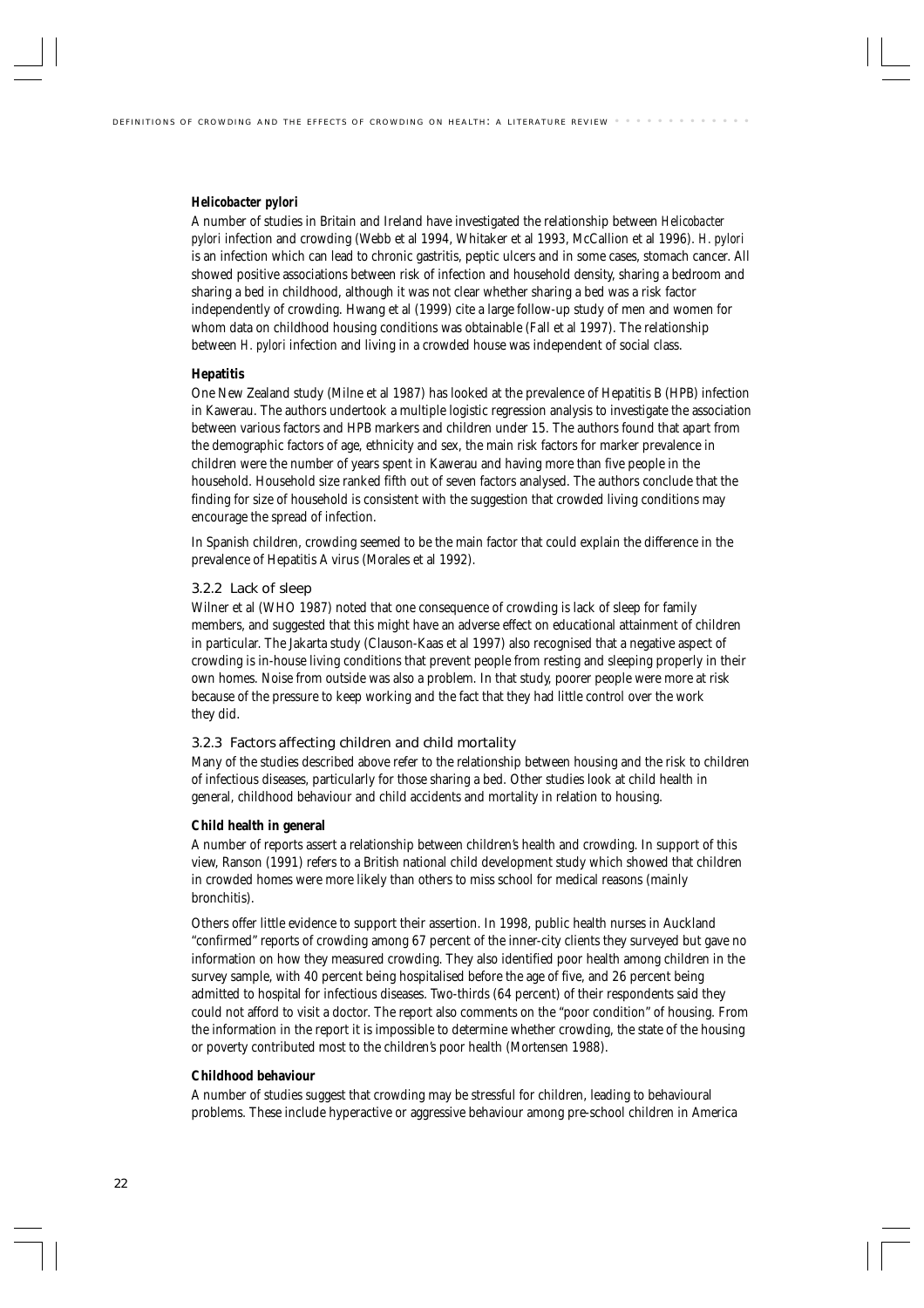(Maxwell 1995), poor academic achievement and conflict between parents and children in India (Evans 1998), and socially deviant behaviour among American young people (Galle, Gove and McPherson 1972 in Mitchell 1976).

Maxwell (1995) studied 114 children, all aged four, in day care and Head Start classes in New York. She found that pre-schoolers who lived in crowded homes and went to crowded day care centres suffered more severe behavioural and cognitive development problems than children in just one of those crowded settings.

Evans et al (1998) studied the living conditions of working class children aged ten to 12 in urban India. All analyses were statistically controlled for income and compared children living in crowded homes with those living in uncrowded homes. This one-off cross-sectional study measured behavioural adjustment, school performance, blood pressure, social support (from family and friends) and helplessness (as defined by how persistent a person is on a challenging task after a brief experience of failure on an unsolvable task). Family density ranged from 0.6 people per room to five people per room. Boys living in crowded conditions had higher blood pressure than girls in similar surroundings. The authors give no information on whether boys usually have higher blood pressure than girls do but note that the finding is consistent with other (unspecified) studies. Girls in crowded situations felt more helpless than boys did.

In a press release on the research, Evans commented that "The findings are probably applicable to American children because the data are consistent with previous studies on children and crowding. Although some researchers believe that Indians might be more 'crowding tolerant' because of cultural differences, we find no support for that belief - crowded living conditions clearly had negative consequences for these children just as they do in our country" (http://www.news.cornell.edu/releases).

Data collected using a large-scale household survey in two areas of West Belfast revealed an association between crowding and psychological distress among children (Blackman et al 1989).

Although research on the relationship between crowding and psychological distress among children tends to show a consistently positive relationship, more research is needed to establish whether crowding does in fact have similar consequences for children in different cultural settings.

#### **Childhood accidents and mortality**

Childhood accidents and mortality appear to be more related to social disadvantage than to crowding. Alwash and McCarthy (1988) studied accident rates at home among children under five, for four different ethnic groups. Accidents in the home showed a large and consistent gradient by social class. Accidents to children were significantly more common in shared accommodation than in self-contained accommodation, in accommodation with more than 1.5 people per room and in accommodation rented from the council or housing associations compared with owner-occupied or privately rented housing.

In a New Zealand study, Schluter et al (1997) rated socio-economic factors as the most likely cause for increased relative risk for Sudden Infant Death Syndrome, ahead of housing characteristics.

In Britain, Williams and Lloyd (1990) found weak correlations between crowding (more than 1.5 people per room) and stillbirths and perinatal mortality. They considered that socio-economic characteristics had more effect on pre-natal than post-natal events and that maternal ill-health was likely to be a contributing factor.

A Jakarta study (Clauson-Kaas et al 1997) found that four crowding indicators were significantly associated with low birth weight, but not in the expected direction. Couples with medium socioeconomic status, living in less crowded conditions, were more at risk of giving birth to a baby with a lower birth weight. The authors speculate that women living in a "modern" nuclear family, instead of a multi-generation family setting, did not have the benefits of the counselling of the older generation of women.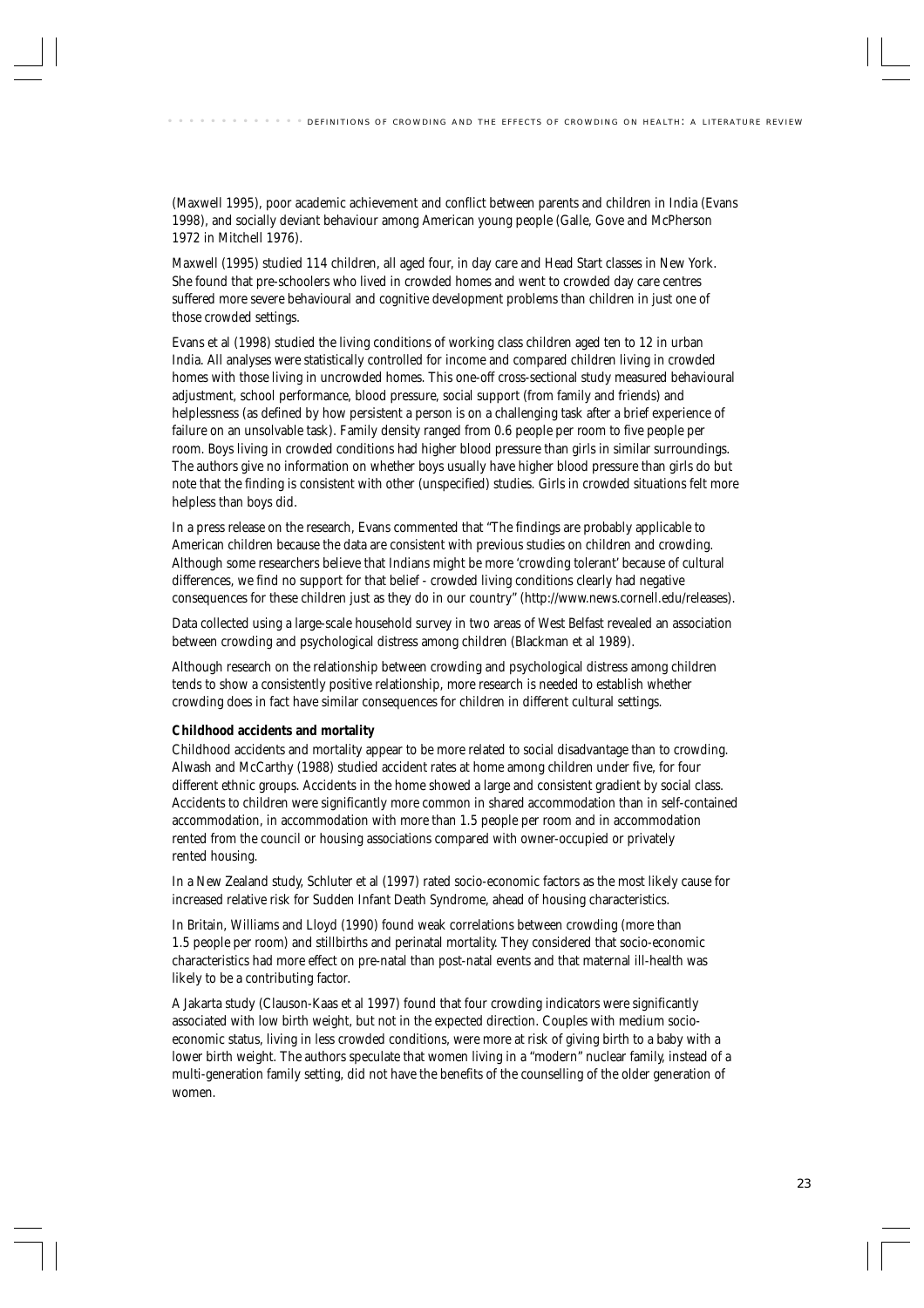In another British study, Brennan and Lancashire (1978) found a clear association between housing density (more than 1.5 people per room) and childhood mortality under five years.

An English study (M'Gonigle 1933 in Martin 1976) illustrates some of the inter-relationships between health, housing and other costs. Child mortality increased among a population rehoused from a slum to a housing estate. The average rental on the new estate was roughly double that paid by residents before the move. Further investigation revealed that as a result of economic pressures, diets among the rehoused group had fallen below acceptable levels, which the researchers associated with the increase in child mortality.

Overall, the studies suggest a stronger relationship between child health, child mortality and poverty, than between child health and overcrowding per se.

# 3.3 Mental or psychological health

While the literature on crowding and physical health comes mainly from the United Kingdom, the literature on mental health comes from a wide variety of countries - New Zealand, the United Kingdom, the United States, India, China, Hong Kong and Thailand.

The reports fall into two groups:

- those that use subjective perceptions of crowding compared with those that use objective or density measures
- those that use clinical measures of mental health compared with those that rely on self-reports or responses to scales developed by the researchers.

#### 3.3.1 The nature of the problem

There are conflicting views on the nature of the relationship between crowding and mental health, although several authors agree with the opinion that "nowadays crowding is seen more as a threat to mental than physical health" (Wilkinson 1999). Wilkinson acknowledges that while overcrowding is associated with psychological symptoms including depression, "the influence of other confounding social and economic problems is agreed to be strong".

In 1973, Pynoos expressed the commonly held view that "overcrowding may lead to increased stress, poor development of a sense of individuality, sexual conflict, lack of adequate sleep leading to poor work and school performance, and intrafamilial tension". Wilner and Bauer (1970 in Mitchell 1976) outline the opposing view that "there is no body of convincing evidence that crowding in a dwelling unit contributes materially to mental disorder or emotional instability. Nor is there evidence as yet that crowding (or other housing deficits) interferes with a promotive style of life; that because of crowding, family roles and rituals cannot be satisfactorily carried out or that the development of infants and children is severely impaired". Certainly, the findings from the literature on psychological health are mixed (Hwang et al 1999).

Altman (1975) summarises some of the mechanisms through which psychological distress may occur. As the number of persons within homes increases:

- the number of social contacts increases
- privacy decreases
- the number of unwanted social interactions increases
- parents may be unable to monitor their children's behaviour
- access to simple goals such as eating or watching television may be frustrated
- activities such as using the bathroom have to be coordinated with others
- sick persons may not receive the care they require.

Pressures arising from these situations may lead to interpersonal aggression, withdrawal from the family, socially deviant behaviour, psychological distress or physical illness.

#### 3.3.2 Objective crowding and psychological distress

One of the most widely quoted studies is that of Gove, Hughes and Galle (1979) in Chicago. This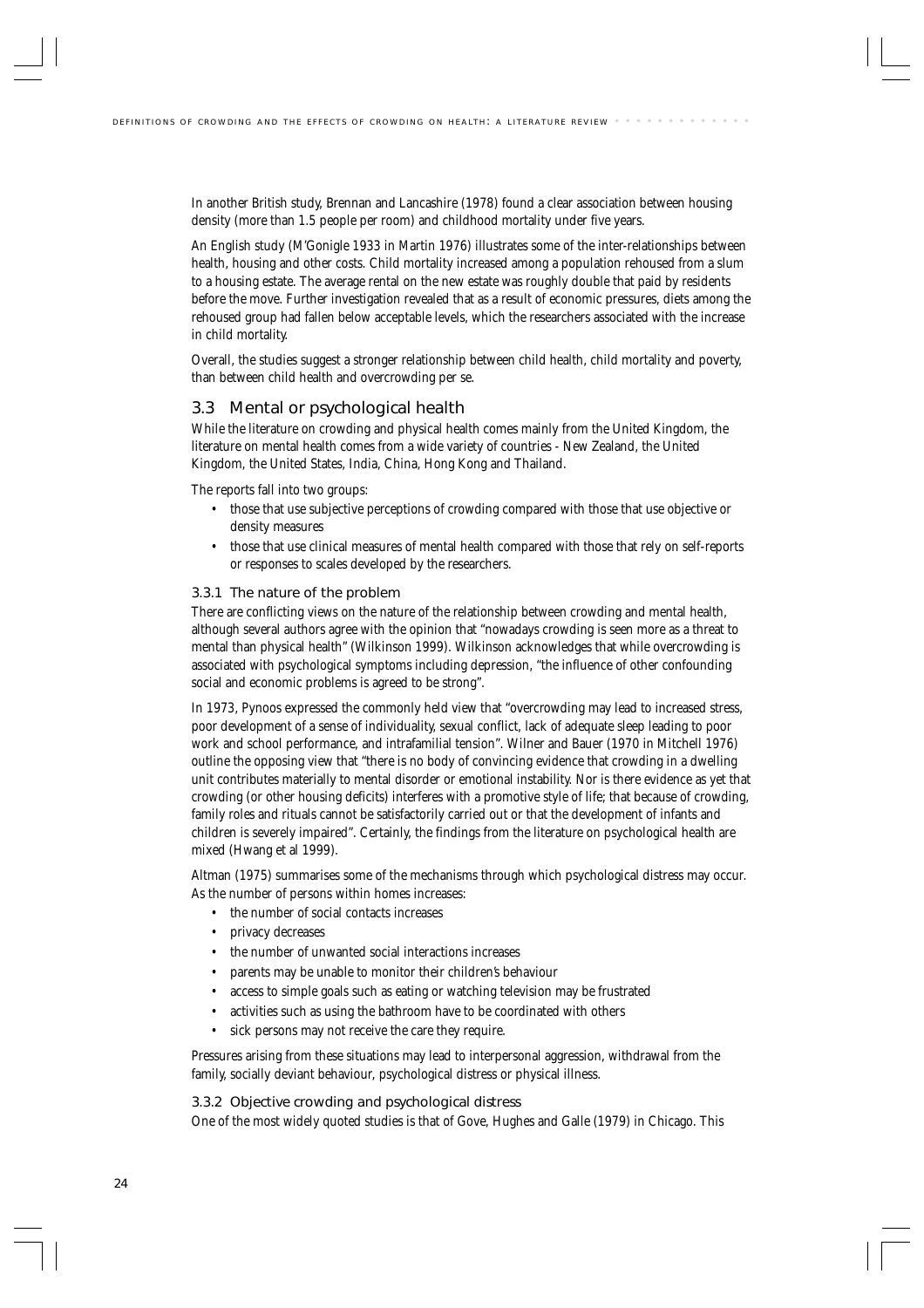large cross-sectional study revealed a strong relationship between crowding (persons per room) and poor mental health. The authors developed a series of scales to measure mental health, social relations in the home, physical health and care of children. (They subsequently became engaged in a debate with Booth et al (1980) on the validity of their conceptualisations, but defended their usefulness.) A factor analysis led Gove et al to conclude that:

- crowding results in physical withdrawal, psychological withdrawal, a lack of general planning behaviour and a general feeling of being "washed out"
- the experience of crowding is strongly related to poor mental health and to poor social relationships in the home
- the experience of crowding is strongly associated with a number of characteristics of poor child care, although it is only moderately associated with poor interaction between parent and child.

A study into health differentials in different parts of London showed that crowding was correlated with psychiatric disorders, as measured by hospital episode statistics (Landon 1996 in Hwang et al 1999).

Both Hwang et al (1999) and Wilkinson (1999) discuss a study by Gabe and Williams (1987) which showed a J-shaped relationship between household density and psychological health, with increased psychological symptoms for both low-density and high-density housing. This relationship persisted when variables such as social class, unemployment and the presence of children were controlled. Hwang et al note that the study did not control for other important factors that have been shown to have an impact on mental health, such as marital status, race, and age and it is unclear as to whether the sample was selected randomly.

According to Hwang et al, the existence of a non-linear relationship finds support in other studies. For example, using data from a stratified probability sample of residents in public housing developments in Calgary and Edmonton, Gillis (1979) in Hwang et al (1999)found that respondents in households with the lowest levels of density experienced high levels of psychological strain. There was a weak positive relationship between these two variables among residents in higher-household-density environments. Although income was controlled for in the sampling design of the study, additional factors that have been shown to influence mental health, such as gender and marital status, were not included.

## 3.3.3 Subjective crowding and psychological distress

This section considers studies from New Zealand, Thailand and Indonesia. While the Asian studies raise the issue of cultural differences in perceptions of crowding, the social and housing environments in Jakarta and Bangkok are very different from those in Auckland and Christchurch. This limits the usefulness of comparisons between the studies.

In a New Zealand study of low-income residents from Auckland and Christchurch, Smith et al (1992) found that colds and running noses were cited most often by Auckland residents as the health problem perceived as caused or exacerbated by housing conditions. Specific mental illness or stress symptoms were ranked only fifth by Auckland residents with 3 percent of respondents mentioning them. They were ranked first equal by Christchurch residents, along with colds and running noses, but were mentioned by only 8.5 percent of residents. A regression analysis showed that the only significant predictor of mental health was the "comfort scale" which measured dilapidation, inability to keep warm, the presence of pests and dwelling-related health hazards. Density, or crowding, did not appear to be a significant source of psychological distress.

Other studies have come up with different conclusions. In Bangkok, Fuller et al (1993) measured lack of privacy, perceived crowding and psychological distress on five, four and ten-point scales respectively, then analysed their relationship with ten health indicators. While persons per room had no discernible effect on reported illness, propensity to become ill if another member of the household was sick or the self-report of health, psychological distress had a significant effect on all but one of the health measures. In most cases, the effect of psychological distress was greater than the total effect of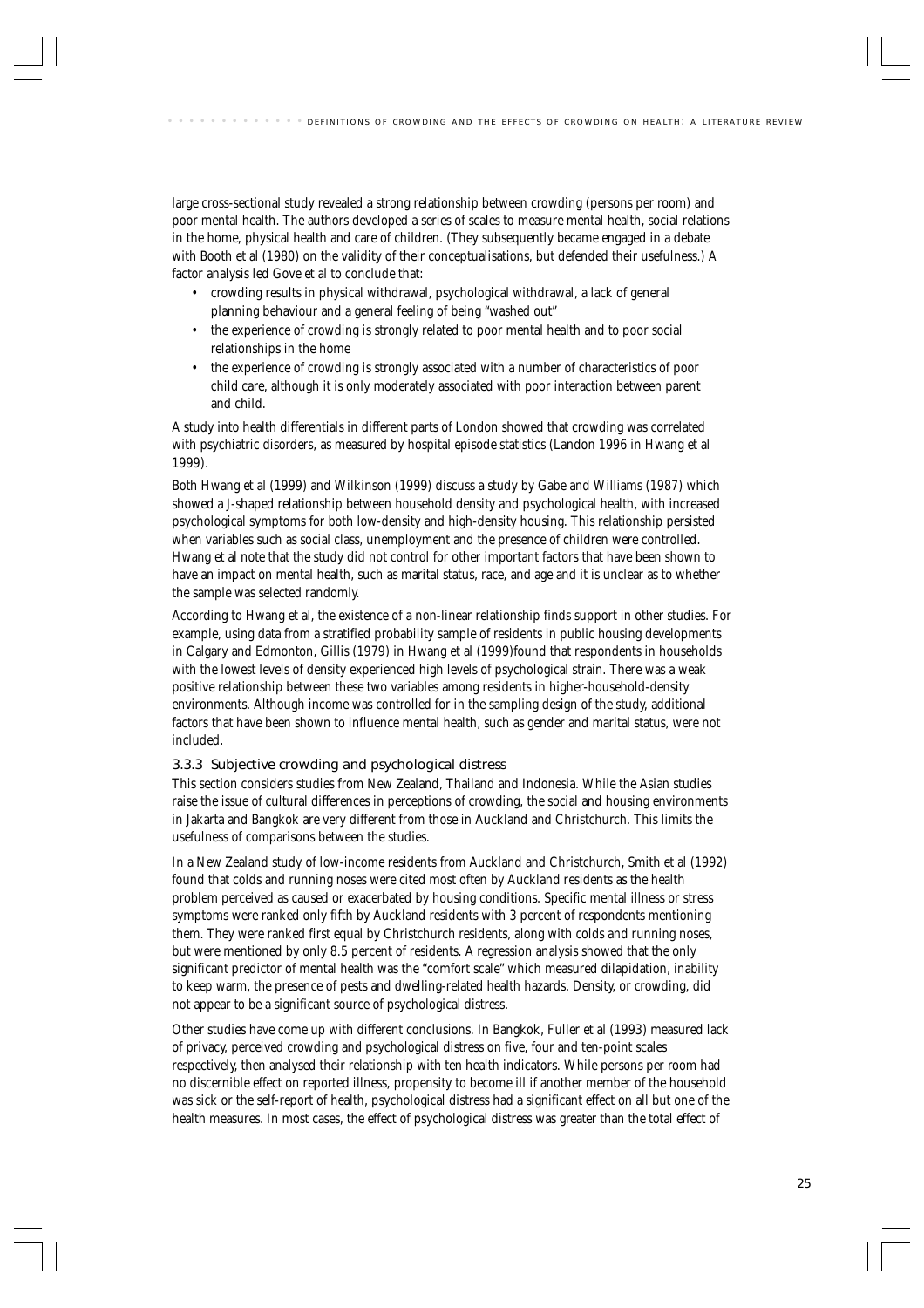any other independent variables. The authors conclude that while objective measures of crowding had little net effect on health, psychological factors, including housing satisfaction and a felt lack of privacy, were a "potent influence on the physical health of Bangkokians". This is one of the few studies that specifically explores the relationship between objective and subjective crowding on health.

The Jakarta study (Clauson-Kaas et al 1997) identified a wide range of expressions related to crowding. Four of these referred to the indoor environment, four to the neighbourhood environment and three to social and psychological dimensions. One expression, "ramai", has both positive and negative connotations and is used to describe both indoor and outdoor situations. Negative connotations refer to invasions of privacy through noise, gossip and an unwillingness to take a share of cleaning chores. Stress is enhanced when non-family members share a dwelling. Manifestations of psychological distress include feelings of helplessness, not knowing where to go or how to solve a problem. Positive aspects of crowding described by "ramai" include the ability to meet interesting people and have a good time. However, the positive connotations of the term usually refer to situations outside the home.

#### 3.3.4 Doubling up of households

Research in New Zealand (Crothers et al 1993, Maori Women's Housing Project Report 1991), Hong Kong (Mitchell 1976) and Jakarta (Clauson-Kaas et al 1997) found that doubling up of households can lead to stress.

Mitchell's research was carried out among residents in multi-storey housing in Hong Kong. He concluded that the doubling-up of non-related households tended to "create stressful situations, especially where it was difficult for household members to escape each other easily by retreating outdoors". In his view, large numbers of people in high-density housing can be tolerated more easily where they are related.

In contrast, the Maori Women's Housing Project Report was based on interviews and consultations with Maori women in rural and urban areas, both in their own homes and in hui on marae. The authors conclude that many families in homes occupied by Maori experience crowding. This may be temporary - meaning anything from a week to a month to a few months - or permanent. According to the authors:

*many young Maori lead a very nomadic existence, whereby they move from one household to another and have no permanent residence. This life style is not dictated by choice. People stay with family until relationships become strained or overcrowding is at its maximum and then move on to the next house where the cycle is repeated. The effects of overcrowding and homelessness do not help to provide a stable environment for Maori women and their families. On the contrary, it creates extremely stressful situations that become very volatile and often explode. The results of this can be seen clearly in the number of Maori women who become survivors of family violence, which in itself becomes repetitive.*

Crothers et al's study in Manukau City also refers to doubled-up households and feelings of crowding, but the report is descriptive rather than analytical.

The literature on the relationship between crowding and psychological health is frustrating in that it is difficult to tell conclusively from published studies whether subjective and objective crowding has independent relationships to psychological health. That is, whether only one of these conditions needs to be met for there to be an effect on health. For example, the Fuller study comes to different conclusions to other studies, the New Zealand study is inconclusive and the Jakarta study suggests that there are several aspects to perceptions of crowding. It is clear that more work needs to be done in this area.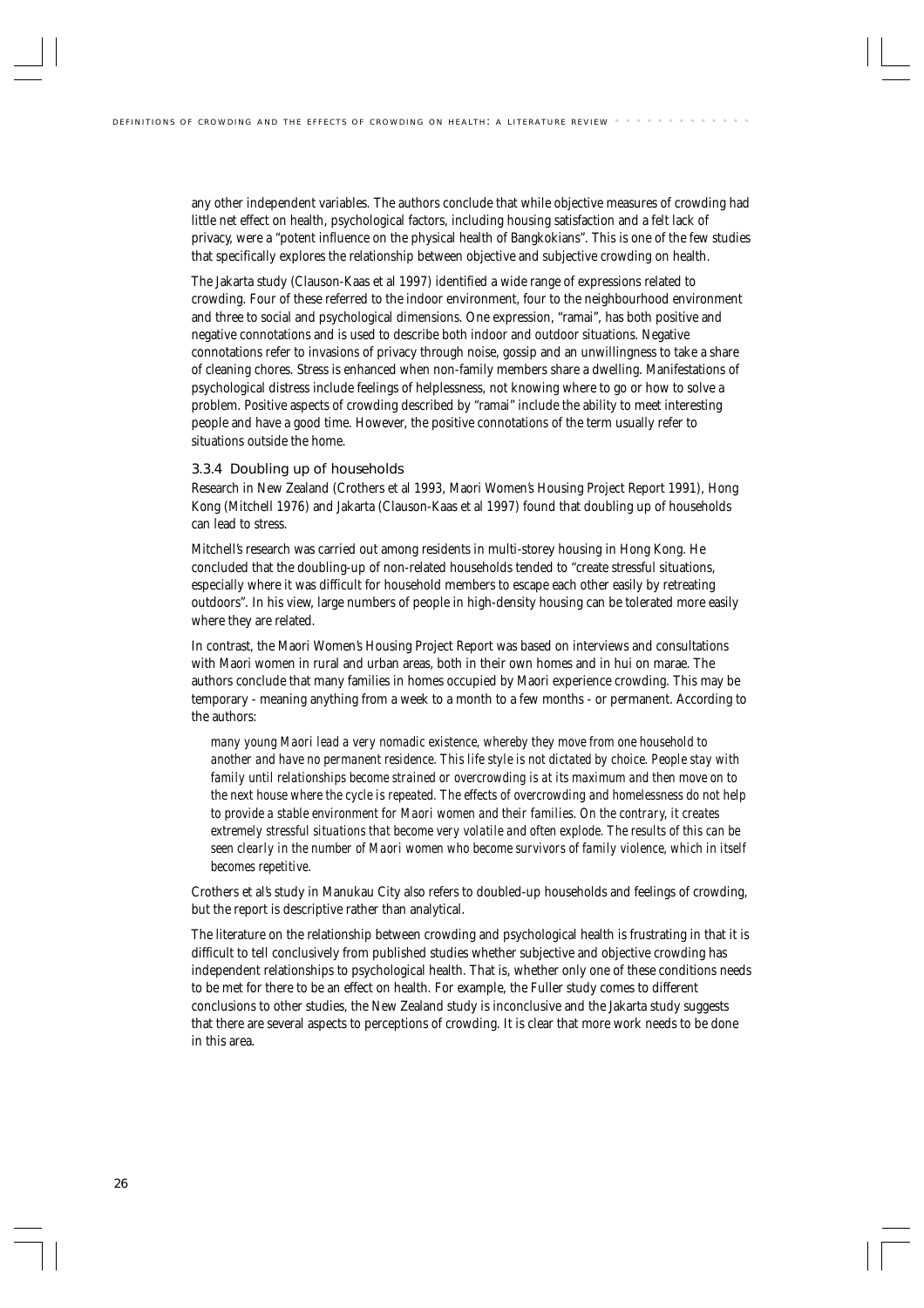# 3.4 Key questions

## 3.4.1 Isolating the effects of crowding from other factors

A review of the literature indicates that it is virtually impossible to separate the effects of crowding from other factors, particularly in relation to physical health. Although individual studies establish associations between crowding and various illnesses, they are rarely robust enough to establish causality. Indeed, some researchers accept that, given the complex nature of social relationships, a strong association is the best that can be expected.

Methodological problems abound. Many studies are small or limited to specific sites or cultural groups. This limits their ability to control for confounding factors such as ethnicity, income, employment status, education or the condition of housing. Very few explore the lifestyles and health practices of residents. Many studies are cross-sectional which precludes any ability to establish causal order. Longitudinal studies have a greater ability to control for prior conditions and to establish matched control groups, as well as to monitor conditions, perceptions and experience over time. This provides greater confidence in statements of association or cause.

While two studies in New Zealand have looked at the incidence of colds, asthma and influenza and the prevalence of Hepatitis B (Milne et al 1987, Smith et al 1992), there is as yet anecdotal comment but no rigorous research into the relationship between crowding and the spread of tuberculosis or meningococcal disease. There is a similar lack of local research into the effects of crowding on mental health, particularly for different ethnic and socio-economic groups. Smith et al's study, which does include mental health among other factors, is inconclusive. Overseas research produces mixed results. As with physical health, studies of crowding and psychological health are plagued by methodological problems with few controlling for gender, age, ethnicity or marital status. Studies in Jakarta, Bangkok, Hong Kong and Chicago may not be relevant in New Zealand.

## 3.4.2 The nature and intensity of adverse effects of crowding

The literature gives no indication of cut-off points in crowding for health risk, or whether these differ for men and women or people of different age or ethnic groups.

However, the evidence suggests that the spread of some airborne infectious diseases such as coughs, colds, and influenza is likely to be exacerbated by overcrowding. The evidence about other respiratory diseases, such as tuberculosis, is inconclusive. There is no research exploring the relationship between passive smoking and asthma in crowded homes.

While enteric diseases such as diarrhoea and *Helicobacter pylori* do appear more common in crowded homes, it is unclear whether the critical factor is household density, sharing a bed in childhood or sharing a bedroom. With such diseases, lifestyle, socio-economic status and health-related behaviour may be as important as crowding. As with airborne diseases, it is difficult to determine whether younger or older children or adults are more at risk, because few studies compare age groups.

Lack of sleep in crowded households may lead to poor school achievement, poor work patterns and slow recovery from illness but the research exploring this topic is extremely limited.

A number of studies suggest that crowding is stressful for both children and adults, and particularly for women, leading to poor social relationships, poor childcare, aggression or withdrawal. See section 4.3 below for further discussion. However, the field surveys have been somewhat inconclusive on this topic and laboratory-oriented studies exploring reactions to density have come up with inconsistent results (Altman 1975).

## 3.4.3 The effects of particular types of crowding

Research in this area has found that doubling up of households, particularly unrelated households, leads to psychological stress. Anecdotal studies referring to unrelated households sharing accommodation indicate that such pressures exist in Maori and Samoan households (Macpherson 1993, Maori Women's Housing Project 1991). Providing a clearer picture of the effects of particular types of crowding would require more research. This could usefully investigate the effects of single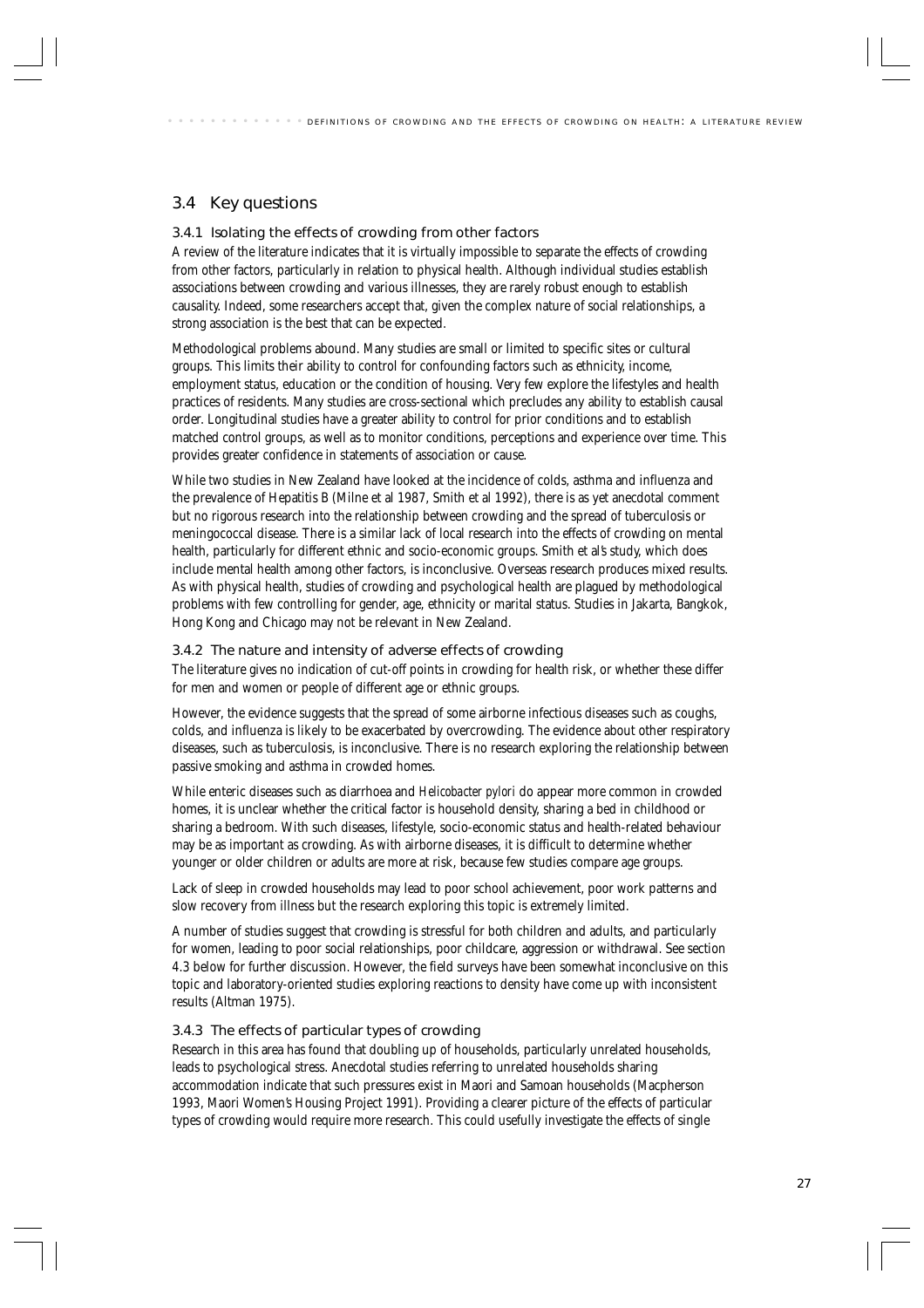parent families sharing housing, and of having high numbers of residents in particular age groups e.g. young children or teenagers in a household.

#### 3.4.4 The mechanisms by which adverse effects occur

Research suggests that adverse effects may occur through a number of mechanisms, although the evidence as to the relative importance of these is inconclusive:

- children sharing a bed or bedroom
- physical contact
- lack of sleep
- lack of ability to care adequately for sick household members
- lack of privacy
- more prolonged contact with carriers
- difficulty in maintaining good hygiene practices.

#### 3.4.5 Factors that mediate the likelihood of adverse effects

#### **Health**

Literature on factors that are likely to mediate the adverse effects of crowding is sparse and inconclusive. Clauson-Kaas et al (1997) note that "there has been no study to assess whether it is more important to change crowding or other causal mechanisms in order to improve health." Wilkinson (1999) agrees, adding that there have been few longitudinal, as opposed to retrospective, studies exploring the effects of housing interventions on health. The studies she identifies considered the effects of improvements to the physical condition of housing on health, particularly through improving insulation and heating. The studies showed mixed results. None looked particularly at reducing crowding or at the role of education to mitigate disease spread in overcrowded houses.

Efforts to rehouse people may in fact have adverse effects unless economic factors are taken into account (M'Gonigle 1933 in Martin 1976). There is little research into the effects of disrupting social networks. Smith et al (1992) found that providing social support helped alleviate the distress of those exposed to moderate levels of housing stress, including small amounts of space per person, but this did not apply to individuals exposed to high levels of housing stress.

Clauson-Kaas et al (1997) comment that the possibility that crowding could be beneficial should not be dismissed. The stimulation of the immune system, at least from some viral infections, could have a protective effect against other infections, but there is little research in this area. They acknowledge that immunisation campaigns can do much to control the spread of communicable diseases.

#### **Task performance**

Literature on the long- and short-term effects of crowding on task performance is also sparse. In an experimental laboratory study, Sherrod (in Altman 1975) concluded that crowding is a form of social stress that does not necessarily impair short-term task performance, perhaps because of adaptive strategies. However, costs may gradually accumulate and eventually affect subsequent functioning. Altman stresses the need for more research in this area to explore which coping strategies are most effective.

#### **Immigration**

Myers et al (1996) discuss the strong relationship between crowding, ethnicity and immigration in the United States, noting that "these factors alone explain the lion's share of the variation across metropolitan areas in overcrowding". Rates of crowding were particularly high for recent immigrants, and all groups, to differing degrees, moved out of crowded conditions as their financial circumstances improved. As discussed in section 4 below, the pattern appears to be similar in New Zealand, especially among Pacific and some Asian groups.

This pattern suggests that to some extent, crowding is a self-correcting situation. Myers et al (1996) call for more research into the duration of exposure to crowding through longitudinal studies. It may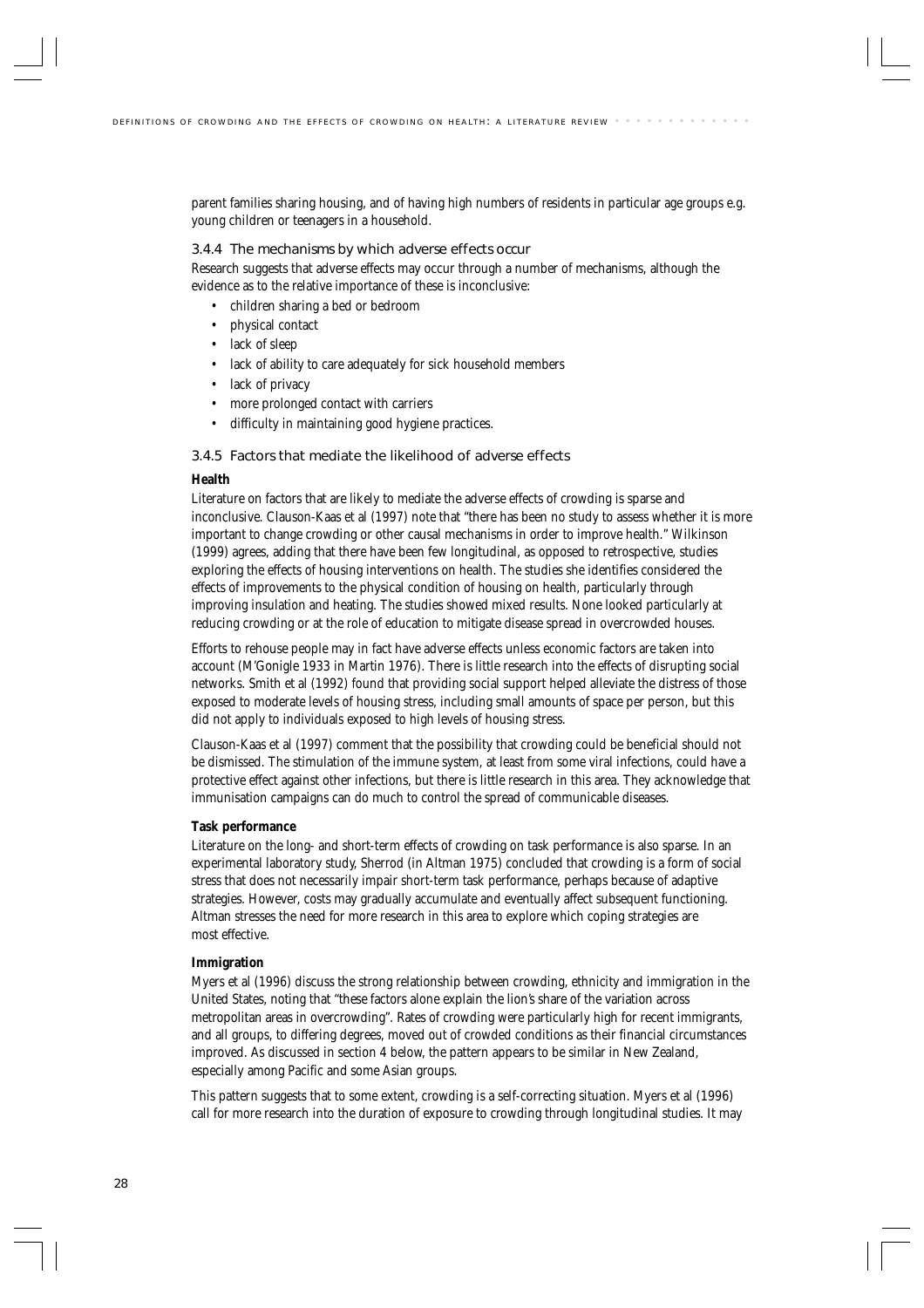be possible to speed up the process of self-correction by targeting housing assistance to recent immigrants, or more contentiously, by limiting immigration to those who can afford suitable accommodation.

The Myers study also highlights differences among ethnic groups in their tolerance for crowding. They found that crowding remained high among Asian and Hispanic households with incomes more than twice the average of all households. More research is needed in New Zealand to find out whether particular groups in this country have a higher tolerance of crowding than others do, and whether or not they perceive crowding as a problem.

### **Other issues**

Alleviating crowding may occur through a number of mechanisms. It would be useful to carry out research into at-risk groups' preferred options, such as:

- improving the physical condition of existing housing versus moving to new housing
- adding to existing housing versus moving to new housing
- staying in a familiar neighbourhood or moving to improved housing away from friends and social networks
- staying in a familiar neighbourhood but having access to better health services or other benefits.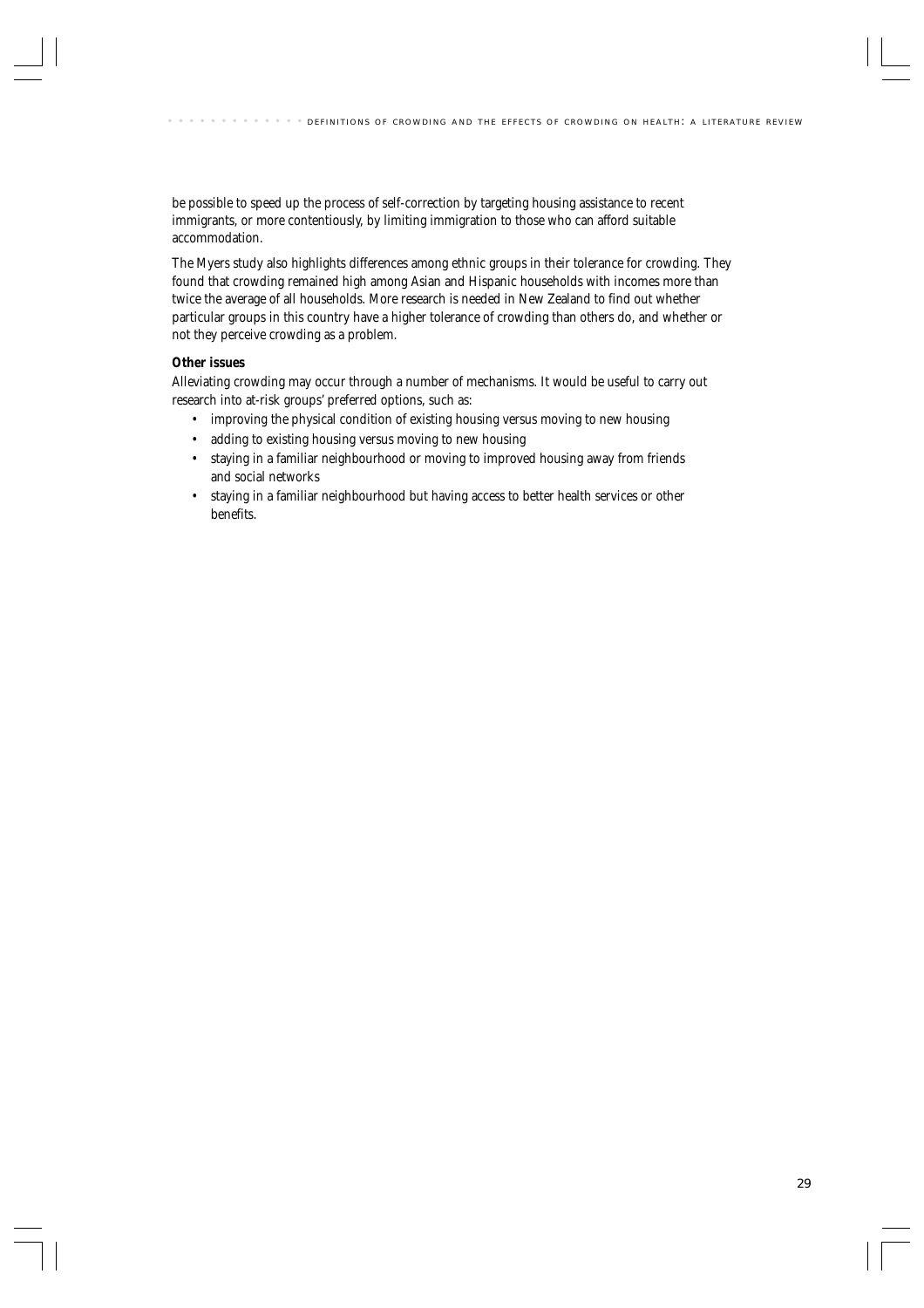# 4. Dynamics of crowding

# 4.1 Cultural factors

The WHO Expert Committee on the Public Health Aspects of Housing (Ranson 1991) acknowledges that housing should be consistent with the prevailing cultural and social patterns of particular regions and ensure, among other things, that living or sleeping rooms are not overcrowded. As discussed elsewhere in this review, few definitions and measures of crowding reflect cultural differences or take the views of minority groups into account (Barnett and Lowe 1991, Mitchell 1976, Myers et al 1996).

In many societies, minority groups are more likely to live in crowded conditions than the majority group (Kent 1993, Mikelsons and Eschbach 1999, Myers et al 1996, Office of Population Censuses and Surveys 1995, Statistics New Zealand 1998). It is widely acknowledged that reactions to crowding are conditioned by cultural context and by an individual's subjective experience of crowding (Gove et al 1979). Unfortunately, very little research addresses the complexity of cultural responses to household crowding.

The perception that some cultures have a higher tolerance of crowding than others has been challenged by some researchers and supported by others. The debate on this topic tends to be general rather than specific and gives little empirical evidence of comparative levels of tolerance or particular aspects of difference.

Writers who believe there are cultural differences in tolerance of crowding generally refer to differences in the cultural use and meaning of space. Choi (1993) maintains that immigrants to America from Asia and Latin America come from "close contact" societies where living in close quarters is judged voluntary or at least tolerable. Hall (1966, cited in Pader 1994) argues that preferences for personal space correlate with different attitudes toward one's self and one's relations with others, which includes concepts of the importance of privacy or sharing.

Much of the literature on cultural tolerance of crowding cites the Chinese as an example of cultural adaptation to overcrowded conditions. A study of the relationship between crowding, stress, life satisfaction and health in western Beijing (Ekblad et al 1992) specifically discusses the extent to which cultural factors may moderate stress. The authors surveyed three-generation families living in traditional courtyard housing, mid-rise and high-rise blocks, and found that those in traditional housing were least satisfied with their dwellings but most satisfied with their lives. Sleep disturbance from noise and disturbance with privacy were greatest among those living in mid-rise apartments. The authors conclude that housing is only one factor contributing to psychological health and that traditional social bonds are also important. "On the one hand, the process of urbanisation and modern life styles erodes the traditional social bonds and on the other, these same bonds protect against stress and [the effects of] overcrowding."

Lai (1993) questions the methodology of many of the studies claiming higher tolerance of crowding among Chinese people and argues that more attention needs to be paid to people's perceptions of their environment. He notes, too, that findings from one society may not be transferable to the same cultural group in another society.

There are no studies comparing tolerance of crowding among different ethnic groups in New Zealand although Maori and Pacific households tend to live in more crowded households than Pakeha families (Crothers et al 1993, Kearns et al 1992, Smith et al 1992). Studies of Samoan households (Macpherson 1974 and Pitt and Macpherson 1974 in Macpherson 1993) have found that the composition of Samoan households is fundamentally different from and more fluid than the traditional nuclear European household and is ill-suited to the restrictions of typical New Zealand dwellings. Cultural proscriptions add to pressures on available space, leading some families to develop innovative solutions, such as using free-standing garages to mitigate crowding and provide spaces suited to their preferred lifestyle. This study suggests that Samoan families do not tolerate crowding by choice but instead are constrained by the housing options available to them.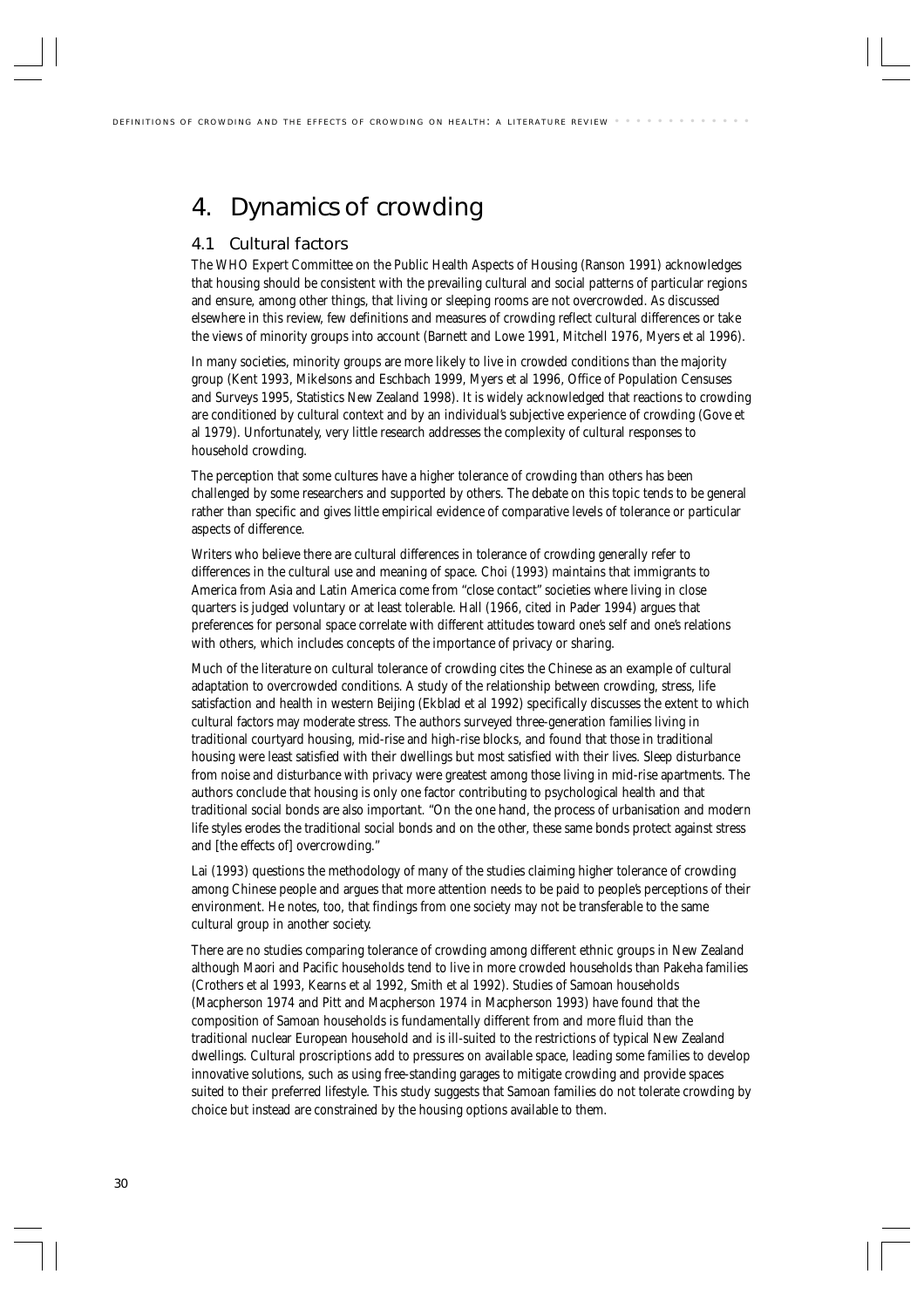The research on crowding and physical health also suggests that health outcomes may vary for different ethnic groups. In New Zealand and England, minority ethnic groups living in crowded housing experienced particular problems with cold, damp and poor housing conditions leading to high levels of colds, influenza and similar illnesses (Ambrose 1996 a, Smith et al 1992). In Kawerau, ethnicity was an important risk factor for Hepatitis B infection, along with household size (Milne et al 1987). In contrast, authors of research into mortality from TB concluded that ethnicity as a single factor was not helpful in explaining incidence (Elender et al 1998). More research is obviously needed to explore the nature of the relationship between ethnicity, crowding and physical health. A small study on housing and health is currently underway among the Wellington Tokelauan community (Howden-Chapman et al 2000).

# 4.2 Socio-economic differences

Much of the debate on crowding and health acknowledges that socio-economic factors are an important confounding variable. As noted in *New Zealand Now: Housing* (Statistics New Zealand 1998), people living in crowded conditions often have lower-paying jobs, lower personal incomes, higher unemployment and greater reliance on income support than those in less crowded conditions. These factors affect where people live, how people behave, their health status and their ability to cope with crowded conditions (Ambrose 1996 b, Kearns et al 1992, Lowry 1989).

Smith et al (1992) note that "without access to decent and affordable shelter, individuals and households are likely to encounter serious and persistent deprivation." Ambrose included lowered resistance to physical and mental illness through living in a poor, stressful and uncongenial setting among the indirect effects of housing on health.

Socio-economic differences are not necessarily spread evenly within countries. Smith et al (1992) found that housing stress was significantly greater in Auckland than in Christchurch. On the authors' health/comfort and expense scales, Auckland residents were significantly disadvantaged. Similarly, in the United States, Myers et al (1996) observed that housing costs and other expenses vary sharply from state to state. Whatever measures the authors used, the differences in the rate of overcrowding between the lowest and highest income categories were pronounced. Crowding rates did not drop substantially until relative income passed the median level, suggesting that some households may prefer to use their still relatively limited finances for more urgent priorities. The relationship between crowding and economic choices needs further investigation.

Many researchers acknowledge that it is difficult to disentangle affordability from crowding issues in relation to health. Willkinson (1999) contends that people who already suffer ill-health tend to live in substandard housing due to low income. Kearns et al (1992), for example, found a correlation between the mental wellbeing of people with psychiatric disorders and the quality of their housing. A number of studies have concluded that health outcomes are more related to social disadvantage than to crowding, but more work is needed to establish this link.

# 4.3 Effects of crowding on women

Many studies refer specifically to the effects of crowding on women. In a general discussion on reactions to crowding, Jazwinski (1998) maintains that women respond more positively to crowding than men. He asserts that men become more physiologically aroused, particularly if they are so close that they touch. Men also respond more negatively if they are with other men. He suggests that this might be because women are more able to show their emotions, which helps relieve stress, while men prefer larger spaces than women.

The specific literature on crowding and housing does not support this view. Instead, there is considerable evidence that the relationship between poor housing conditions, including crowding, and mental health problems affects women especially (Ambrose 1996 b, Maori Women's Housing Project Report 1991, Smith 1989). Both Baldassare (1988) and Gove and Hughes (1980) found that women with young children living in high-density homes were more likely to be dissatisfied with their health. In Gove and Hughes' Chicago study, the relationships between internal crowding and the health of women respondents varied according to household composition and marital status. The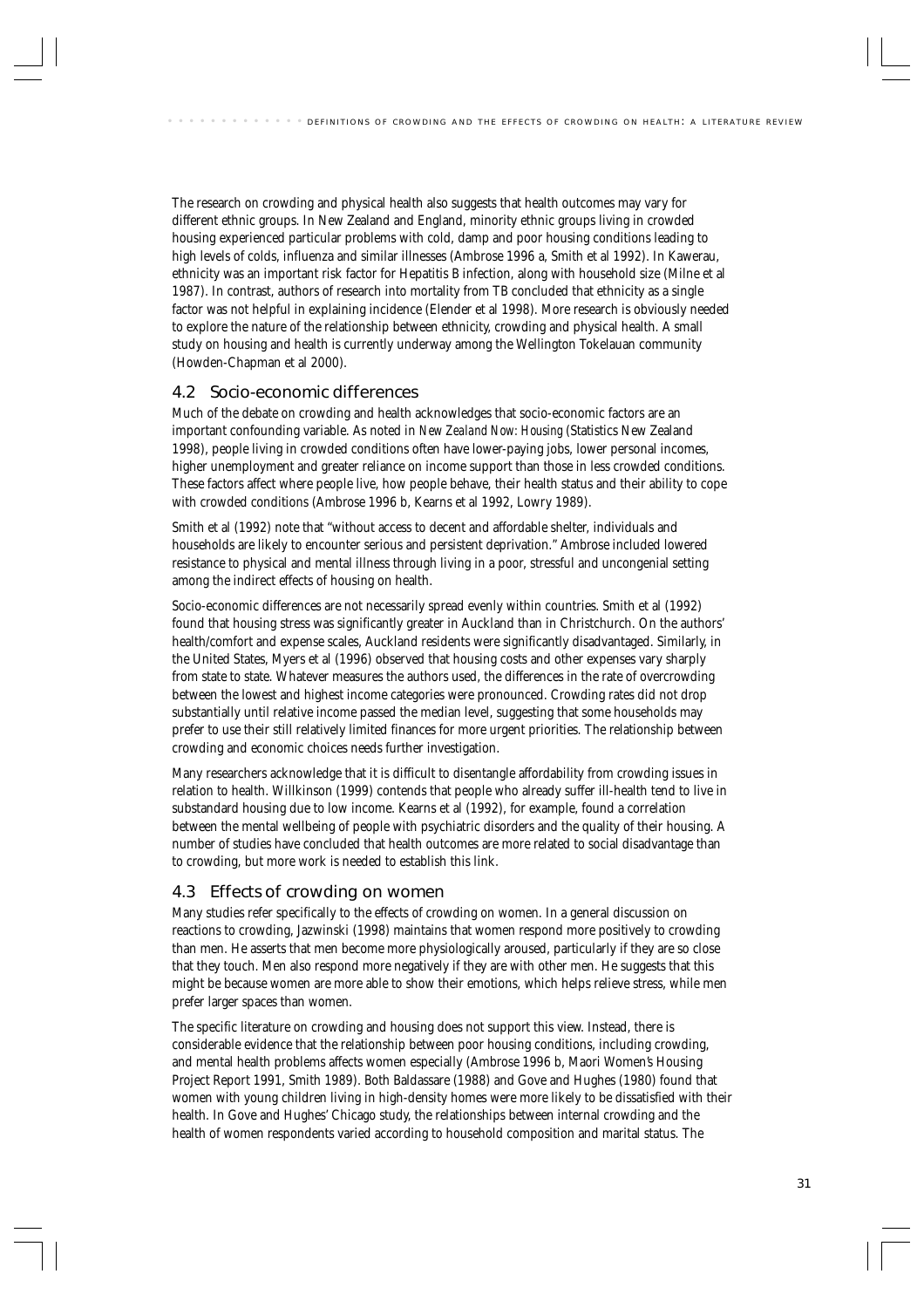effect of crowding on the mental health of married women was greater if children and other adults (in addition to the spouse) were present in the household. Gabe and Williams (1993) agreed, suggesting that women in high-density housing may find it difficult to control the desired amount of social interaction with other members of the household and that this has consequences for their psychological health.

## 4.4 Social and economic pressures that give rise to crowding

A number of factors contribute to concentrations of crowding in particular areas and population sub groups. Migration has been clearly identified as one contributing factor. Household size, living in extended families, affordability issues and lack of suitable housing stock are others.

### 4.4.1 Migration

Immigrant groups with lower socio-economic status have been strongly identified as contributing to crowding in New Zealand, the United States and Britain (Statistics New Zealand 1998, Myers et al 1996, Office of Population Censuses and Surveys 1995, 1996, Schill and Rosenbaum 1998). Both New Zealand and American studies found that crowding was higher among recent immigrants. Further analysis of the Myers' data showed that Asian and Hispanic households were more likely to be crowded than white or black households, even when household income was higher than average, indicating that some households did not see reducing crowding as a high priority.

In New York, Schill and Rosenbaum (1998) found that nearly 30 percent of South Asians (Indians, Pakistanis and Bangladeshis) lived in crowded housing, a higher percentage than any other immigrant group. In commenting on the report, South Asian advocates (cited in Strozier 1998) described the crowding as a result of both economic necessity and cultural tradition. Those living in more crowded conditions tended to come from lower socio-economic groups. Commentators believed that economic factors far outweighed cultural preferences for living in extended families. One explained that "by living together, many families save money and are able to buy their own homes and rent out space or invite more family members to live with them."

Macpherson (1993) discusses the cultural pressures on Samoan families to accommodate relatives, and the financial constraints that limit their ability to move to larger homes or modify their existing housing.

A survey of the incidence of crowding in the United Kingdom between 1991 and 1993 found that households headed by a Pakistani or a Bangladeshi were most likely to be living in crowded conditions, with just under a third of households having insufficient bedrooms (Office of Population Censuses and Surveys 1995 and 1996). While Pakistani and Bangladeshi households have a high level of immigration, the report includes no analysis of length of stay, household composition or economic circumstances.

Literature discussing the effects of illegal immigration on crowding is lacking.

#### 4.4.2 Household size and composition

An analysis of 1996 census figures used the Canadian standard to identify households requiring two or more additional bedrooms (Statistics New Zealand 1998). It showed that Maori and Pacific people, who have larger than average-sized households, were over-represented among those living in crowded conditions, with 75 percent of those requiring two or more bedrooms belonging to these ethnic groups. In a 1986 publication, Statistics New Zealand used one person per room as an indication of crowding and came up with similar results (cited in Morrison 1994). No comparisons have been made with 1996 census figures using the persons per room definition.

Morrison (1994), Myers et al (1996) and Statistics New Zealand (1998) agree that young households, which generally include greater numbers of young children, are more likely to be crowded than older households. Once again, Maori and Pacific people are over-represented among this group and their households are also more likely to include family members from three or more generations. While in theory this may lead to more income coming into the households, high levels of unemployment and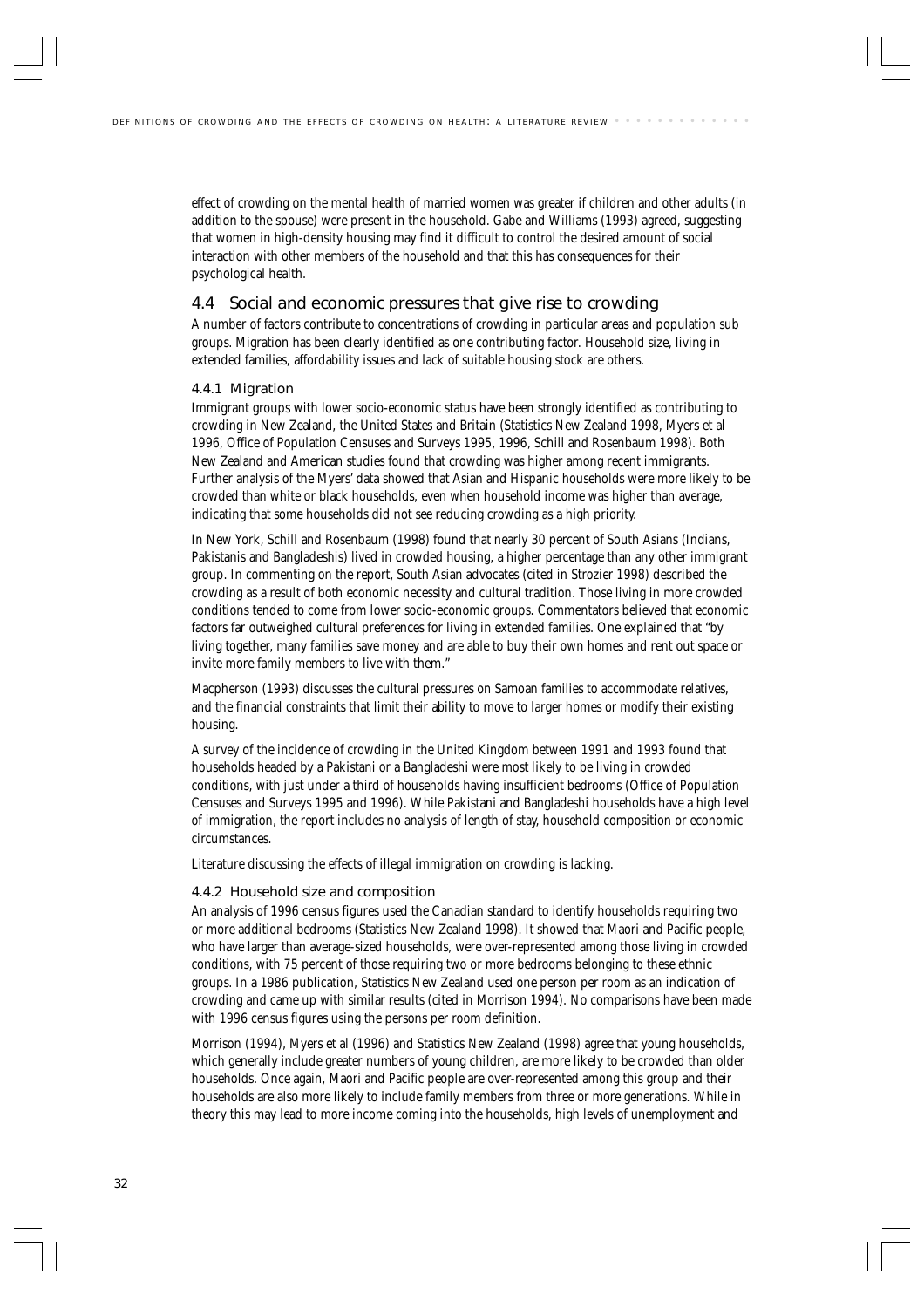dependency may well reduce the amount of income available for housing. More research is needed into this topic.

The Statistics New Zealand study showed that multi-family households made up 41 percent of crowded homes. Again, little is known about what effect this has on health or affordability.

## 4.4.3 Affordability

Studies in New Zealand (Smith et al 1992), Hawaii (Mikelsons and Eschbach 1999) and mainland United States (Myers et al 1996) have all identified affordability as a key factor in crowding. However, the relationship between crowding and affordability is not straightforward. Affordability is more of an issue in some locations than others and high housing costs may lead to families choosing to sacrifice space for affordability (Macpherson 1993, Mikelsons and Eschbach 1999).

As noted in section 4.1 above, increases in household income may not immediately translate into improved housing because some households may choose to spend their additional income in other ways.

### 4.4.4 Housing stock

Myers et al (1996) found that in the United States, housing supply in a metropolitan area seemed to have no effect on the incidence of overcrowding. In particular, areas with higher-rental vacancy rates did not have lower rates of overcrowding. In New Zealand, the issue may be the availability of suitable housing at an affordable cost. As Karmel (1998) points out, the suitability of a dwelling for a family may depend on a range of factors, such as its cultural background or age of family members. Karmel and Macpherson (1993) recognise that in some cultures, it may be particularly important to have a large communal area for family gatherings. The availability of housing stock that can cater for this need is undoubtedly limited.

# 4.5 Key questions

#### 4.5.1 Social and economic processes that lead to crowding

Research indicates that immigration does contribute to crowding but not for all immigrant groups (Myers et al 1996, Schill and Rosenbaum 1998, Statistics New Zealand 1996). In New Zealand, crowding is most common among Pacific people and some Asian groups, notably Vietnamese and Cambodian households. Obligation towards family members intensifies pressures on household space, especially among low-income groups who cannot afford to set up separate households.

Household size and composition are also associated with crowding. Large households with a high proportion of dependants, either children or older family members, are likely to be crowded. (Morrison 1994, Myers et al 1996, Statistics New Zealand 1996). This may be in part an affordability issue and in part an application of norms that are not universally appropriate.

Low incomes are particularly associated with crowding in high-cost areas. Housing is only one financial pressure on low-income households, and increases in income may not lead immediately to improvements in housing.

## 4.5.2 The extent to which crowding is transitional or temporary

Research indicates that crowding due to migration is transitory for many households. While the ability to set up new households is undoubtedly affected by affordability and the availability of suitable housing, some families may choose to stay together in order to provide mutual support and to manage migration by other family members.

Crowding for households with high numbers of children may also be temporary as children grow and leave home. However, the demands on space are likely to increase through the teenage years, as teenagers require more privacy than younger children.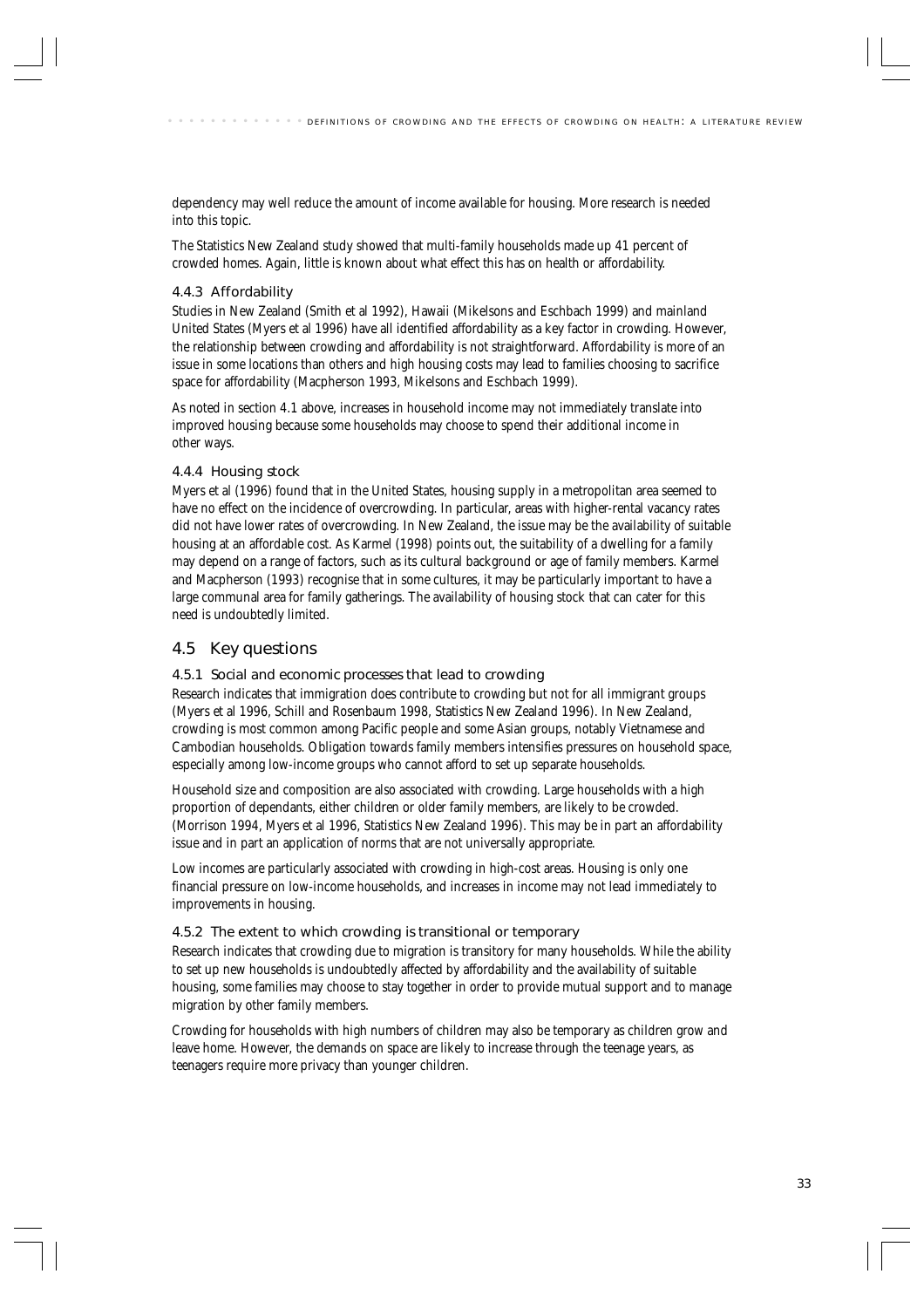# 5. Conclusion

This review has addressed questions relating to regulatory approaches to defining and measuring crowding, the adverse effects of crowding on those living in crowded conditions and the dynamics of crowding.

# 5.1 Regulatory approaches to defining and measuring crowding

The report discusses the contexts in which crowding definitions have been developed, and the different approaches to defining and measuring crowding depending on the context.

The review acknowledges the practicality of simple definitions of crowding for research and statistical purposes but identifies a need for definitions that take account of household composition and of subjective perceptions of crowding.

The review concludes that variations in definitions are rife, and it may be inappropriate and unhelpful to try to establish one definition of crowding for all purposes or all groups, or one model of housing need.

# 5.2 Adverse effects of crowding on those living in crowded conditions

The review highlights the complexity of the relationship between crowding and health. It draws attention to the difficulties of undertaking research in this area, and the virtual impossibility of establishing causality at the level normally accepted in bio-medical research. Strong associations may be the best that can be expected.

The report finds some associations between crowding and poor health outcomes, both physical and psychological. It is apparent that further research is needed, particularly in the New Zealand context, with careful attention to methodology and the experiences of different groups.

# 5.3 The dynamics of crowding

The report considers cultural factors in relation to crowding, including tolerance of crowding and the cultural use and meaning of space. The relationship between cultural and economic factors is complex and needs further consideration. The effects of socio-economic differences are also examined, as are the relationships between migration and crowding, household size and composition and affordability issues. The report concludes that further research specific to the New Zealand situation is needed. A possible research agenda follows.

# 5.4 A research agenda

The report concludes that more research is needed in order to be able to answer the key questions with more confidence. In particular, there is a need for more research into:

- what different population groups perceive as socially relevant standards. This would improve the validity of occupancy standards, which are often used to help assess housing need
- the relationship between crowding and health, taking account of different age groups, the experiences and views of men and women, marital and socio-economic status and ethnicity
- the relationship between crowding and health using longitudinal rather than cross-sectional studies
- the relationship between passive smoking and asthma in crowded homes
- the relationship between crowding and such factors as poor school or work performance and slow recovery from illness
- the effects of single parent families sharing housing
- the effect of having high numbers of residents in particular age groups, e.g. young children or teenagers, in a household
- strategies that may help mitigate the effects of crowding, including exploring at risk groups' preferred options
- the duration of exposure to crowding, particularly among immigrant groups
- the tolerance of crowding among different ethnic groups in New Zealand
- the relationship between crowding and economic choices.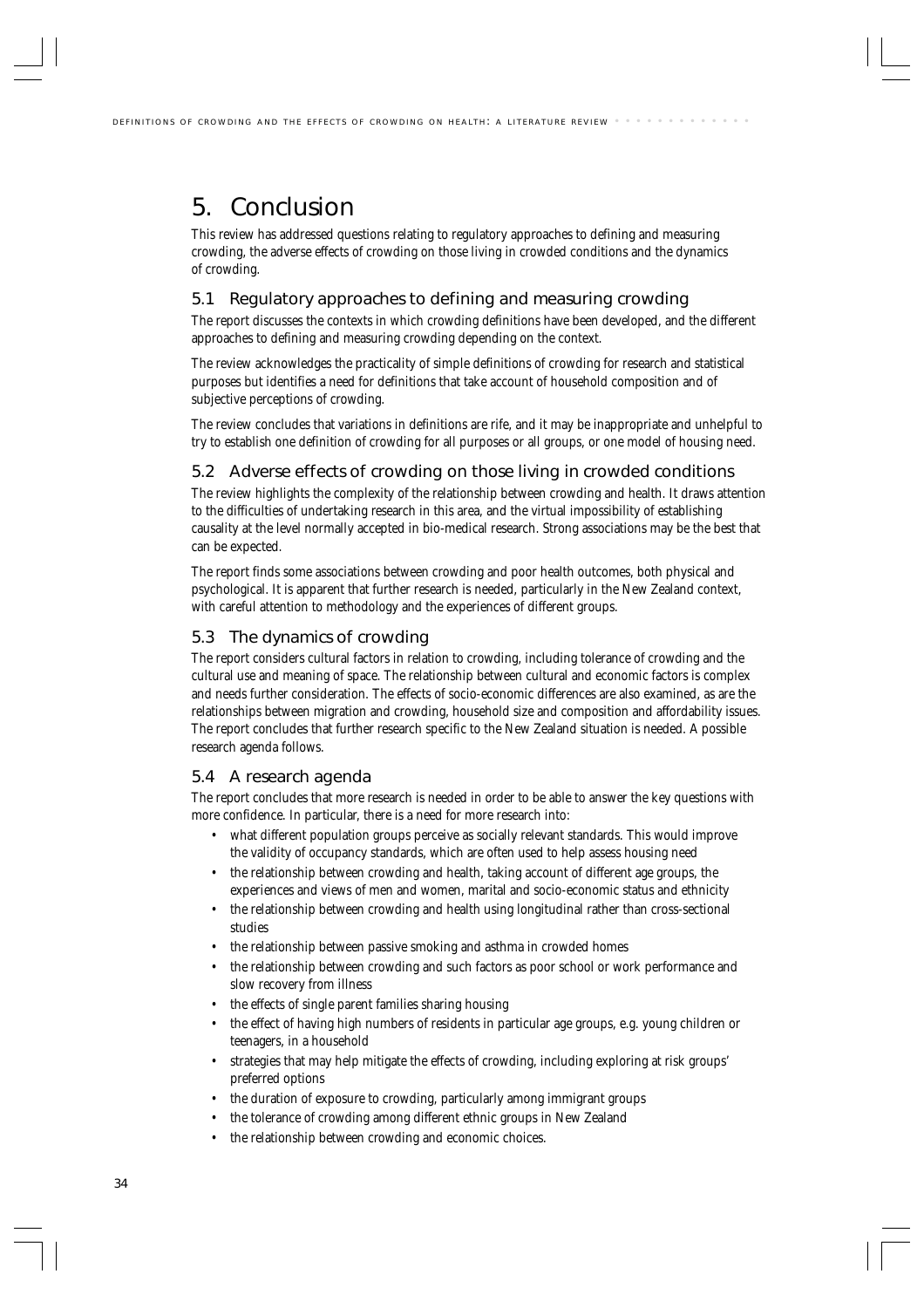# Bibliography

Altman, I. (1975) *The Effects of Crowding and Social Behaviour,* Brooks/Cole Publishing Co., California.

Alwash, R. and McCarthy, M. (1988) Accidents in the home among children under 5: ethnic differences or social disadvantage, *British Medical Journal,* Vol. 296 21 May 1450-1453.

Ambrose, P. (1996a) *I Mustn't Laugh Too Much,* Centre for Urban and Regional Research, University of Sussex.

Ambrose, P. (1996b) *The Real Cost of Poor Homes: A Critical Review of the Literature,* University of Sussex and University of Westminster.

Arden, A. and Hunter C. (1997) *Manual of Housing Law* (6th edition), Sweet and Maxwell, London.

Baker, M., McNicholas, A., Garrett, N., Jones, N., Stewart, J., Koberstein, V., and Lennon, D. (2000) Household crowding a major risk factor for epidemic meningococcal disease in Auckland children, *Pediatric Infectious Disease Journal* 19(10), 983-990.

Baldassare, M. (1988) Residential crowding in the United States: A review of the research, *Handbook of Housing and the Built Environment in the U.S. (eds.)* E.Huttman and W. van Vliet.

Barnett, R. and Lowe, S. (1991) Measuring housing need and the provision of social housing, *Housing Studies* Vol. 5 No.3 184-194.

Blackman, T., Evason, E. and Melaugh, M. (1989) Housing and health: A case study of two areas in west Belfast, *Journal of Social Policy,* 18, 1-26.

Booth, A., Johnson, D. and Edwards, J. (1980) In pursuit of pathology: the effects of human crowding (Comment on Gove, Hughes and Galle, ASR, February, 1979) *American Sociological Review* 45: 873- 878.

Brennan, M. and Lancashire, R. (1978) Association of childhood mortality with housing status and unemployment, *Journal of Epidemiology and Community Health*, 32, 28-33.

Burbidge, A., Gondor, G. (1993) Housing: reflections of economic inequality in Berwick, McDonald, P. (ed.), (1993) *The Australian Living Standards Study: Berwick report. Part 1: Household survey, Melbourne, Victoria*, Australian Institute of Family Studies, p 93-117.

Butcher, M. (1998) Winter nightmare, *North and South,* Auckland, July.

Canadian Mortgage and Housing Corporation (1992) *Research and Development Highlights,* Issue 7, June.

Cartwright, K. (1995) Meningococcal carriage and disease, *Meningococcal Disease* Cartwright K., John Wiley and Sons Ltd.

Choi, Seong-Youn (1993) The determinants of household overcrowding and the role of immigration in Southern California. Doctoral dissertation. Los Angeles: The University of Southern California.

Clauson-Kaas, J., Dzikus, A., Surjadi, C., Jensen, H., Hojlyng, N., Aaby, P., Baare, A. and Stephens, C. (1997)*Crowding and Health in Low-Income Settlements,* United Nations Centre for Human Settlements (Habitat), Avebury, England.

Cook Islands Statistics Office (1991) *Rarotonga: Household Occupancy and Housing Construction,* Census of Population and Dwellings, Rarotonga.

Crothers, C. Kearns, R. and Lindsey, D. (1993) *Housing in Manukau City: Overcrowding, Poor Housing and Their Consequences* Working Papers in Sociology No. 27 University of Auckland.

Department of the Environment (1995 unpub) *Consultation Paper on the Review of the Generalised Needs Index (GNI) and Housing Needs Index (HNI)*, July, London.

Edwards, J., Fuller, T. Sermsi, S., and Vorakitphokatorn, S. (1994) *Household Crowding and Its Consequences,* Westview Press, Colorado.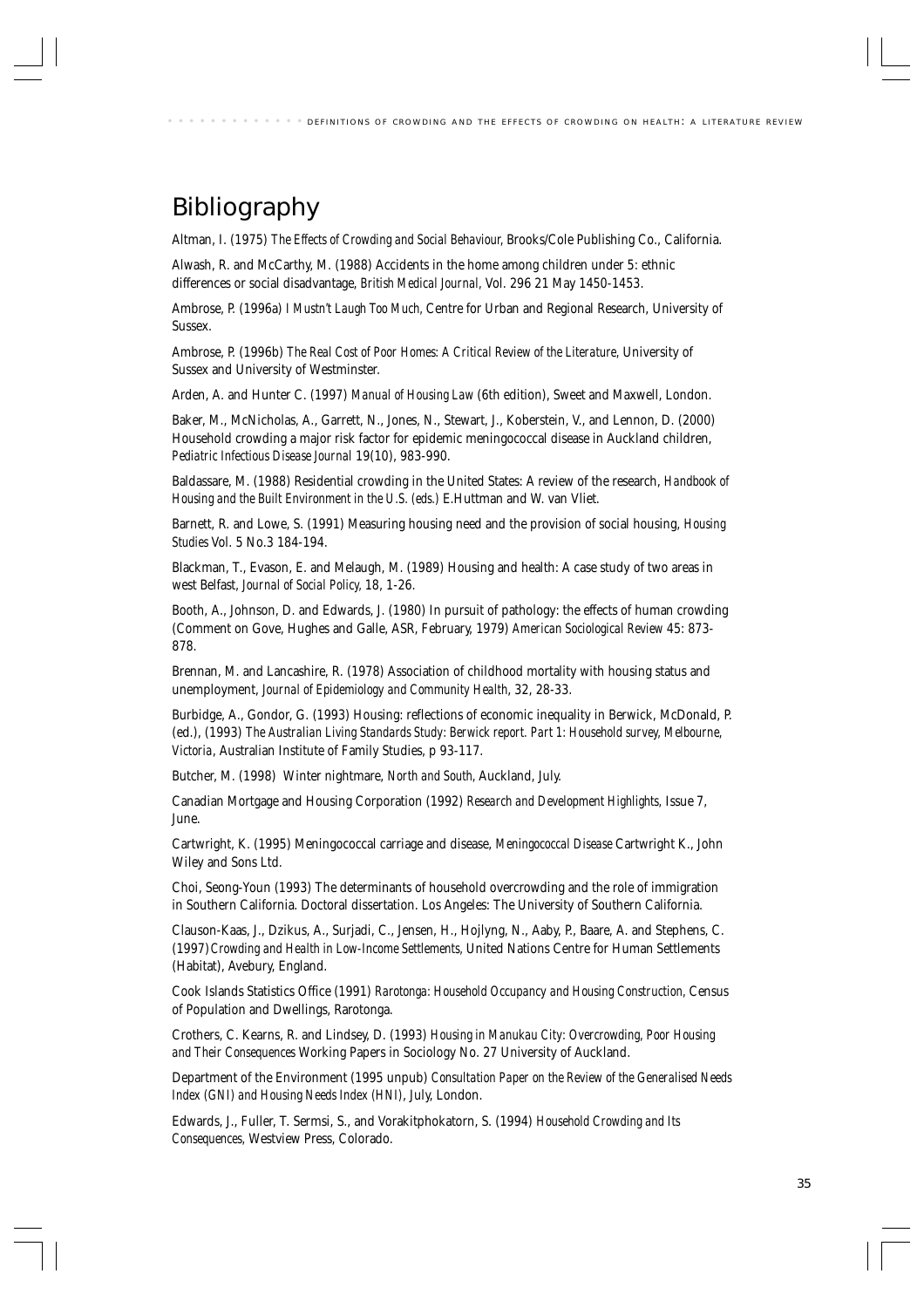Ekblad, S., Chen, C., Huang, Y. (1992) Effects of dwelling types and facilities on crowding, stress, life satisfaction and health of households in western Beijing, *Ekistics* 354, May/June: 195-205.

Elender, F., Bentham, G. and Langford, I. (1998) Tuberculosis mortality in England and Wales during 1982-1992: Its association with poverty, ethnicity and AIDS, *Social Science Med.* Vol. 46 (6):673-681.

Evans, G., Lepore, S., Shejwal, B. and Palsane, M. (1998) Chronic residential crowding and children's well-being: an ecological perspective, *Child Development* Vol. 69 6:1514.

Fall, C. H. D., Goggin, P. M., Hawtin, P., Fine, D. and Duggleby, S. (1997) Growth in infancy, infant feeding, childhood living conditions and *heliocobacter pylori* infection at age 70, *Archives of Disease in Childhood*, 77, 310-314.

Foard, G., Karmel, R., Collett, S., Bosworth, E. and Hulmes, D. (1994) *Public Housing in Australia* Australian Institute of Health and Welfare, Canberra.

Fuller, T. D., Edwards, J.N., Sermsri, S. and Vorakitphokatorn, S. (1993) Housing, stress and physical well-being: Evidence from Thailand, *Social Science Medicine* Vol. 36, 11, 1417-1428.

Gabe, J. and Williams, P. (1993) Women, crowding and mental health, *Unhealthy Housing: Research, Remedies and Reform,* R. Burridge and D. Ormandy, (eds.) E and FN Spon, London.

Garling and Bouvier, (1995) *A Tale of Ten Cities: Immigration's Effect on the Family Environment in American Cities,* The Federation for American Immigration Reform, Washington.

Gove, W., Hughes, M. and Galle, O. (1979) Overcrowding in the home: An empirical investigation of its possible pathological consequences, *American Sociological Review* Vol. 44 February: 59-80.

Gove, W. and Hughes, M (1980) The effects of crowding found in the Toronto study: some methodological and empirical questions: A comment on Booth and Edwards (ASR 1976), *American Sociological Review*, 865- 870.

Greenfield, R. J. and Lewis, J.F. (1973) An alternative to a density function definition of overcrowding, *Housing Urban America* J. Pynoos et al (eds.), Aldine Publishing Co, Chicago.

Henderson, Z. (1995) Children need space, *Human Ecology Forum,* 23: 3 Summer.

Howden-Chapman, P., Pene, G., Crane, J., Green, R., Iupati, I., Prior, I. and Teao, I. (2000) Open houses and closed rooms: Tokelau housing in New Zealand. *Health Education and Behavior*, 27, 3, 351- 362.

Hyndman, S. (1998) Making connections between housing and health, *Putting Health into Place: Landscape, Identity and Well-being,* R. A. Kearns and W. M. Gesler (eds.), Syracuse University Press 191-207.

Hwang, S., Fuller-Thompson, E., Hulchanski, D., Bryant, T., Habib, Y. and Regoeczi, W. (1999) *Housing and Population Health: A Review of the Literature,* Canada Mortgage and Housing Corporation, Toronto.

Jazwinski, C. (1998) Crowding http://condor.stcloud.msus.edu/~jaz/psy373/7.crowding.html

Karmel, R. (1998) *Housing Assistance: Reports on Measurement and Data Issues,* Welfare Division Working Paper No.17, Australian Institute of Health and Welfare, Canberra.

Kearns, R. A., Smith C. J. and Abbott, M. (1992) The stress of incipient homelessness, *Housing Studies* Vol. 7 No 4 280-298.

Kearns, R. and Reinken, J. (1994) Out for the count? Questions concerning the population of the Hokianga, *New Zealand Population Review* 20 (1 & 2) 19-29.

Kearns, R. (1995) Worried sick about housing: Extending the debate on housing and health, *Community Mental Health in New Zealand* Vol. 9 No.1 April.

Kent, R. (1993) Aboriginal and Torres Strait Islander needs for housing and infrastructure, *National Housing Action* Vol. 9 No.3 December.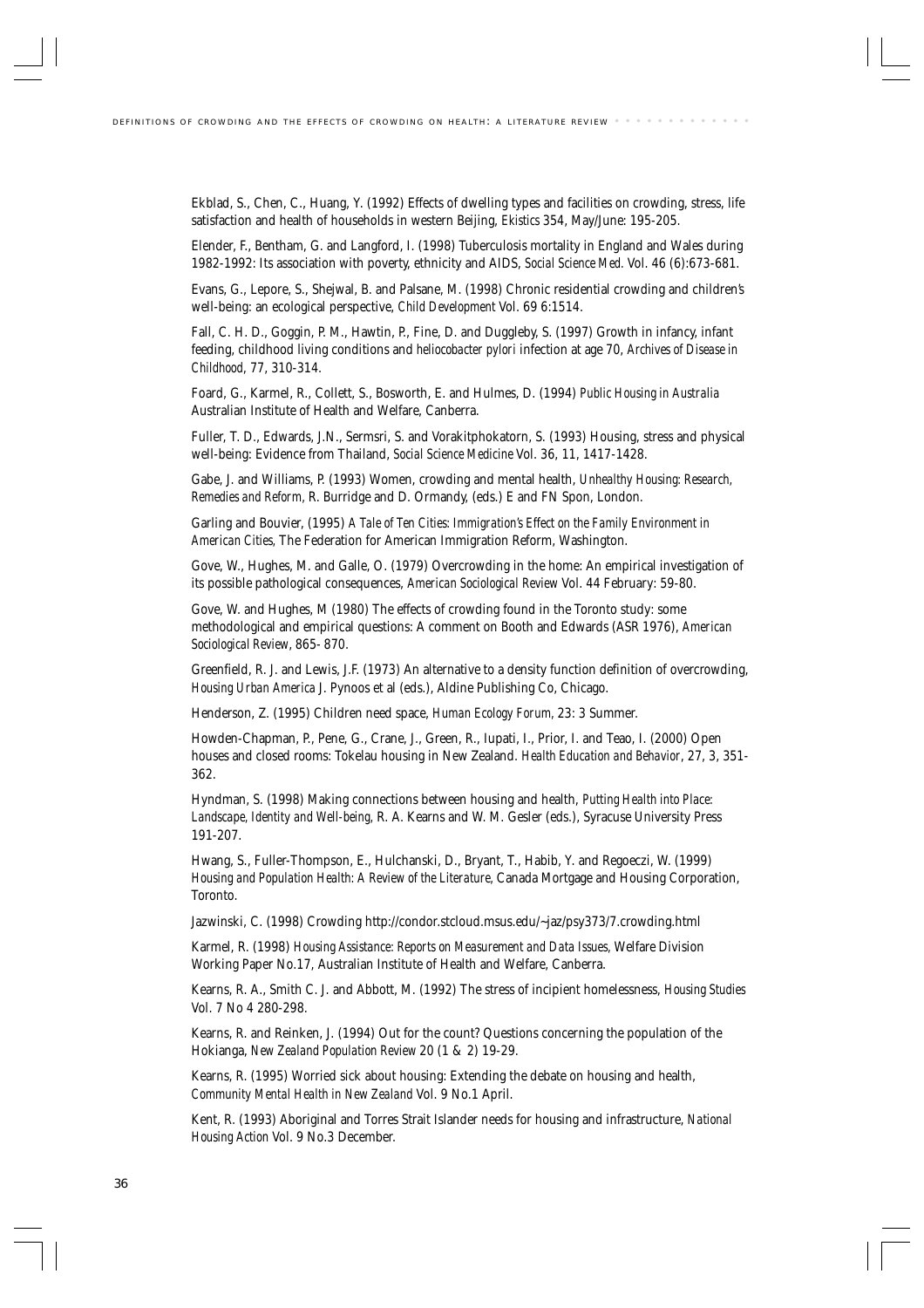King, A. (1994) *Towards Indicators of Housing Stress in Australia,* Monograph Series No.2, Housing and Regional Development, AGPS, Canberra.

Lai, L. W. C. (1993) Density policy towards public housing, *Habitat International* Vol. 17 1:45-67.

Lepore, S., Evans, G. and Palsane, M. (1991) Social hassles and psychological health in the context of chronic crowding, *Journal of Health and Social Behaviour* Vol. 32 (December): 357-367.

Lindberg, G. (1993) Public housing and overcrowding in Swedish municipalities, *Scandinavian Housing and Planning Research* 10:129-143.

Lowry, S. (1989) Noise, space and light, *British Medical Journal* 299: 1439-1442.

McCallion, W. A., Murray, L. J., Baillie, A. G., Dalzell, A. M., O'Reilly, P. J. and Bamford, K. B. (1996) *Helicobacter pylori* infection in children: relation with current household living conditions, *Gut* 39: 18-21.

McLennan, W. (1994) *Australian Housing Survey: Housing Characteristics, Costs and Conditions,* Australian Bureau of Statistics.

Macpherson, C. (1993) (unpub) *Seiuli sits under the window: A Samoan migrant solution to the limitations of urban residential housing,* a draft paper prepared for the 1993 ASAO meetings, Auckland.

Maori Women's Housing Project Report 1991, *For the Sake of Decent Shelter,* Wellington.

Martin, A.E. (1976) *Housing, the Environment and Health: An Annotated Bibliography,* WHO.

Maxwell, L. (1995) Crowded homes and daycare centres located on http://www.news.cornell.edu/ science.

Memken, J. and Canabal, M. (1994) Housing tenure, structure and crowding smong Latino households, *Journal of Family and Economic Issues,* Vol. 15 (4), Winter.

Mikelsons, M. and Eschbach, K. (1999) Housing problems and needs of native Hawaiians http://www.huduser.org.publications/txt/hawaii.txt.

Milne, A., Allwood, G. K., Moyes, C.D., Pearce, N. E. and Newell, K. (1987) A seroepidemiological study of the prevalence of Hepatitis B infections in a hyperendemic New Zealand Community, *International Journal of Epidemiology* Vol. 16 (1) 84-90.

Mitchell, R. B. (1976) Cultural and health influences on building, housing and community standards: cost implications for the human habitat, *Human Ecology* 4 (4).

Morales, J. L., Huber, L., Gallego, S., Alvarez, G., Diez-Delgado, J., Gonzalez, A., Aguilar, L. and Dal-Re, R. (1992) A seroepidemiologic study of Hepatitis A in Spanish children: relationship of prevalence to age and socio-economic factors, *Infection* 20, No. 4, 194-196.

Morrison, P. (1994) Housing occupancy and the changing size of households and dwellings in New Zealand 1951-1991, *New Zealand Population Review* 20 (1 & 2).

Mortensen, A. (1988) Housing: A primary health care issue - report of an exploratory survey conducted by public health nurses in inner city Auckland, *Nursing Praxis in New Zealand* Vol. 3 No. 26-28.

Moser, C. A. and Scott, W. (1961) *British Towns,* Oliver and Boyd, London.

Myers D., Baer William C. and Choi Seong-Youn (1996) The changing problem of overcrowded Housing, *Journal of the American Planning Association,* 62 (1) Winter.

National Housing Commission (1998) *Housing New Zealand - Five-yearly Report,* Wellington.

Niner, P. *Housing Needs in the 1990s.*

Office of Population Censuses and Surveys 1995, *Social Trends 1995,* London.

Office of Population Censuses and Surveys 1996, *Social Trends 1996*, London.

Pader, E. J. (1994) Spatial relations and housing policy: Regulations that discriminate against Mexicanorigin households, *Journal of Planning Education and Research,* 13: 119-135.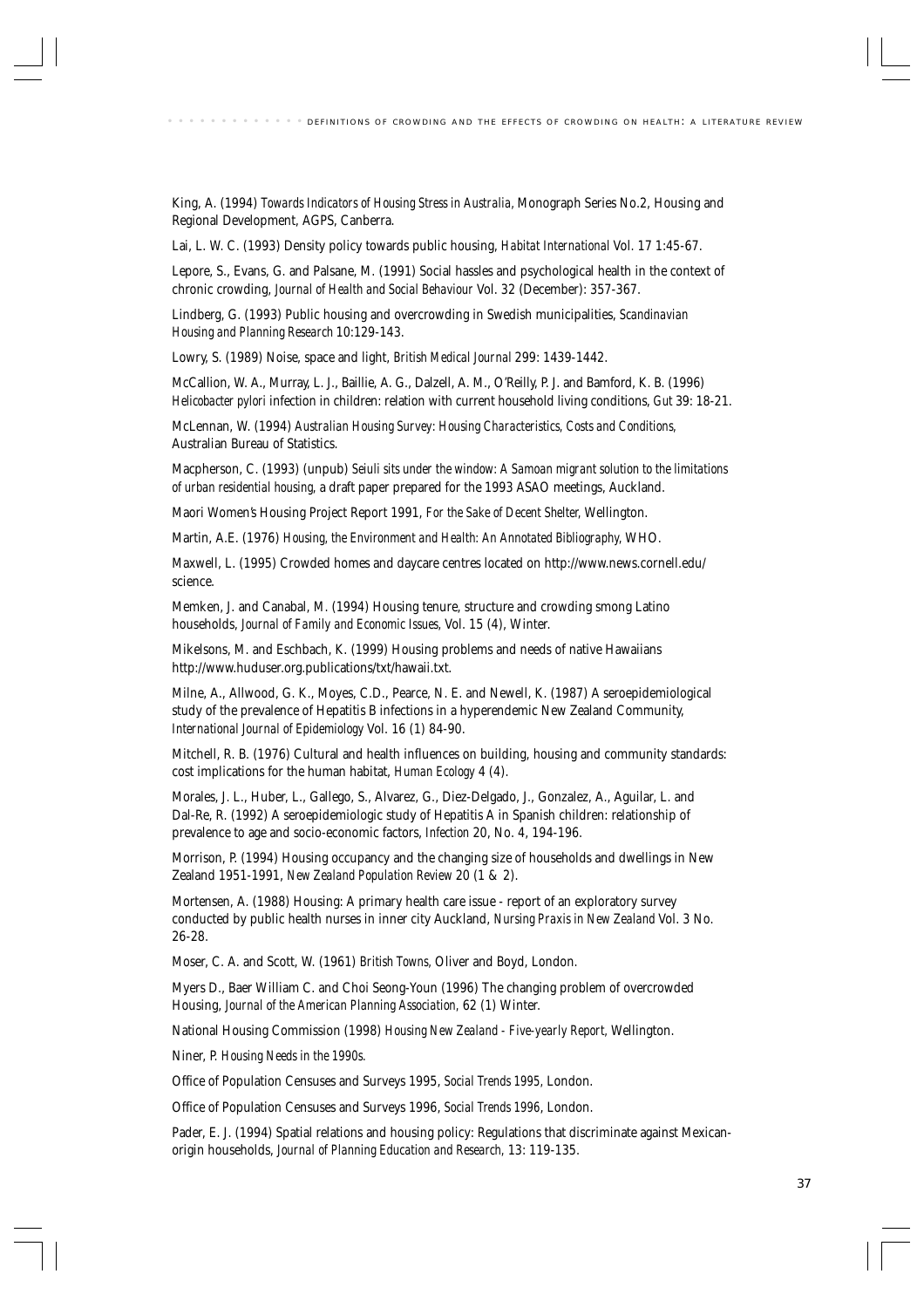Power, C. (1991) Social and economic background and class inequalities in health among young adults, *Social Science Medicine* Vol.32 (4), 411-417.

Pynoos, J., Schafer, R. and Hartman, C. (1973) *Housing: Urban America,* Aldine Publishing Co, Chicago.

Ranson, R. (1991) *Healthy Housing: A practical guide* E. & F. N. Spon and WHO, London.

Saville-Smith, K. and McLellan, V. (1996) *Health Risk Housing: A preliminary review of associations between housing and health,* CRESA, Wellington.

Schill, M. and Rosenbaum, E. (1998) *The Housing Conditions of Immigrants in New York City*, Center for Real Estate and Urban Policy, New York University of Law.

Schluter, P. J., Ford, R. P., Mitchell, E. A. and Taylor, B. J. (1997) Housing and sudden infant death syndrome, *New Zealand Medical Journal* 110:243-246 located on http://www.indiannewyork.com.

Scottish Development Department, *Scottish Housing Handbook: Assessing Housing Needs - a manual of guidance.*

Smith, C., Kearns, R. and Abbott, M. (1992) A tale of two cities: The experience of housing problems in Auckland and Christchurch, *New Zealand Geographer,* 48 (1):2-10.

Smith, S. (1989) *Housing and Health: A Review and Research Agenda,* Discussion Paper No.27*,* University of Glasgow, Centre for Housing Research, Glasgow.

Statistics New Zealand (1996) *Census of Population and Dwellings*, Wellington.

Statistics New Zealand (1998) *New Zealand Now: Housing*, Wellington.

Strozier, M. (1998) Recent reports on two studies by the Center for Real Estate and Urban Policy at New York University. http://indiainnewyork.com/iny121198/CoverStory/Recent.html.

Urlich-Cloher, D. and Murphy, L. (1994) *Maori Housing Needs (Northland),* Housing Research Conference Proceedings 1994, Ministry of Housing.

Vadheim, C. M., Greenberg, D. P., Bordenave, N., Ziontz, L., Christenson, P., Waterman, S. H. and Ward, J. (1992) Risk factors for invasive haemophilus influenzae type b in Los Angeles County children 18-60 months of age. *American Journal of Epidemiology, 136* (2), 221-235.

Webb, P., Knight, T., Greaves, S., Wilson, A., Newell, D., Elder, J. and Forman, D. (1994) Relation between infection with *Helicobacter pylori* and living conditions in early childhood: evidence for person to person transmission in early life in *British Medical Journal* 308, 19 March, 750-753.

Whitaker. C. J., Dubiel, A. J. and Galpin, O. P. (1993) Social and geographical risk factors in *Helicobacter pylori* infection, *Epidemiological Infection,* 11, 63-70.

Wilkinson, D. (1999) *Poor housing and ill health: A summary of research evidence,* The Scottish Office Central Research Unit, Edinburgh.

Williams, F. and Lloyd, O. (1990) Mortality at early ages in Scottish communities, 1959-1983: Geographical distributions and associations with selected socioeconomic indices, *Public Health* 104, 227-237.

Winter, I. and Stone, W. (1997) Considering the public-private welfare mix in housing policy reform, *States, Markets, Communities: Remapping the Boundaries.* Proceedings of the National Social Policy. Conference, Saunders, P. and Eardley, T. (eds), SPRC Reports and Proceedings No. 137, Social Policy Research Centre, Sydney.

World Health Organization (1987) *Housing: The implications for health* World Health Organization, Geneva.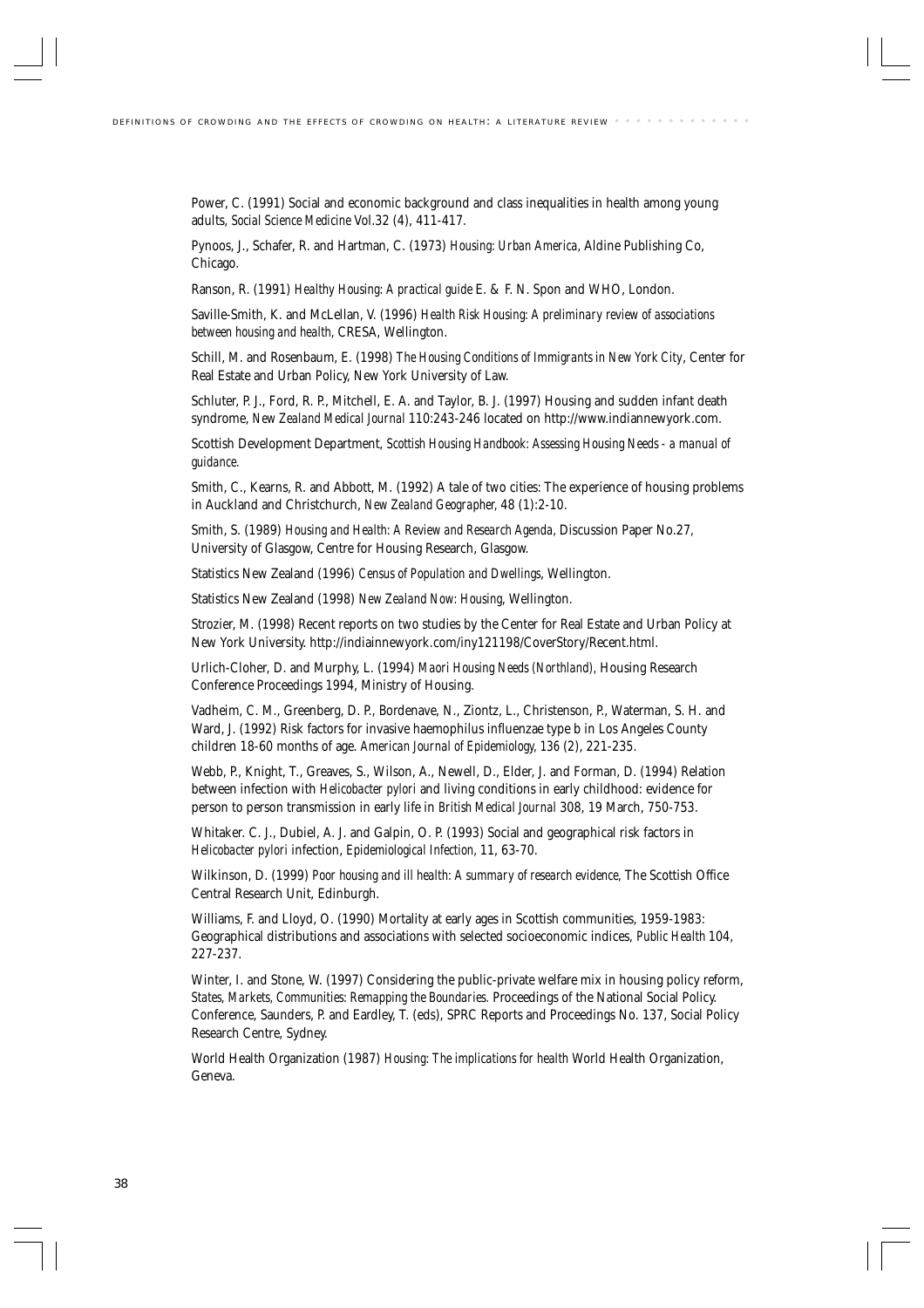# Appendix I – Regulations

# 1. New Zealand

The Housing Improvement Regulations (1947), which still constitute the legal definition of overcrowding in New Zealand, allow children to share a bedroom up to the age of ten, regardless of their sex, and specifies the floor area required per person. Thus, the overcrowding definition includes any of the following:

- 1. if the number of persons who sleep in any bedroom is such that any two, greater than ten years of age AND of the opposite sex, and not living as husband and wife, must sleep in the same bedroom
- 2. if the number of persons who sleep in any bedroom of a specified area is greater than that specified in the second schedule of the Act (schedule of area of bedroom with number of persons before overcrowding is deemed to take place)
- 3. if the number of persons who sleep in a room exceeds that number permitted under the bylaws of the relevant local authority.

Second schedule: Number of persons permitted to sleep in a bedroom

| Area of bedroom                            | Number of persons                         |  |
|--------------------------------------------|-------------------------------------------|--|
| Less than $4.5$ sq m                       | 0                                         |  |
| Greater than 4.5 sq m and less than 6 sq m | 0.5 (existing building), 0 (new building) |  |
| Greater than 6 sq m and less than 8 sq m   |                                           |  |
| Greater than 8 sq m and less than 10 sq m  | 1.5                                       |  |
| Greater than 10 sq m and less than 12 sq m | $\overline{c}$                            |  |
| Greater than 12 sq m and less than 14 sq m | 2.5                                       |  |
| Greater than 14 sq m and less than 17 sq m | 3                                         |  |
| Greater than 17 sq m and less than 20 sq m | 3.5                                       |  |
| Greater than 20 sq m                       | 4 plus 1 for each 5 sq m added            |  |

# 2. The British standard (Arden and Hunter 1997)

There are alternative tests of overcrowding. If either is offended, the premises are overcrowded in law. According to the room standard:

- there is overcrowding whenever there are so many people in a house that any two or more of those persons, being ten or more years old, and of opposite sexes, not being persons living together as husband and wife, have to sleep in the same room (1985, s.325). For these purposes, children under ten may be disregarded. A room means any room normally used in the locality as either a bedroom or a living room. There is no overcrowding when two or more people actually do sleep in the same room, but when they *must* do
- *space standard*: This standard works by the calculation of a permitted number for the dwelling, in one of two ways, and the *lower* number thus calculated is the permitted number for the dwelling (1985, s326). One test is based on the number of living rooms in the dwelling (disregarding a room of less than 50 sq ft): one room, two persons; two rooms, three persons; three rooms, five persons; four rooms, seven and a half persons; five rooms or more, ten persons plus two for each room in excess of five rooms. A child from one to nine inclusive counts as half
- the other test is based on floor areas of each room size: less than 50 sq ft no one; 50 to less than 70 sq ft, half a person; 70 to less than 90 sq ft, one person; 90 to less than 110 sq ft, one and a half persons; 110 sq ft or larger, two persons.